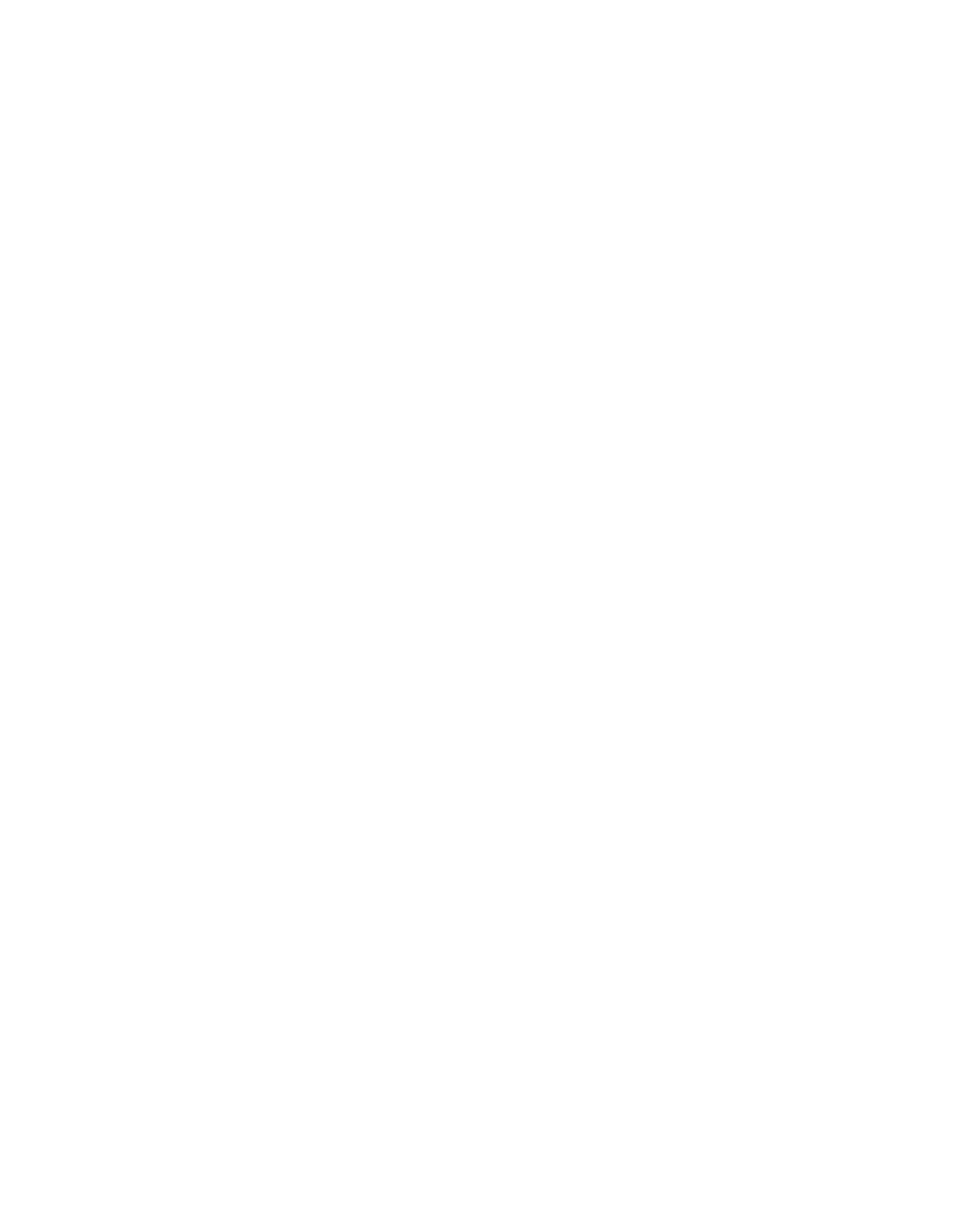This project was made possible because of funding provided by the New Horizons for Seniors Program, Human Resources and Skill Development, Government of Canada.

Human Resources and Ressources humaines et<br>Skills Development Canada Développement des compétences Canada Canada

The Financial Literacy 102 materials also include a series of videos on the topics covered in this manual. These videos can be downloaded individually from www.bcceas.ca or are available on the disc that accompanies this manual. The materials also include two power point presentations which also accompany this manual.

These materials were developed by the BC Centre on Elder Advocacy and Support in partnership with the Canadian Centre on Elder Law. The BC Centre for Elder Advocacy and Support provided overall management and direction to the project.

We would like to thank the contractors, staff and volunteers who worked long and hard on this project. This includes the film crew and actors, the web designer who made changes to our web site to make the videos easier to download and access, and professionals and colleagues who provided ideas and expertise on content questions.

<sup>©</sup> BC Centre for Elder Advocacy and Support and the Canadian Centre on Elder Law, 2010. The use of these materials is encouraged, however written permission must be obtained from at least one of these organizations in advance. Materials may not be modified without obtaining written permission from both organizations.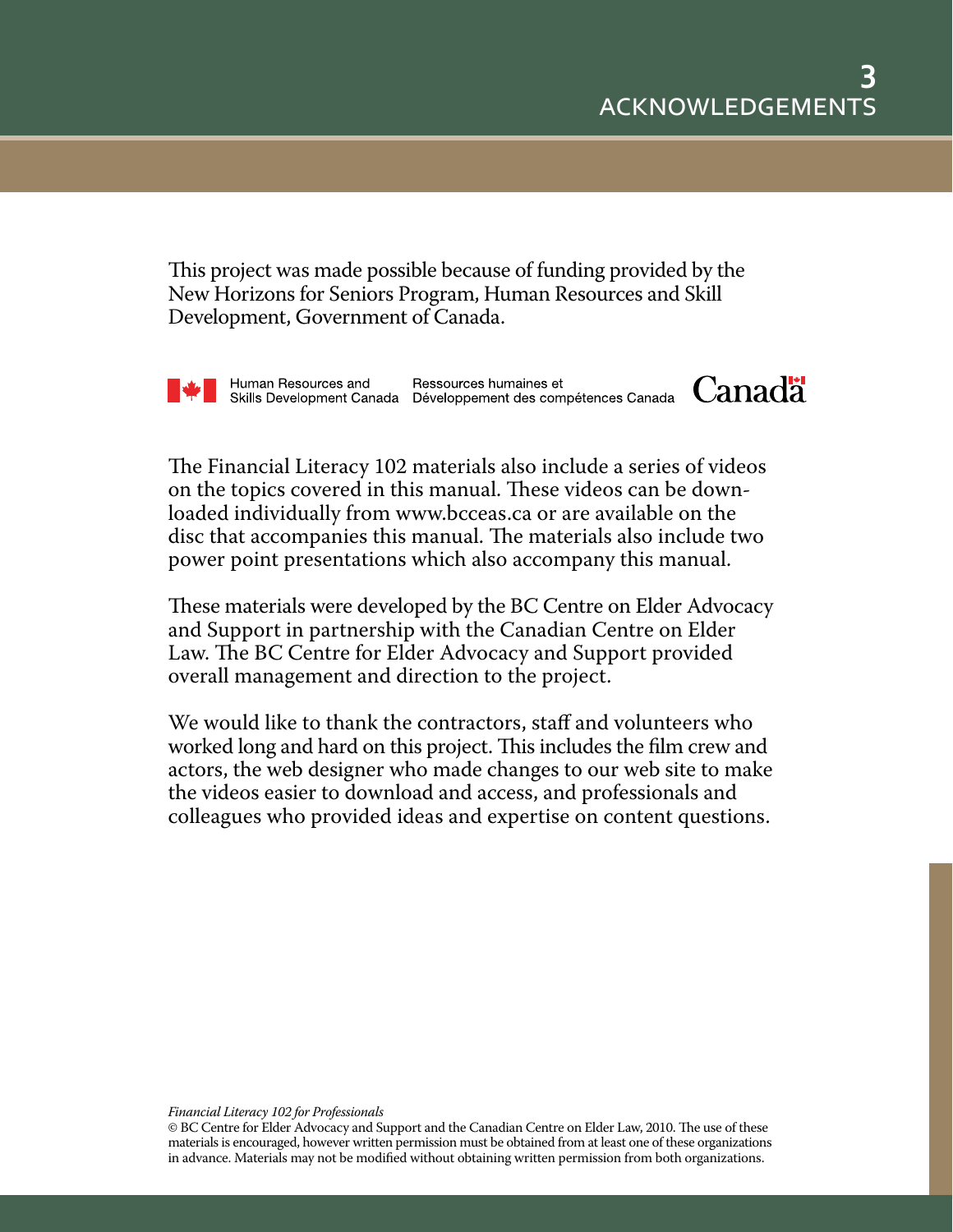### **copyright**

This material is copyrighted by the BC Centre for Elder Advocacy and Support and the Canadian Centre on Elder Law. We encourage the use of these materials by professionals. However, we ask that other groups obtain our written permission before using these materials in presentations, before modifying the materials or before making more than one copy for personal use.

We can be reached at: Financial Literacy 102 c/o BC CEAS, 411 Dunsmuir Street Vancouver BC V6B 1X4

*Financial Literacy 102 for Professionals*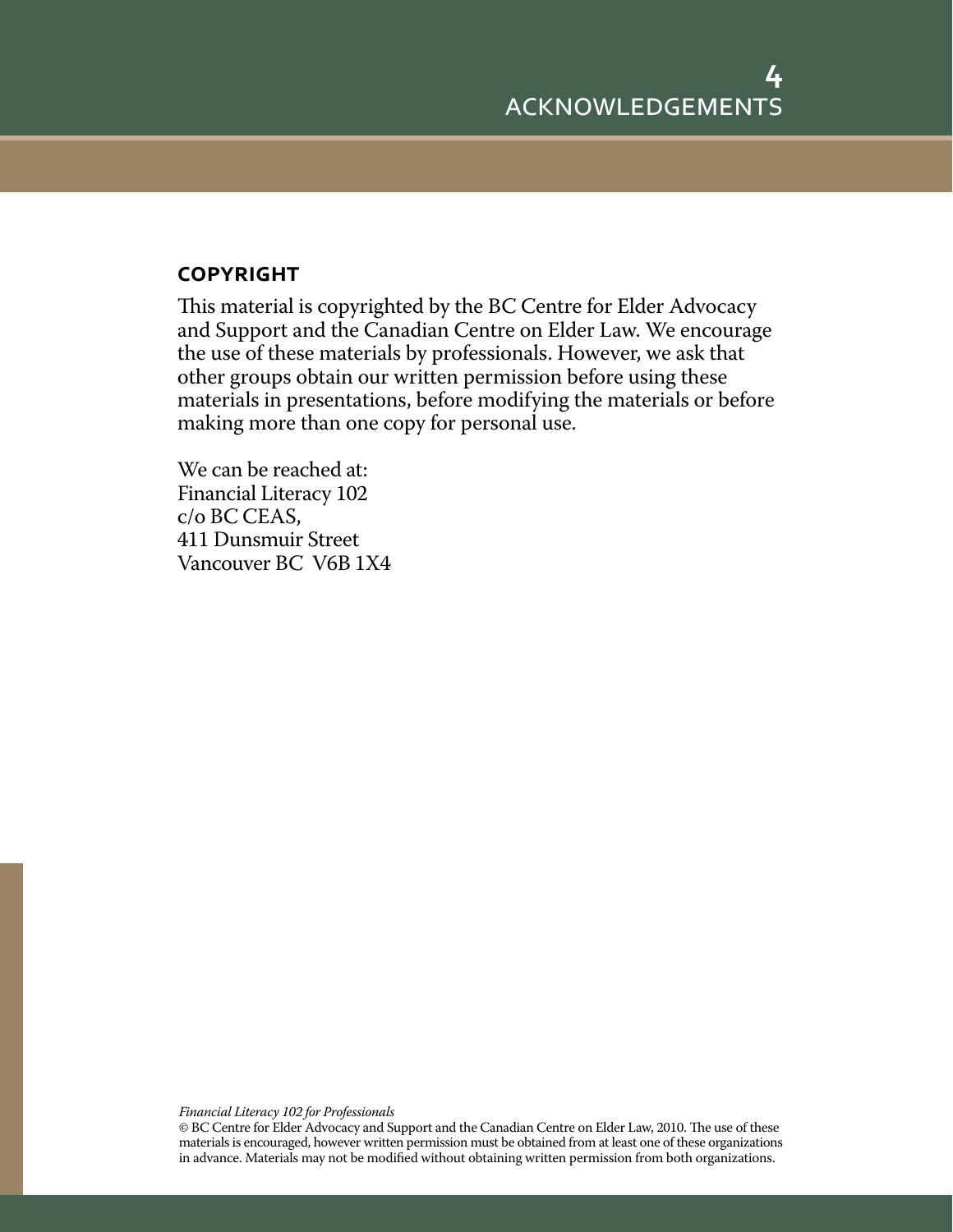### **preamble**

This publication has been created as a general overview for professionals who work with older adults.

The purpose of this guidebook is to enhance your own knowledge in relation to financial abuse of older adults as well as financial literacy and financial planning for older adults. This publication is also intended to serve as a tool for in-house teaching of staff and volunteers.

It is important that all professionals who deliver services to older adults learn to recognize elder abuse and neglect and identify how they should respond to concerns regarding abuse and neglect in the context of their own practice. However, specific competency based educational modules need to be developed for each professional group. This is especially true for all levels of responsibility within the financial sector, ranging from consumer-facing staff to internal management positions.

Your organization may have polices or procedures in place regarding elder abuse and neglect. We encourage you to become familiar with those documents.

**This publication reflects the law on June 1, 2010.**

<sup>©</sup> BC Centre for Elder Advocacy and Support and the Canadian Centre on Elder Law, 2010. The use of these materials is encouraged, however written permission must be obtained from at least one of these organizations in advance. Materials may not be modified without obtaining written permission from both organizations.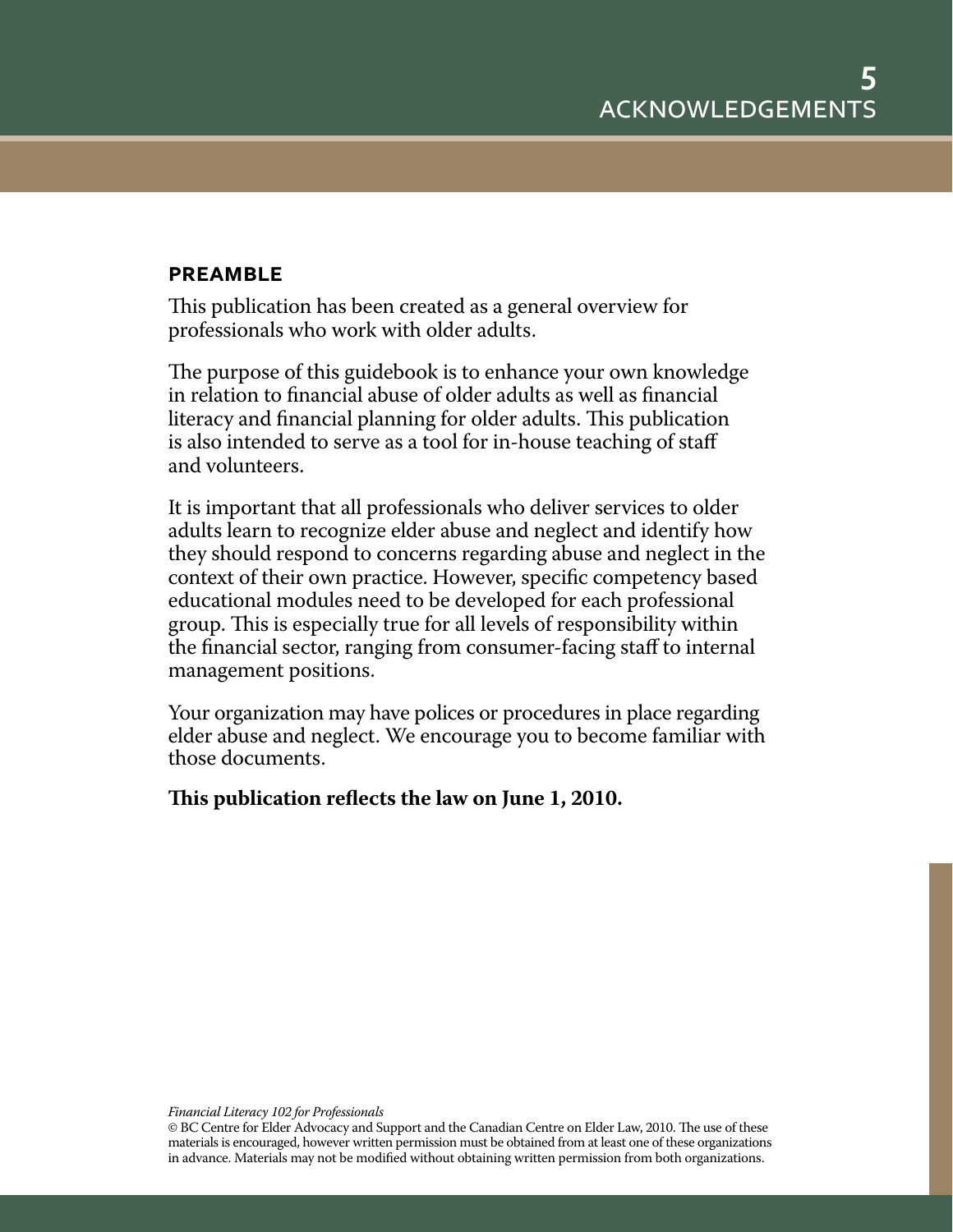## Financial Literacy For Professionals

- **pg 7** Introduction
- **pg 8** Glossary
- **pg 12** Elder Abuse and Financial Abuse
- **pg 16** Financial Literacy and Advance Financial Planning
- **pg 17** Ageism
- **pg 19** Capacity
- **pg 22** Substitute Decision-makers
- **pg 24** Power of Attorney
- **pg 34** Joint Bank Accounts
- **pg 35** Frauds and Scams
- **pg 40** Identity Theft
- **pg 41** Indicators of Abuse
- **pg 44** Making a Report
- **pg 47** Practice Tips
- **pg 66** Resources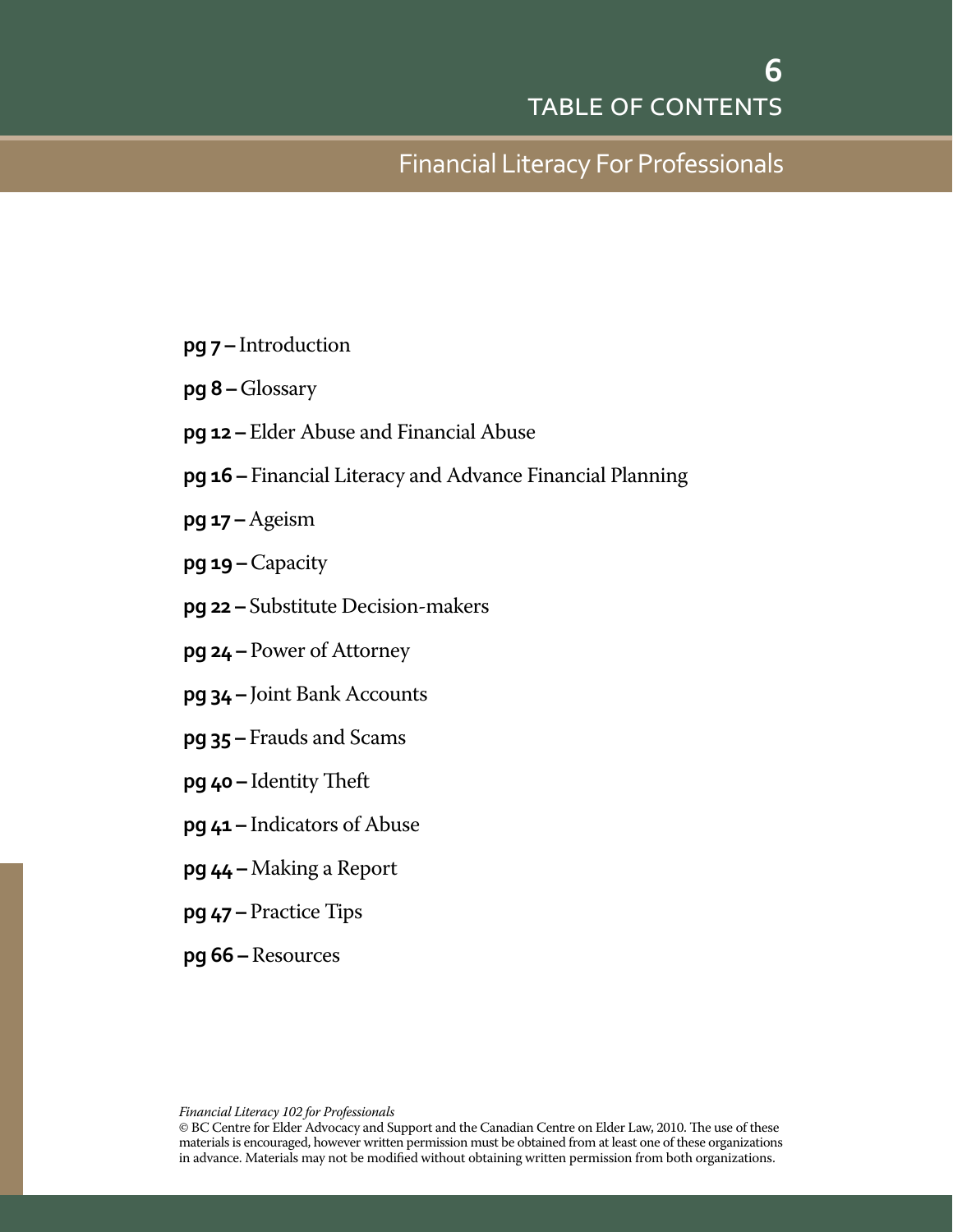This guidebook provides information on financial abuse of older adults.

- The following pages will:
- Introduce the concept of financial literacy
- Discuss some advance financial planning options
- Highlight common frauds and scams
- Provide ways to identify when an older adult is at risk of abuse
- Identify what to do when you think an older adult is being abused

This material also includes sample practice tips for professionals who work with older adults, a series of videos, and two power point presentations: one presentation deals with powers of attorney and joint accounts; the other covers frauds and scams.

This guidebook is a reference tool to assist you in protecting older adults from financial abuse. Feel free to read the sections in any order or read only sections of immediate relevance.

**This publication contains information and guidance for practice. This guidebook does not provide legal advice. Financial abuse can have serious consequences. In many instances it will be your obligation to ensure that an older adult gets legal advice as soon as possible. Legal advice will help protect your client. It can also protect you and your organization or employer from a lawsuit.**

A list of organizations that may be able to provide legal advice can be found in section 15 of this guidebook.

This guidebook was prepared by the BC Centre for Elder Advocacy and Support (BC CEAS) with the assistance of the Canadian Centre for Elder Law (CCEL). BC CEAS is a non-profit organization that works to provide support to older adults and advocate for their rights. Existing services include:

- Outreach services (community workshops, a toll-free help and information line and a support service); and
- Legal services (a legal advocacy program and legal clinic).

#### *Financial Literacy 102 for Professionals*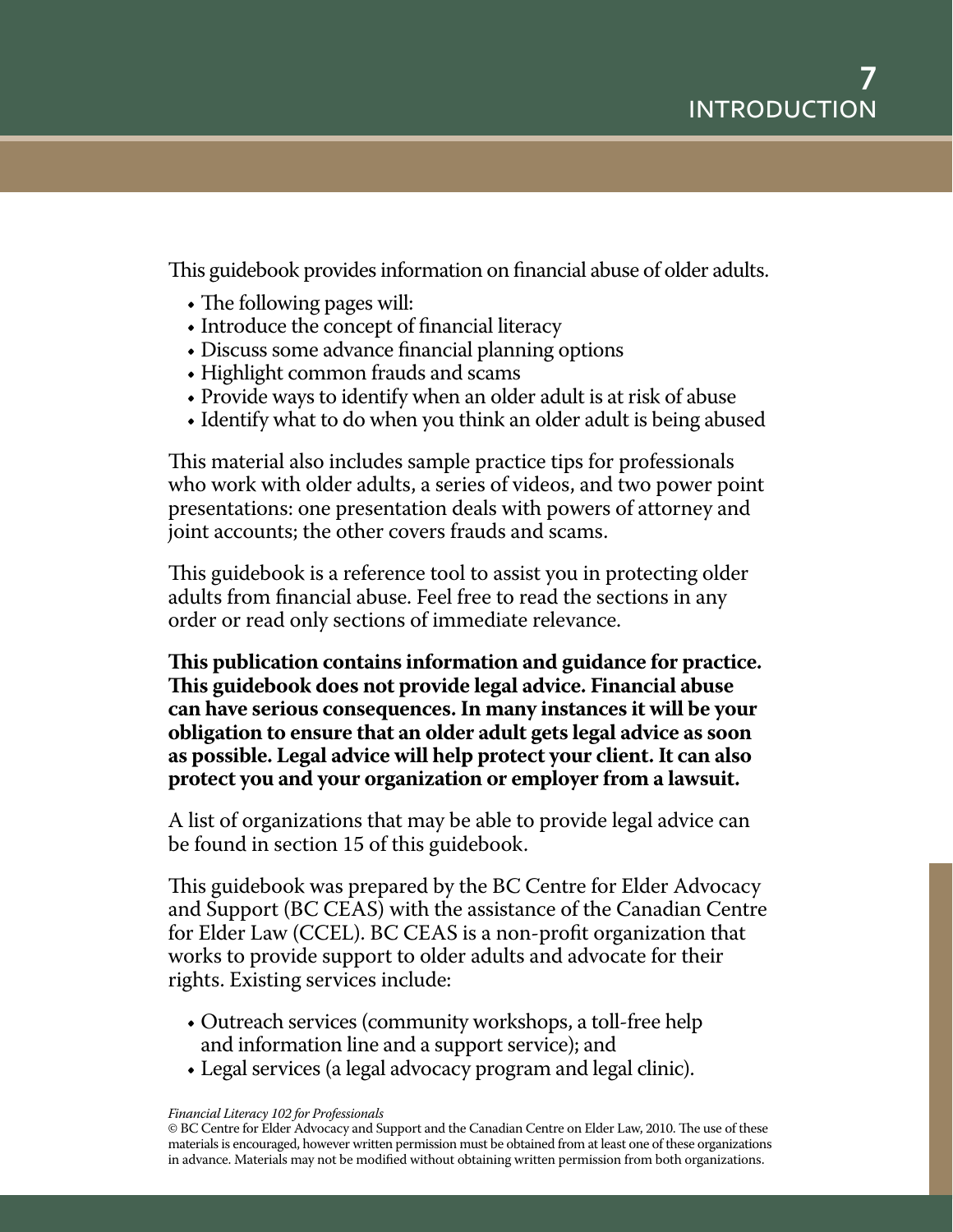**Abuse** means the deliberate mistreatment of an adult that causes the adult physical, mental or emotional harm, or damage to or loss of assets, and includes intimidation, humiliation, physical assault, sexual assault, overmedication, withholding needed medication, censoring mail, invasion or denial of privacy or denial of access to visitors.<sup>1</sup>

**Advance directive** is a legal document that is put in place before a person becomes incapable. A power of attorney and a representation agreement are two different types of advance directives.

**Advance financial planning** means planning for events that could impact on financial decision-making in the future. An advance financial plan usually involves setting up a power of attorney, which allows another person to take care of finances under specific circumstances.

**Ageism** is behaving in a negative, discriminatory or dismissive way toward a person because of her age.

**Attorney** is a person who is specifically named in a power of attorney as a substitute decision-maker for financial decisions.

**Capacity** (also called **capability, competency or mental capacity**) is the ability to make reasoned decisions. Everyone is presumed to have capacity, unless it is legally proven otherwise by the court or by medical professionals. A person who is not capable might have a legal guardian, power of attorney, or other substitute decision-maker.

**Committee** is a person who successfully applies to the court to become the substitute decision-maker for an older adult who is incapable and did not designate a substitute decision-maker in a power of attorney or representation agreement.

**Designated agency** is an organization that is legally responsible under the BC *Adult Guardianship Act* to investigate reports of suspected abuse or neglect.

<sup>1</sup> *Adult Guardianship Act*, R.S.B.C. 1996, c. 6, s. 1.

<sup>©</sup> BC Centre for Elder Advocacy and Support and the Canadian Centre on Elder Law, 2010. The use of these materials is encouraged, however written permission must be obtained from at least one of these organizations in advance. Materials may not be modified without obtaining written permission from both organizations.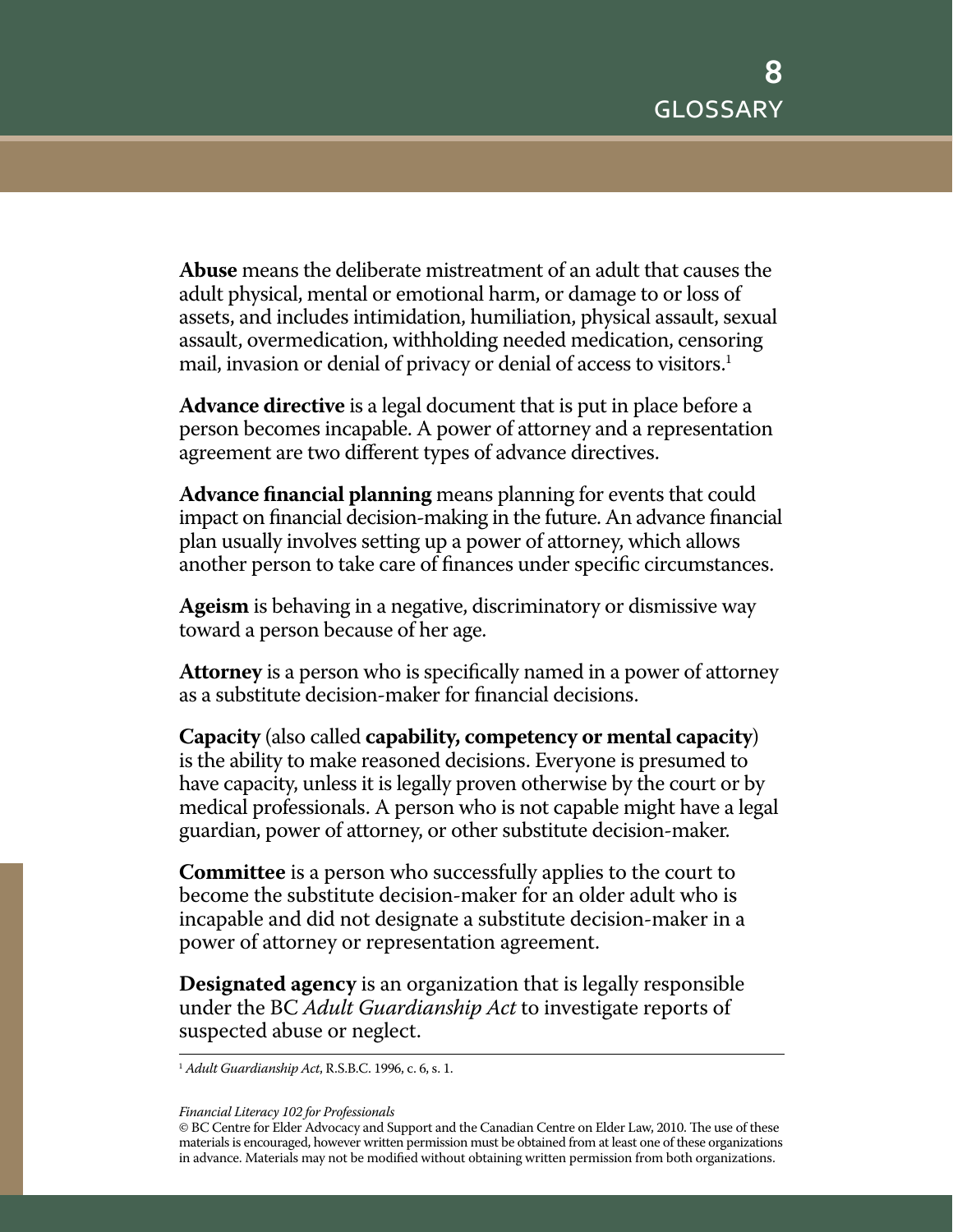**Donor** is a person who signs a power of attorney, which designates an attorney to make financial decisions on her behalf.

**Fiduciary Duty** is the highest legal level of responsibility that one individual can have towards another. A power of attorney creates a fiduciary relationship, meaning that an attorney has a fiduciary duty towards a donor.

**Financial Literacy** means having the knowledge, skills and confidence to make responsible financial decisions.2

**Fraud** is when someone tries to obtain another person's property, money, valuable security or service by deceit, falsehood or other fraudulent means.3

**Incapability** (also called **incapacity)** means that a person is not able to make legal decisions. For the purposes of financial decisions, such as appointing a power of attorney, incapacity is determined when a judge has designated a person incapable, or when a triggering event set out in a power of attorney occurs (e.g. a doctor writing a medicallegal opinion stating a person is incapable).

**Independent Legal Advice (ILA)** means a confidential consultation with a lawyer, in which a person is able to discuss the nature and consequences of a legal document. A lawyer will normally explain the purpose and content of the document, while ensuring that a person understands her rights and the legal implications of signing the document. For the advice to be independent, the lawyer must not also be providing services to any other individual or agency involved in the matter that could have differing interests. ILA requires the people involved to speak separately with different lawyers.

<sup>2</sup> Task Force on Financial Literacy, "About Financial Literacy," online:

<sup>&</sup>lt;http://www.financialliteracyincanada.com/eng/about-financial-literacy/definition.php>.

<sup>3</sup> *Criminal Code*, R.S.C. 1985, c. C-46, s.380.

<sup>©</sup> BC Centre for Elder Advocacy and Support and the Canadian Centre on Elder Law, 2010. The use of these materials is encouraged, however written permission must be obtained from at least one of these organizations in advance. Materials may not be modified without obtaining written permission from both organizations.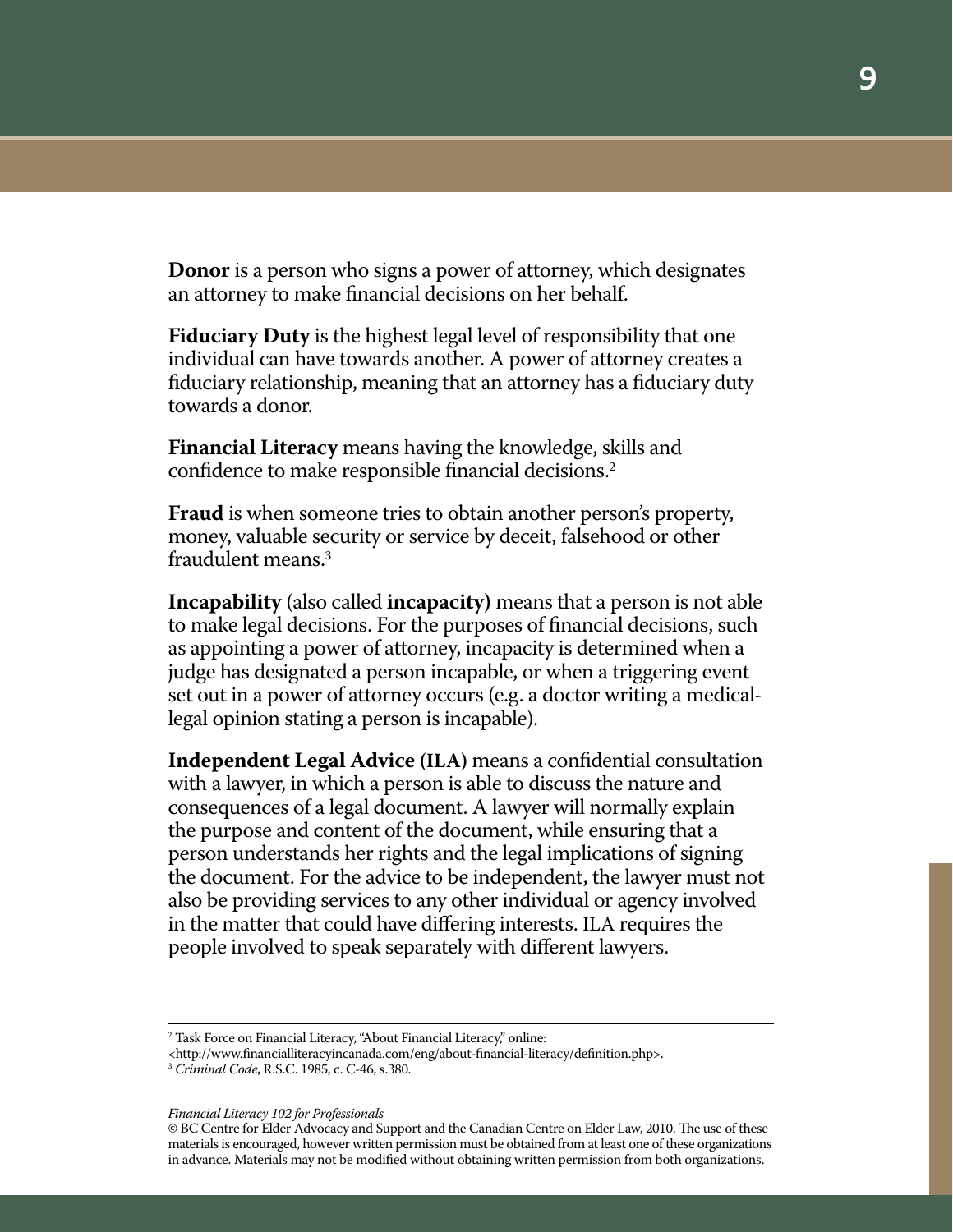**Neglect** means any failure to provide necessary care, assistance, guidance, or attention to an adult that causes, or is reasonably likely to cause within a short period of time, the adult serious physical, mental or emotional harm or substantial damage to or loss of assets and includes self-neglect.4

**Power of Attorney** is the legal document that allows a person to appoint a substitute decision-maker to handle financial transactions. There are four different types of power of attorney: regular, springing, enduring and limited.

**Representation agreement** is a legal document that allows an adult to appoint a substitute decision-maker to make personal care decisions or conduct routine management of financial affairs on the adult's behalf, or assist with the above decisions.<sup>5</sup>

**Representative** means a person authorized by a representation agreement to make health care decisions on behalf of another.

**Scam** is a casual term for a consumer rip-off. A scam occurs when a person is tricked into giving money, property, or personal information to another person.

**Self-neglect** means any failure of an adult to take care of himself or herself that causes, or is reasonably likely to cause within a short period of time, serious physical or mental harm or substantial damage to or loss of assets, and includes: a) living in grossly unsanitary conditions; b) suffering from an untreated illness, disease or injury; c) suffering from malnutrition to such an extent that, without intervention, the adult's physical or mental health is likely to be severely impaired; d) creating a hazardous situation that

<sup>4</sup> *Adult Guardianship Act*, R.S.B.C. 1996, c. 6, s. 1.

<sup>5</sup> *Representation Agreement Act*, R.S.B.C. 1996, c. 405, s. 5.

<sup>©</sup> BC Centre for Elder Advocacy and Support and the Canadian Centre on Elder Law, 2010. The use of these materials is encouraged, however written permission must be obtained from at least one of these organizations in advance. Materials may not be modified without obtaining written permission from both organizations.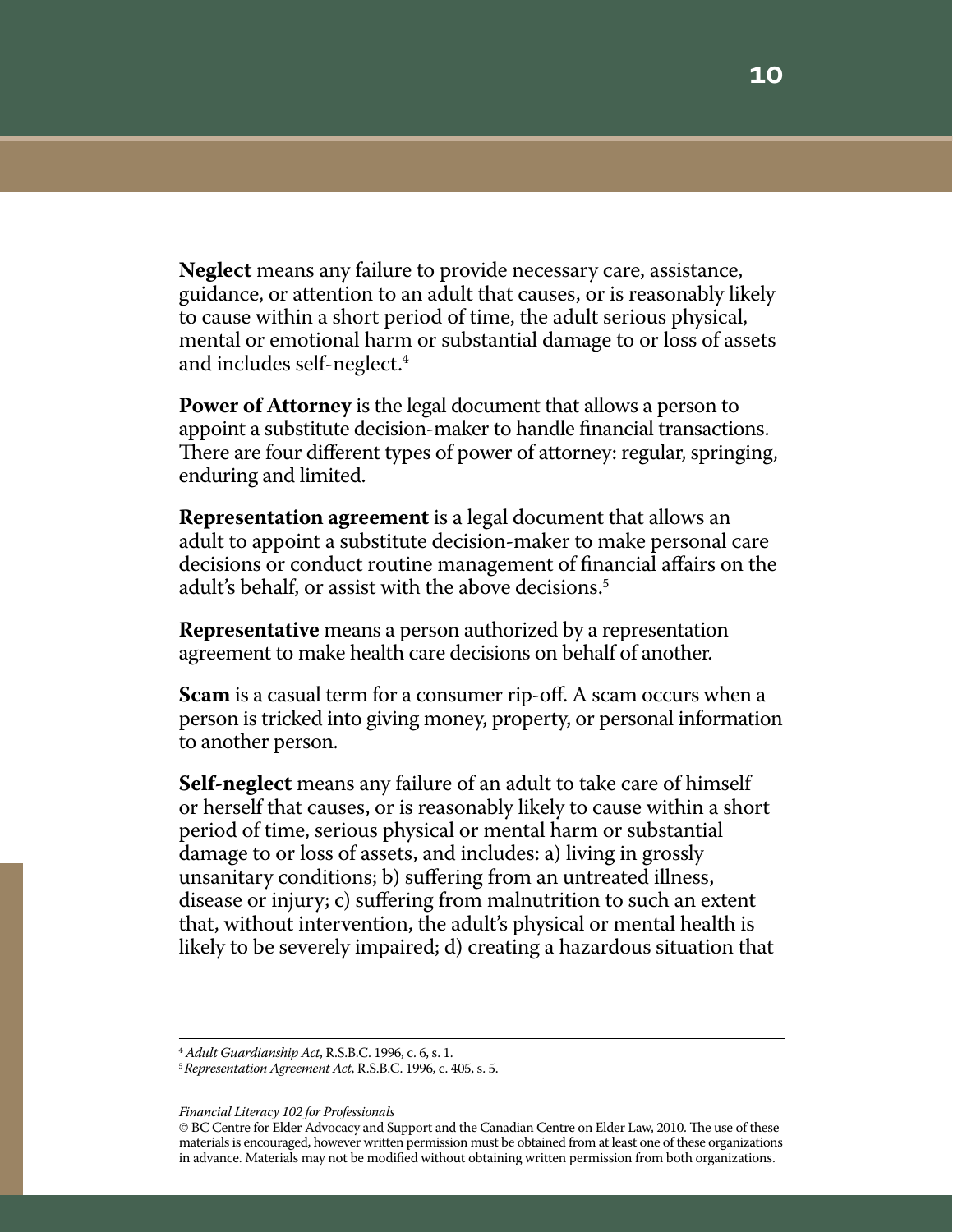will likely cause serious physical harm to the adult or others or cause substantial damage to or loss of assets; and e) suffering from an illness, disease or injury that results in the adult dealing with his or her assets in a manner that is likely to cause substantial damage to or loss of the assets.<sup>6</sup>

**Substitute decision-maker** means a person who is designated to make certain decisions on behalf of another. A person can be appointed as a substitute decision-maker either by legal document (e.g. power of attorney or representation agreement), by default, or by the court.

<sup>6</sup> *Adult Guardianship Act*, R.S.B.C. 1996, c. 6, s. 1.

<sup>©</sup> BC Centre for Elder Advocacy and Support and the Canadian Centre on Elder Law, 2010. The use of these materials is encouraged, however written permission must be obtained from at least one of these organizations in advance. Materials may not be modified without obtaining written permission from both organizations.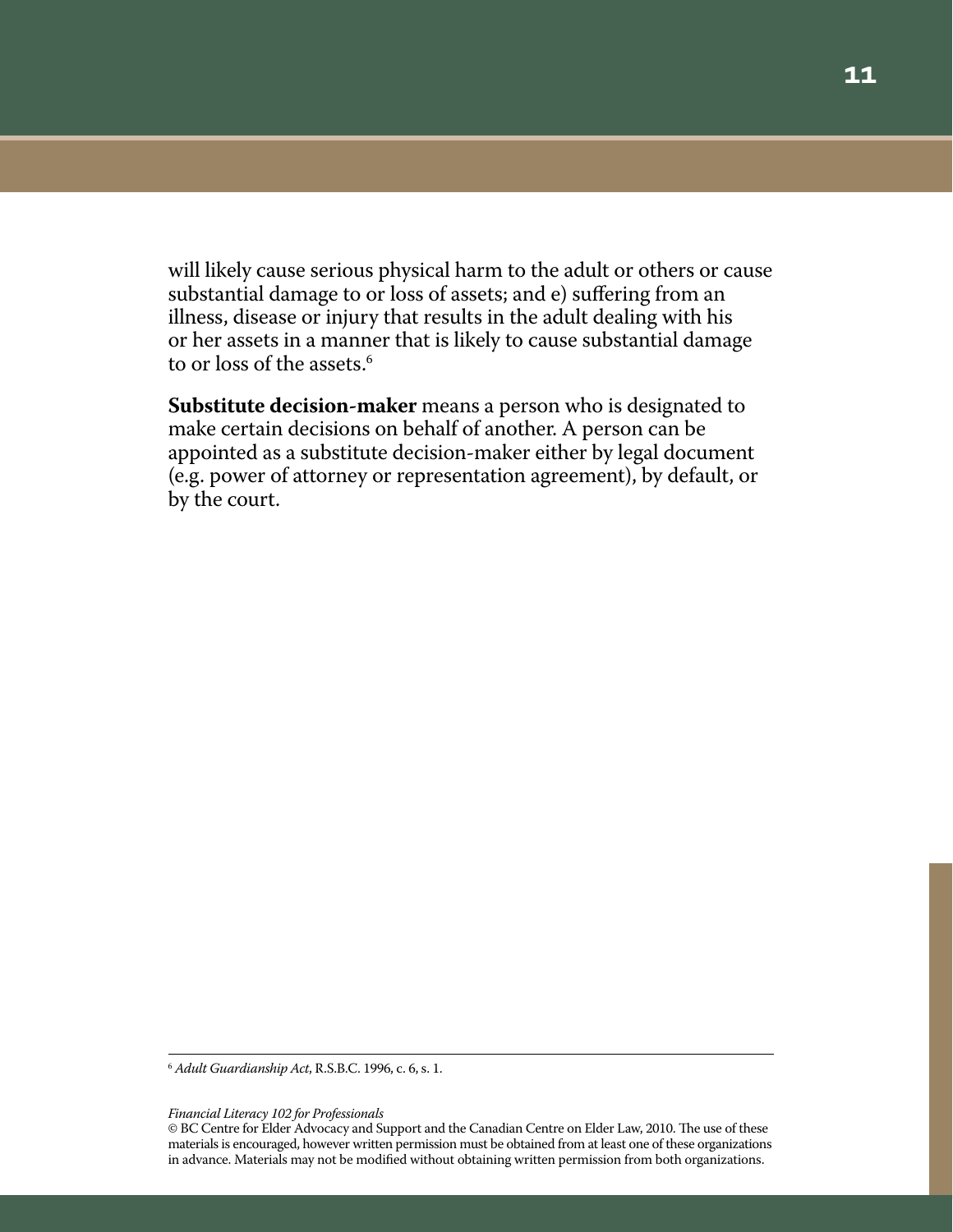### **what is elder abuse?**

This guidebook focuses on financial abuse. Financial abuse often occurs hand-in-hand with other forms of elder abuse or neglect.

Elder abuse is a broad term that includes actions and omissions that cause physical, emotional, financial or sexual harm to an older adult. The following is a list of examples of abusive actions:

- withholding medication
- over-medicating a person
- invading privacy
- misusing funds
- physical assault
- non-consensual sexual contact
- harassment
- • degrading comments
- causing social isolation
- threats of harm
- neglecting a person's basic needs
- preventing an older person from practicing her faith
- fraudulently gaining access to a person's money.

In British Columbia, the *Adult Guardianship Act*, which applies to abused or neglected adults who are unable to seek support or assistance, contains the only definition of abuse or neglect in BC law. This law states:

1. **abuse** means "the deliberate mistreatment of an adult that causes the adult physical, mental or emotional harm, or damage to or loss of assets, and includes intimidation, humiliation, physical assault, sexual assault, overmedication, withholding needed medication, censoring mail, invasion or denial of privacy or denial of access to visitors"

© BC Centre for Elder Advocacy and Support and the Canadian Centre on Elder Law, 2010. The use of these materials is encouraged, however written permission must be obtained from at least one of these organizations in advance. Materials may not be modified without obtaining written permission from both organizations.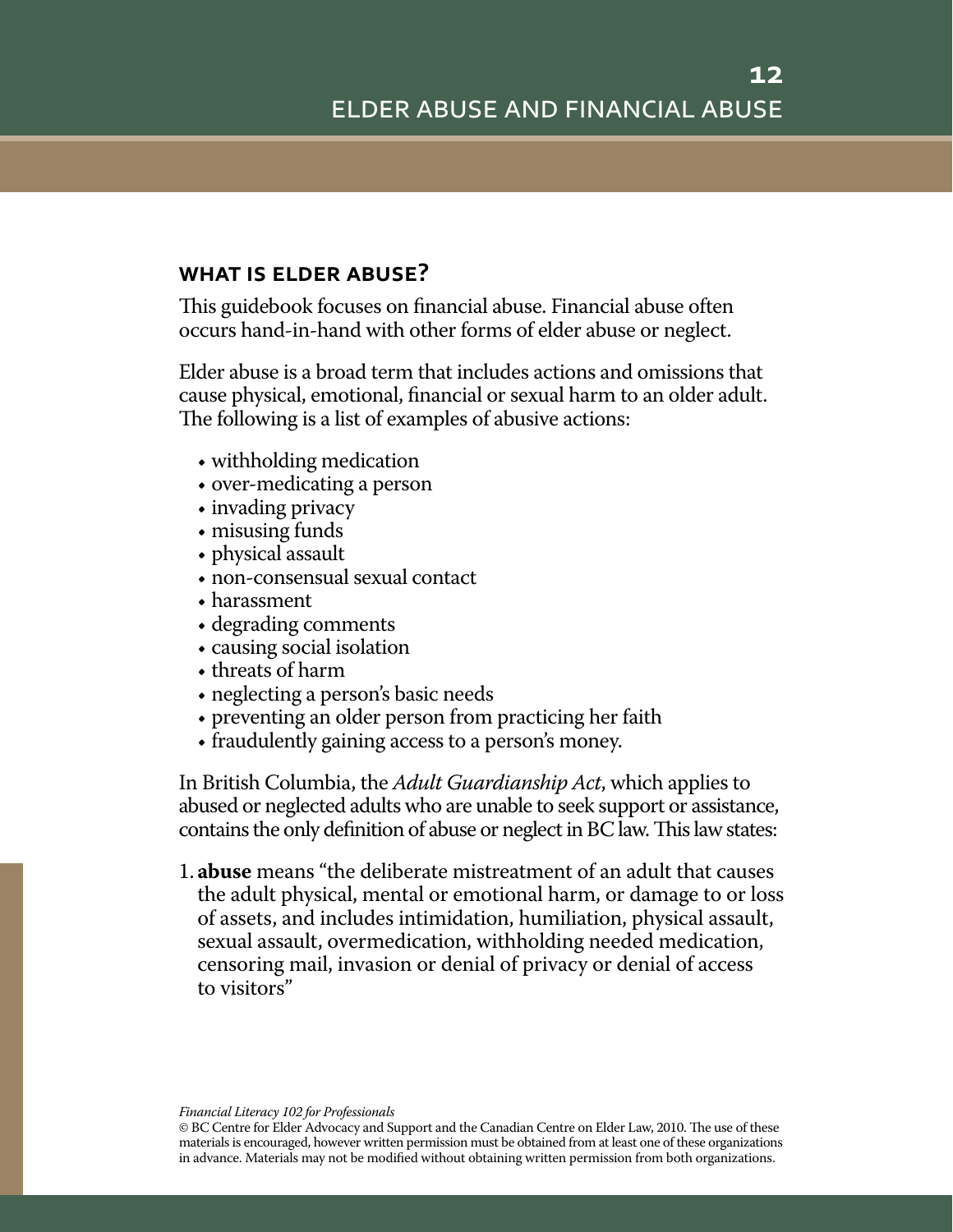- 2. **neglect** means "any failure to provide necessary care, assistance, guidance or attention to an adult that causes, or is reasonably likely to cause within a short period of time, the adult serious physical, mental or emotional harm or substantial damage to or loss of assets, and includes self neglect"
- 3. **self-neglect** means "any failure of an adult to take care of himself or herself that causes, or is reasonably likely to cause within a short period of time, serious physical or mental harm or substantial damage to or loss of assets, and includes:
	- (a) living in grossly unsanitary conditions,
	- (b) suffering from an untreated illness, disease or injury,
	- (c) suffering from malnutrition to such an extent that, without intervention, the adult's physical or mental health is likely to be severely impaired,
	- (d) creating a hazardous situation that will likely cause serious physical harm to the adult or others or cause substantial damage to or loss of assets, and
	- (e) suffering from an illness, disease or injury that results in the adult dealing with his or her assets in a manner that is likely to cause substantial damage to or loss of the assets."

Elder abuse may involve certain crimes set out in the *Criminal Code8* , such as physical assault, sexual assault, harassment, fraud, theft, unlawful confinement, robbery, and failing to provide the necessaries of life (criminal neglect). Abuse can also occur without breaking the law. Incidents of elder abuse can occur in a wide variety of social contexts.

Incidents of elder abuse can occur in a wide variety of social contexts. Sometimes older adults are abused by strangers. More often, older adults are victimized by people they know – family members, friends, volunteer caregivers, health care providers, and professionals.

*Financial Literacy 102 for Professionals*

<sup>7</sup> *Adult Guardianship Act*, R.S.B.C. 1996, c. 6, s. 1. 8 *Criminal Code*, R.S.C. 1985, c. C-46.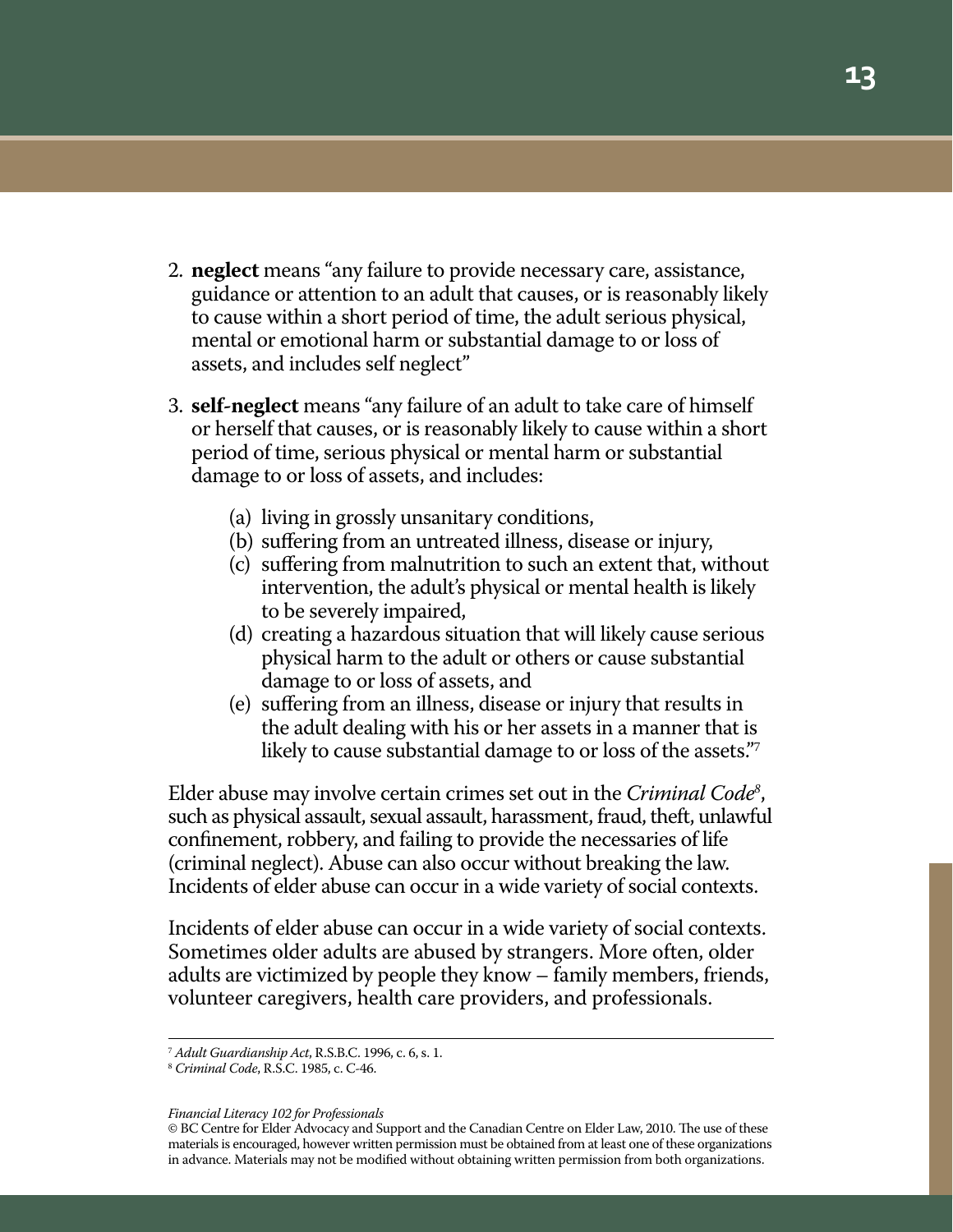### **what is financial abuse?**

Financial abuse is mistreatment that causes damage or loss to another person's assets. Financial abuse includes manipulation, exploitation and dishonest activity. It also includes the actions of well-meaning people who fail to fulfill their legal obligations. For example, financial abuse includes circumstances where an appointed financial decision-maker uses an older adult's assets for something other than the older person's welfare, or spends the older adult's money in a manner that disregards previously expressed wishes.

Here are some circumstances that could indicate financial abuse:

- pressuring a person to sign a power of attorney
- • pressuring a person to open a joint bank account
- pressuring a person to sell property, especially her home
- forging a signature
- preventing a person from attending social activities (e.g. refusing to pay travel expenses or membership fees)
- removing valuable possessions (e.g. artwork, jewelry, silverware)
- stealing money or personal belongings
- impersonating a person or a business to get money or assets
- withdrawing money from accounts (without notice or explanation)
- using money, property or possessions without authorization
- not paying for essentials, such as food, appropriate clothing, glasses, or assistance devices (hearing aid, cane)
- • misplacing signed documents that grant financial decision-making authority (e.g. power of attorney)
- not paying bills, rent or mortgage (particularly if paying these bills is the responsibility of the alleged abuser)
- • withholding a pension cheque or cashing it without authorization

Older adults who fall victim to financial abuse often suffer not only financial losses but also a decline in health and significant distress. Many financial abuse situations involve emotional abuse, such as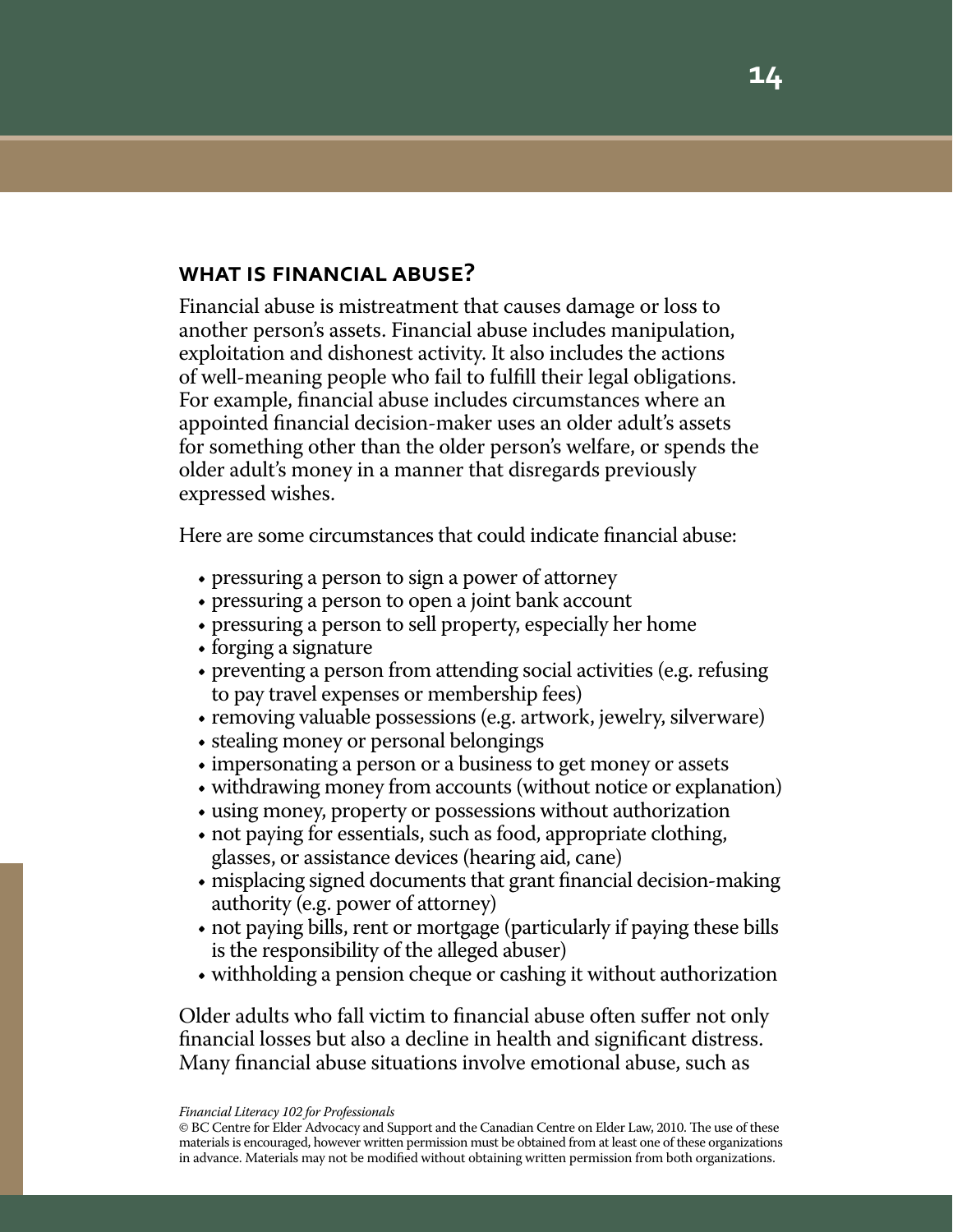lies, threats, harassment, or intimidation. In addition, a loss of assets can precipitate a loss of proper housing, good nutrition, medication, and access to recreational activities, causing social isolation and increasing vulnerability to further abuse.

Often the source of elder abuse is a person the older adult trusts or loves, or someone on whom the older adult is dependent for assistance. Such a breach of trust can be shocking and painful.

The following stories illustrate how older adults can become victims of various forms of financial abuse:

- *• Eloise Smith was 87 years old when her son, Frank, insisted that she sign a power of attorney. Frank transferred all of Eloise's savings into his own bank account and left town. Eloise was left without any money, except her small government pension. Eloise was so distraught that her health suffered significantly, and she sank into a deep depression from which she has never recovered.*
- *• Li Leung was 79 years old. His English was poor. He relied on his nephew, Yin, to help manage his finances. Yin often 'translated' Li's' financial documents and assisted with his banking. Yin asked Li to sign a document, telling his uncle that a signature was required to sign up for a secure investment. In reality, the paper that Li signed was a guarantee for Yin's new computer business. When Yin went out of business six months later, Li lost his home.*
- *• Parminder Singh was 92 years old when his private home care worker, Leilani, started blocking his mail and keeping the phone out of Parminder's reach. Leilani convinced Parminder to give her some personal information. Leilani used this information to apply for several credit cards and ran up more than \$60,000 in debt at 18% interest.*

© BC Centre for Elder Advocacy and Support and the Canadian Centre on Elder Law, 2010. The use of these materials is encouraged, however written permission must be obtained from at least one of these organizations in advance. Materials may not be modified without obtaining written permission from both organizations.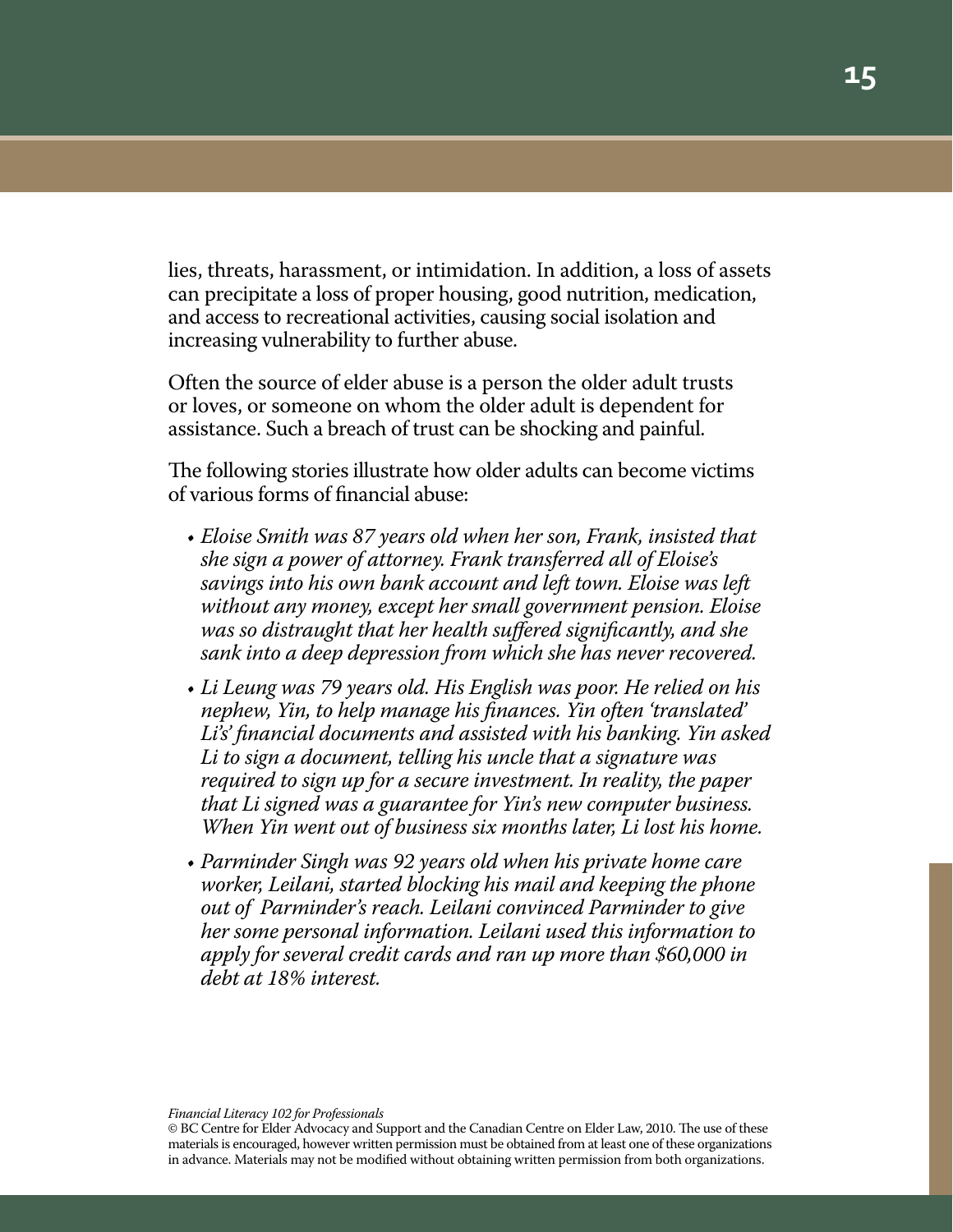### **what is financial literacy?**

Financial Literacy means having the knowledge, skills and confidence to make responsible financial decisions.<sup>9</sup>

Financial literacy includes having the knowledge to:

- 1. **Prevent** financial abuse;
- 2. **Recognize** financial abuse; and
- 3. **Respond** promptly and effectively.

The ideal is to prevent abuse. This is not always possible. Abusers can be sophisticated, covert, manipulative, and determined. In situations where you cannot prevent abuse, you should at least be able to recognize when an adult is being financially abused and respond appropriately to minimize damage.

### **what is advance financial planning?**

Advance financial planning means planning for events that could impact on financial decision-making in the future. This includes preparing legal documents that designate a substitute decision-maker before a person experiences a change in circumstances that impacts his or her ability to make financial decisions. An advance financial plan usually involves setting up a power of attorney, which allows another person to take care of financial affairs under specific circumstances.

Having in place a plan that is legally enforceable allows a person to clearly state wishes and to choose the ideal person to make financial decisions on her behalf. By planning in advance, a person is able to select an attorney based on careful consideration – not on pressure, panic or urgency. Advance planning also means having some control over who gets appointed substitute decision-maker.

This guidebook focuses on advance financial planning to protect an older adult's assets during her lifetime. It does not cover estate

<sup>9</sup> Task Force on Financial Literacy, *supra* note 2.

<sup>©</sup> BC Centre for Elder Advocacy and Support and the Canadian Centre on Elder Law, 2010. The use of these materials is encouraged, however written permission must be obtained from at least one of these organizations in advance. Materials may not be modified without obtaining written permission from both organizations.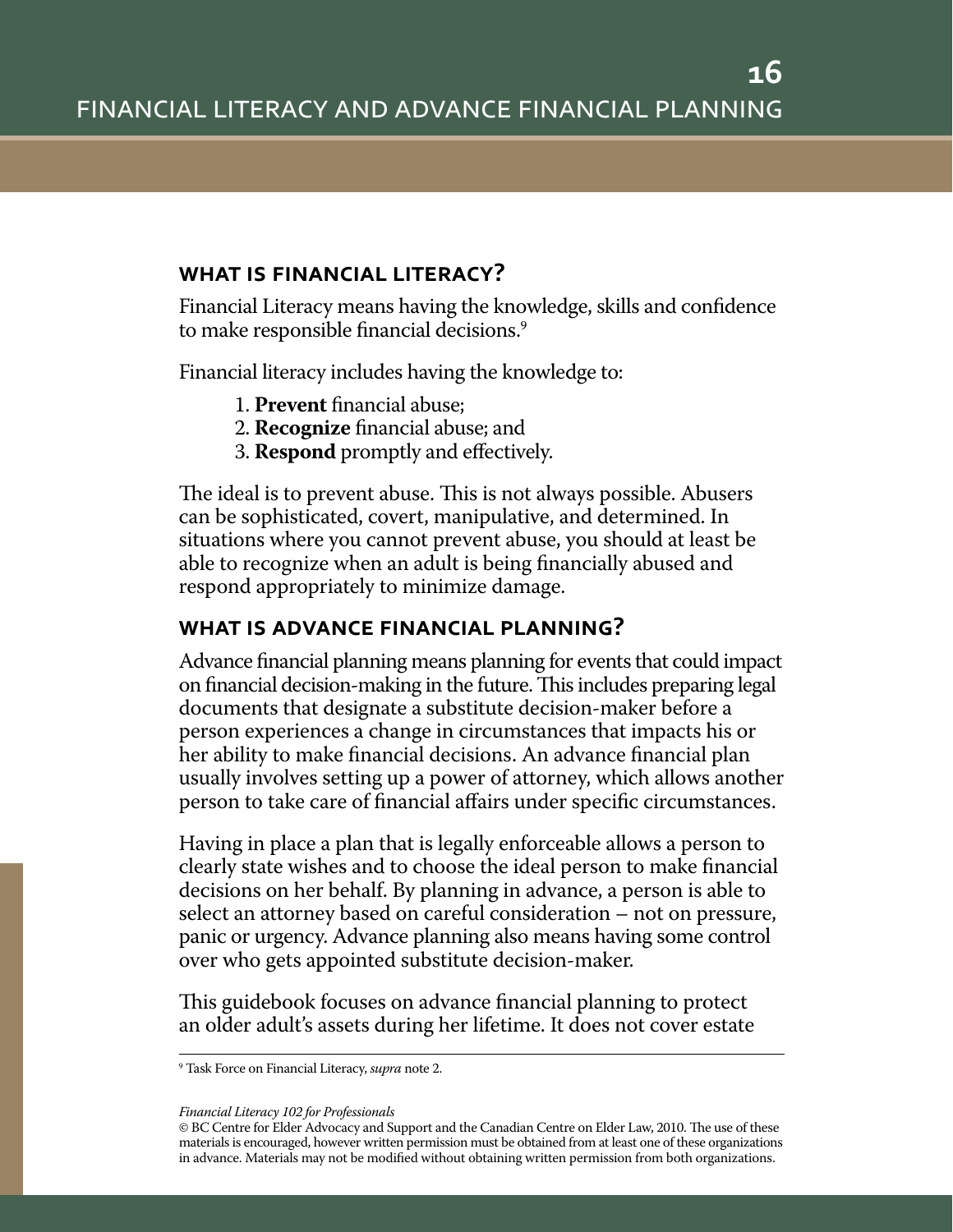planning, which involves the preparation of a Will. It also does not cover health care planning, which involves the preparation of a representation agreement.

### **what is ageism?**

Ageism is behaving in a negative, discriminatory or dismissive way toward a person because of age. The following situations illustrate how an older adult might experience age discrimination.

*Anna would often ask her granddaughter to accompany her on errands. She lived in a rural community and found it difficult to travel downtown on her own. During an appointment about financial planning, the financial planner turned to the granddaughter and asked, "So, what would your grandmother like to do today?" Anna's granddaughter appropriately replied, "Why don't you ask my grandmother?"*

The bank clerk had wrongly assumed that Anna's granddaughter was there to make decisions on Anna's behalf. The underlying ageist assumption here is that Anna was too old to make financial decisions for herself.

*George has a power of attorney for his grandmother, Ellen. Ellen as always been a social butterfly and belonged to many clubs and volunteer groups. George refuses to give Ellen money for taxis, event admissions and group memberships. He insists, "Granny is too old. It isn't safe for her to go out so much. What is the point anyway? She is hardly with it." Now Ellen stays home all the time, mostly alone.*

George's attitude is ageist. His behaviour is abuse of a power of attorney. His conduct has negative consequences for Ellen's emotional wellbeing and denies her dignity.

These kinds of assumptions are common. Different forms of discrimination – based on disability, race and ethnicity, gender, and age – may threaten the independence, health and emotional wellbeing of older adults.

*Financial Literacy 102 for Professionals*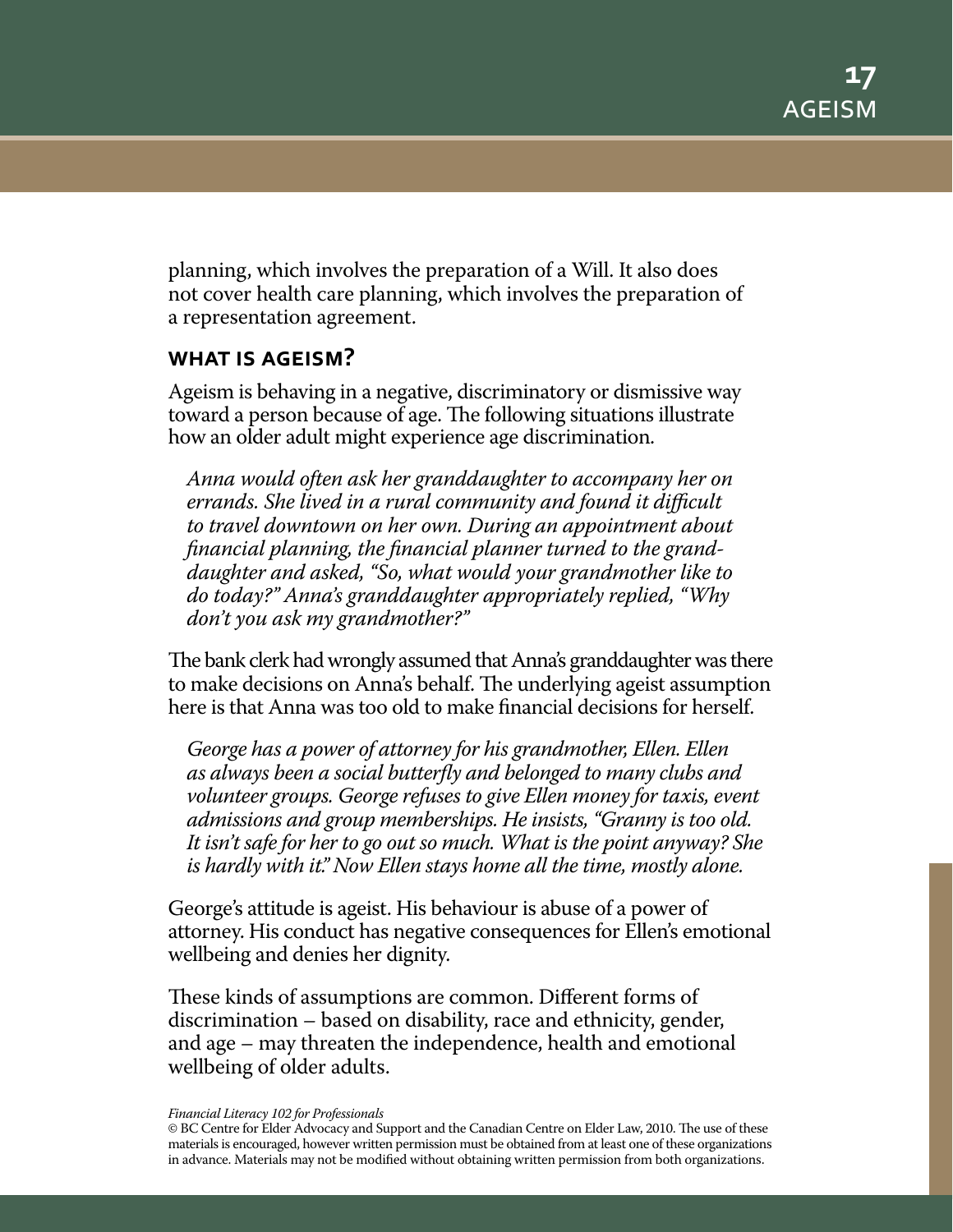### **what does the law say about ageism?**

It is illegal for a person to discriminate against another person because of her age. The B.C. *Human Rights Code* states that it is illegal to deny a person any "accommodation, service or facility customarily available to the public" because of her age.10 The *Canadian Human Rights Act* states that it is illegal to deny a person good, service, facility or accommodation because of her age.<sup>11</sup> Likewise, the Canadian *Charter of Rights and Freedoms* states that:

Every individual is equal before and under the law and has the right to the equal protection and equal benefit of the law without discrimination and, in particular, without discrimination based on race, national or ethnic origin, colour, religion, sex, age or mental or physical disability.12

In British Columbia, a person who experiences ageism may file a complaint about ageism with the B.C. Human Rights Tribunal. In some situations, a person may be able to file a complaint of discrimination with the Canadian Human Rights Commission. If the incident of ageism involves the practices of a governmentregulated agency, then a person might be able to bring a Charter application to the court. A person who needs assistance filing a human rights complaint or commencing a legal action should contact a lawyer.

*For more information, refer to "Making a Report" in section 13 of this guidebook.*

<sup>10</sup> *Human Rights Code*, RSBC 1996, c. 210, s. 8.

<sup>11</sup> *Canadian Human Rights Act*, R.S.C. 1985, C. H-6, s.3 and s. 5.

<sup>&</sup>lt;sup>12</sup> Canadian Charter of Rights and Freedoms, Part I of the Constitution Act, 1982, being Schedule B to the *Canada Act* 1982 (U.K.), 1982, c. 11, s. 15.

<sup>©</sup> BC Centre for Elder Advocacy and Support and the Canadian Centre on Elder Law, 2010. The use of these materials is encouraged, however written permission must be obtained from at least one of these organizations in advance. Materials may not be modified without obtaining written permission from both organizations.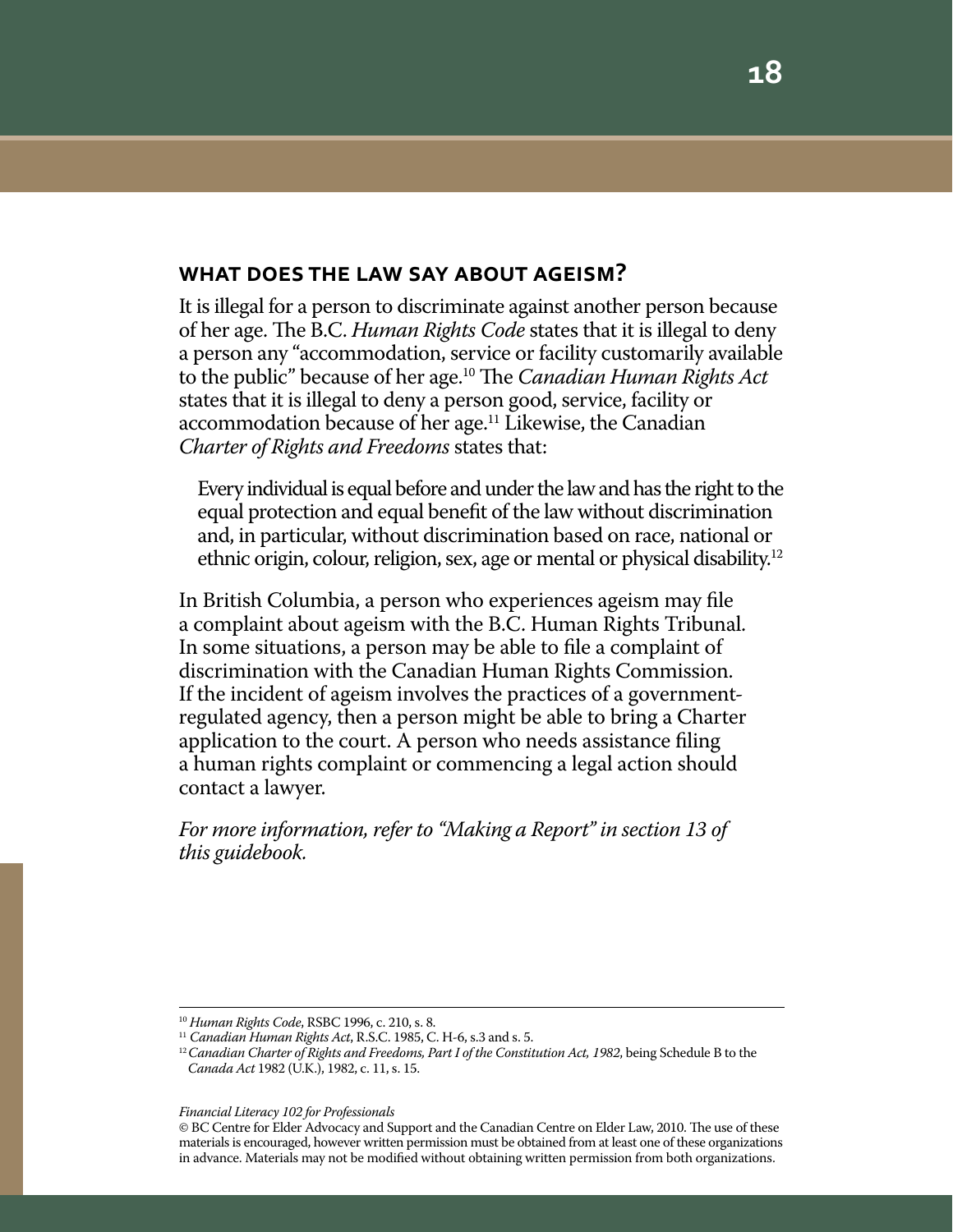### **what is capacity?**

Capacity, also called capability or mental capacity, is the ability to make reasoned decisions. A person with capacity must have the ability to:

- understand the context or the nature of a decision; and
- appreciate the consequences of a decision.

According to BC law, every adult is presumed to have capacity.<sup>13</sup> This means that, unless it has been proven otherwise, the court will assume that a person has the ability to make her own financial and legal decisions, including whether or not to choose someone as a substitute decision-maker. In your own practice, you should assume that a person has capacity to make his or her own financial decisions, unless there is evidence of incapacity.

Although the law treats capacity as a black and white concept, in practice, capacity problems occur on a continuum. A loss of capacity may be evident and sudden: for example, someone who has an accident and falls into a coma will be not able to make decisions. But often, a loss of capacity will be less clear and more gradual. For example, in the case of an older adult with dementia, a person might gradually lose the ability to make decisions for some tasks, but not others. A person might also have good days and bad days. Factors such as health, medication, grief, or lack of sleep can temporarily impact a person's cognitive ability to make a particular decision at a particular time. This does not necessarily mean that a person is legally incapable.



<sup>13</sup> *Adult Guardianship Act*, R.S.B.C. 1996, c.6, s. 3.

*Financial Literacy 102 for Professionals*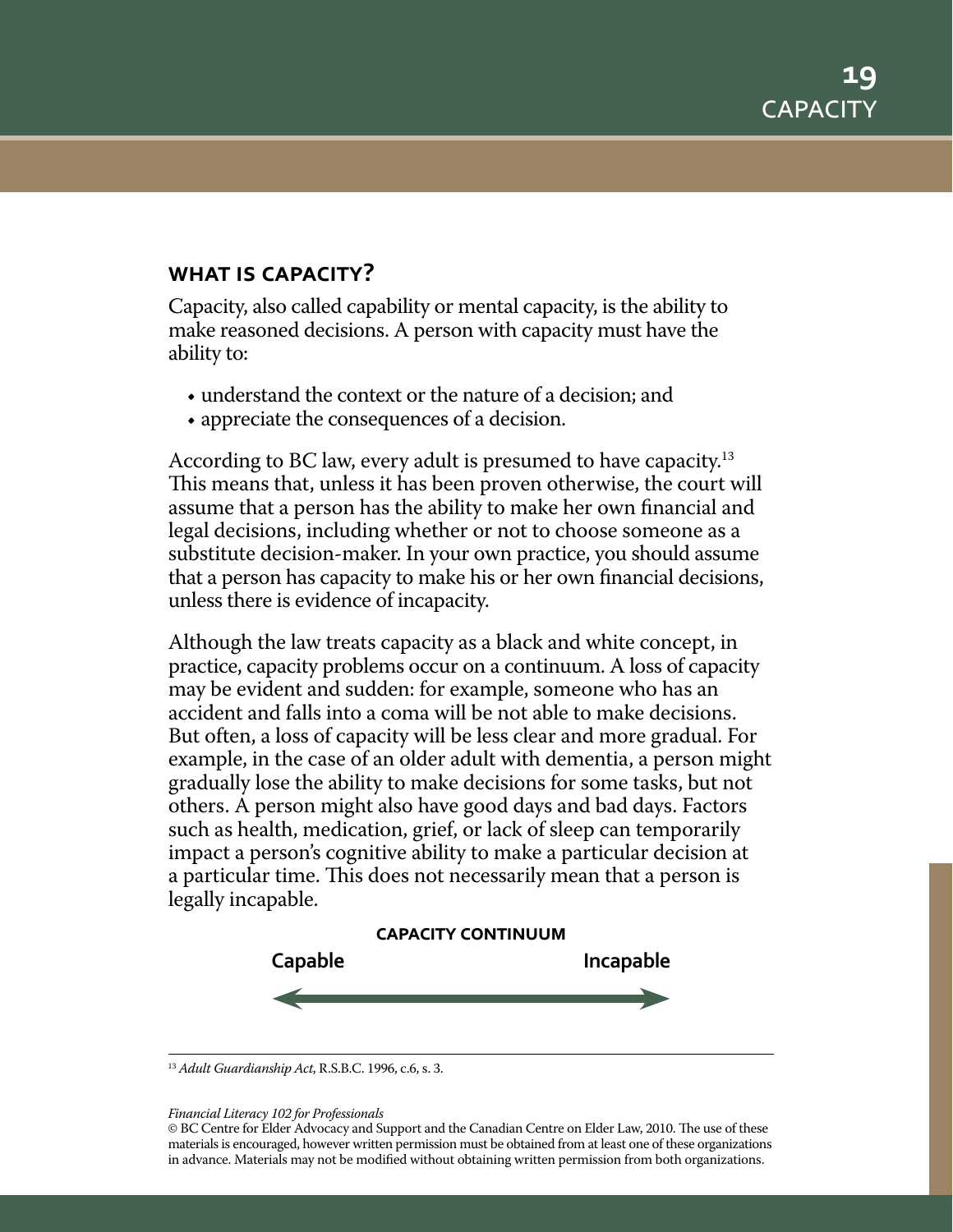### **what is incapacity or incapability?**

Incapacity, also called incapability, means that a person is not able to make legal decisions. For the purposes of financial decisions, such as appointing a power of attorney, incapacity is legally determined when:

- a judge designates a person incapable and appoints a substitute decision-maker; or
- a triggering event set out in a power of attorney occurs (e.g. a doctor writes a medical-legal opinion stating that a person is incapable).

A person may either be born incapable or become incapable due to illness, disability or accident. Older adults may be at risk of becoming incapable due to particular illnesses that are more common in older adults, such as Alzheimer's. However, most people never become legally incapable.

When assisting a person who appears to have difficulty with certain tasks or choices, it is important to remember that a person may still be capable of making legal decisions while incapable of other tasks.

### **how should you address capacity in practice?**

It is not your job to assess a person's legal capacity. Your role is to assume that the older person is capable until something clearly indicates incapability to make a decision that must be addressed. If you have concerns about a client's capacity, talk to a supervisor. Seek direction from existing internal policies regarding the protocol for responding to capacity concerns.

Be aware that capacity occurs on a continuum. A person's ability to make decisions can be influenced by particular circumstances, and can improve, decrease, or fluctuate. For example, with some health conditions, capacity can vary or fluctuate due to factors like:

- side-effects of medication and/or forgetting to take it
- diabetes and fluctuating blood sugar levels

*Financial Literacy 102 for Professionals*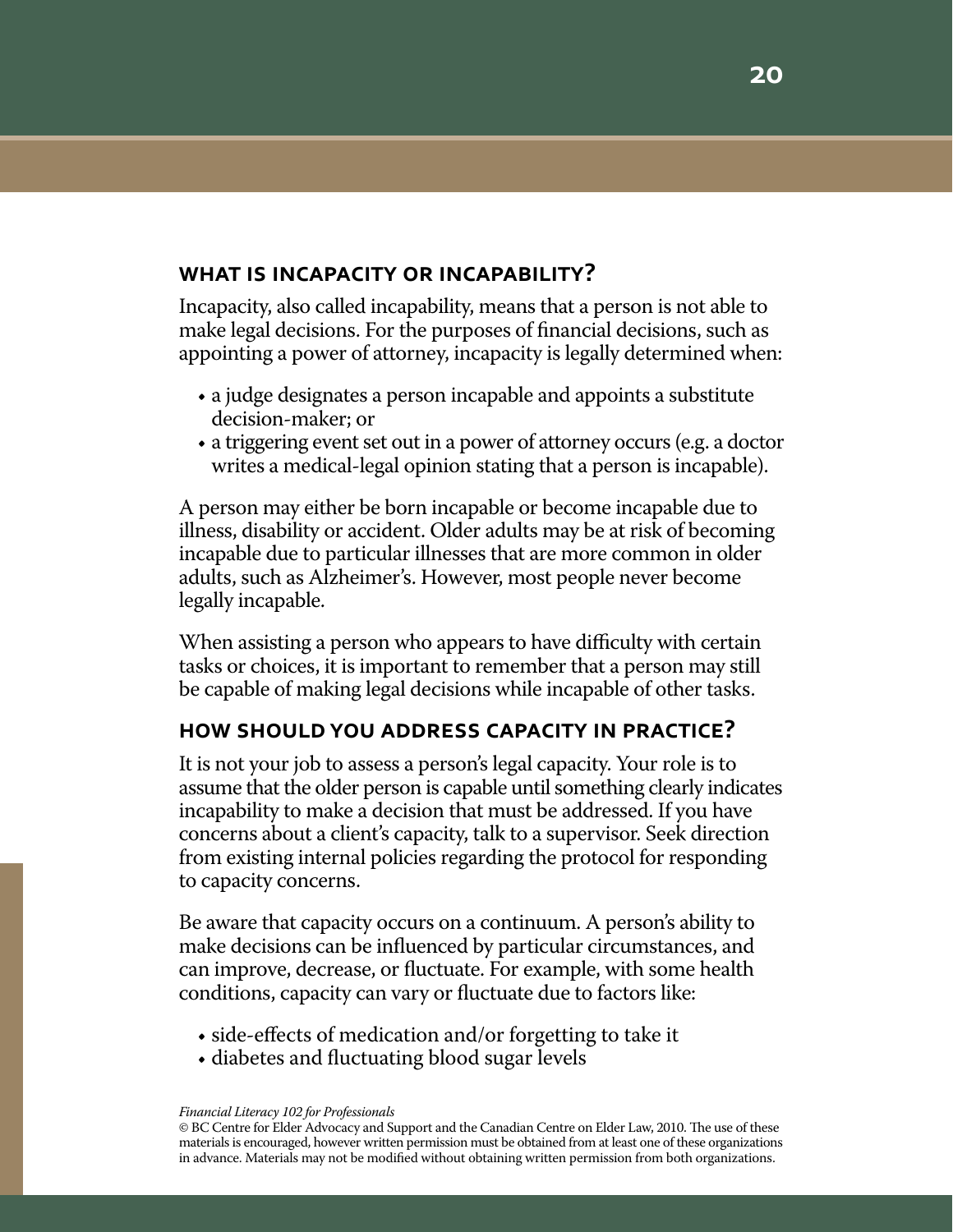- exhaustion or fatigue and time of day
- alcohol and drug use mixing with illness or medication

Ageism can result in false assumptions of incapacity. Remember that a mentally capable older adults in need of protection still have the right to make their own decisions, even unwise or risky decisions.

### **what happens when a person loses capacity?**

The benefit of having a power of attorney or representation agreement in place, prior to a loss of capacity, is that a person is able to choose someone known and trusted to be her substitute financial decision-maker. If an incapable person has set up an enduring or springing power of attorney, then the person named in the power of attorney will assume responsibility for financial decisions.

If no substitute decision-maker can be identified among the adult's family and friends, the Public Guardian and Trustee (PGT) may act as the substitute decision-maker. Alternatively, another person may apply to the court to be appointed.

<sup>©</sup> BC Centre for Elder Advocacy and Support and the Canadian Centre on Elder Law, 2010. The use of these materials is encouraged, however written permission must be obtained from at least one of these organizations in advance. Materials may not be modified without obtaining written permission from both organizations.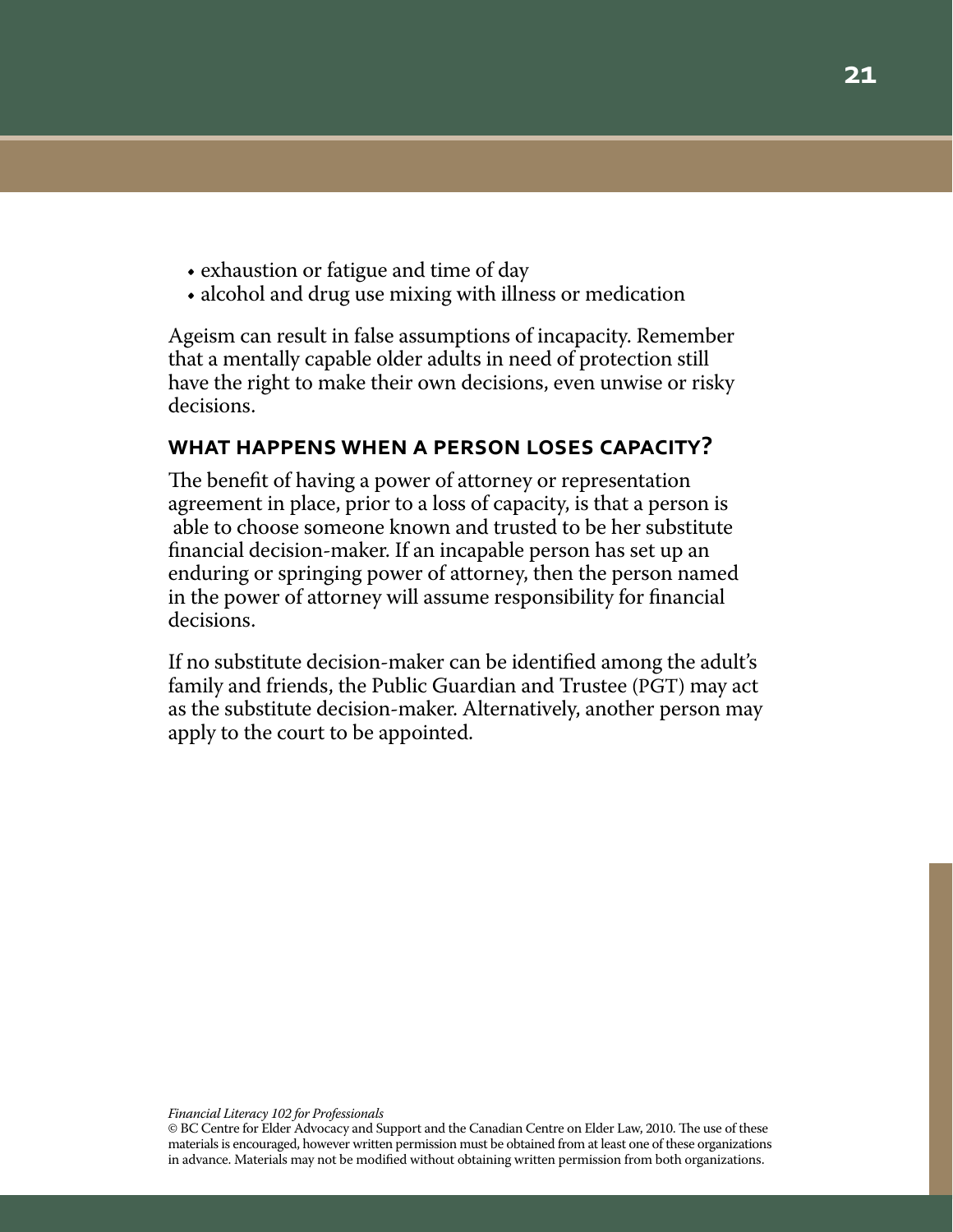A person who becomes incapable needs someone else to make financial, personal and health care decisions on his or her behalf. This proxy is called a substitute decision-maker. There are two ways that a person can become appointed as a substitute decision-maker:

- 1. **They could be chosen:** a mentally capable person can designate another person substitute decision-maker in a power of attorney or representation agreement.
- 2.**They could be appointed by the court:** a person may apply to the court to be appointed as substitute decision-maker (legally known as a "committee", pronounced KAW-mi-TEE) for an incapable adult.

In the province of BC, the Public Guardian and Trustee (PGT) will help find an appropriate substitute decision-maker if neither options 1 or 2 are in place. If no one is available, then the PGT may accept the role of substitute decision-maker on an ongoing basis.

### **advance planning documents**

A power of attorney allows a person to designate who will carry out financial transactions.14 For personal care decisions, a person will need to complete a representation agreement.15 A representation agreement can also cover basic financial transactions. A power of attorney and a representation agreement are separate legal documents. The substitute decision-makers for personal care and financial matters can be different people.16

*For more information, refer to "Power of Attorney" in section 8 of this guidebook.* 

### **appointment of committee**

If a person needs a financial substitute decision maker and there is no power of attorney, then a committee may be required. If there

<sup>14</sup> *Power of Attorney Act*, RSBC 1996, c. 370.

<sup>15</sup> *Representation Agreement Act*, RSBC 1996, c. 405.

<sup>&</sup>lt;sup>16</sup> Health care decision-making is a complex matter not addressed in this guidebook. However, you should be aware that another substitute decision-maker may have authority to make an incapable person's health care decisions.

<sup>©</sup> BC Centre for Elder Advocacy and Support and the Canadian Centre on Elder Law, 2010. The use of these materials is encouraged, however written permission must be obtained from at least one of these organizations in advance. Materials may not be modified without obtaining written permission from both organizations.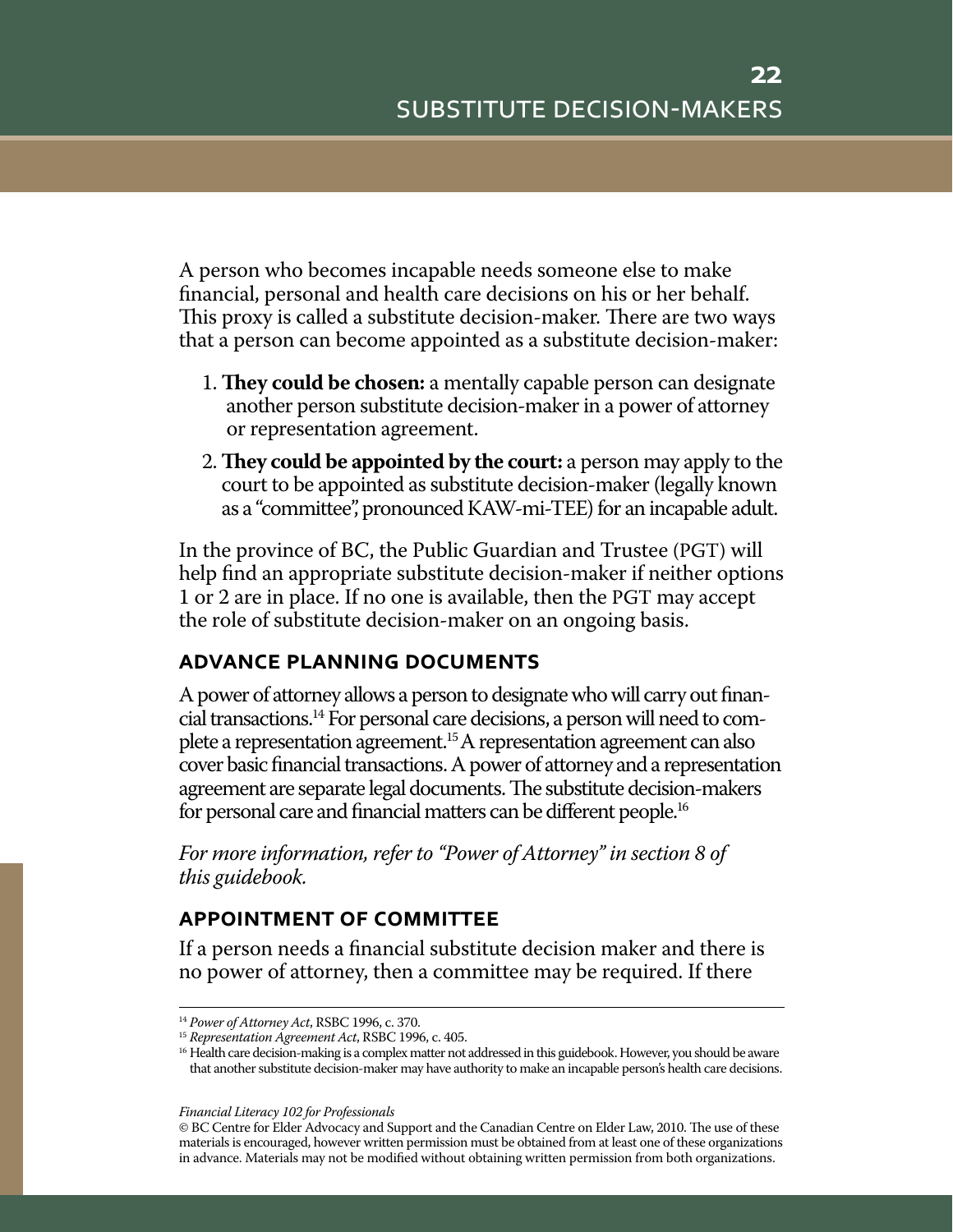are no family or friends who step forward to take on this role, then the matter may be referred to the PGT. The PGT may try to locate someone to take on the financial substitute decision-making role. However, the PGT will not necessarily identify a family member

### **who makes decisions?**

| Capable    | Incapable                                                                                                                                                                                                                       |
|------------|---------------------------------------------------------------------------------------------------------------------------------------------------------------------------------------------------------------------------------|
| You decide | • Court appointed substitute decision-maker (committee)<br>· Substitute decision-maker chosen by you:<br>1. Attorney<br>2. Representative (routine financial management)<br>• PGT will try to locate<br>$\bullet$ PGT – ongoing |

### **what is the role of the pgt?**

The PGT has the power to:

- investigate allegations of financial abuse by anyone, including substitute decision-makers;
- freeze accounts or register a caveat on real estate to prevent sale of property if assets are at immediate risk and an investigation is underway;
- assist and provide resources for substitute decision-makers;
- oversee private committees by reviewing their accounts; and
- accept appointment as committee or attorney in order to make decisions on behalf of an incapable adult who does not have a designated substitute decision-maker.

The PGT charges a fee for the various services it provides as substitute decision-maker.17 However, the office also provides information free of charge to substitute decision-makers and financial institutions.

*For information about how to contact the PGT, refer to "Resources" in section 15 of this guidebook.*

<sup>17</sup> *Public Guardian and Trustee Fees Regulation* B.C. Reg 312/2000.

*Financial Literacy 102 for Professionals*

<sup>©</sup> BC Centre for Elder Advocacy and Support and the Canadian Centre on Elder Law, 2010. The use of these materials is encouraged, however written permission must be obtained from at least one of these organizations in advance. Materials may not be modified without obtaining written permission from both organizations.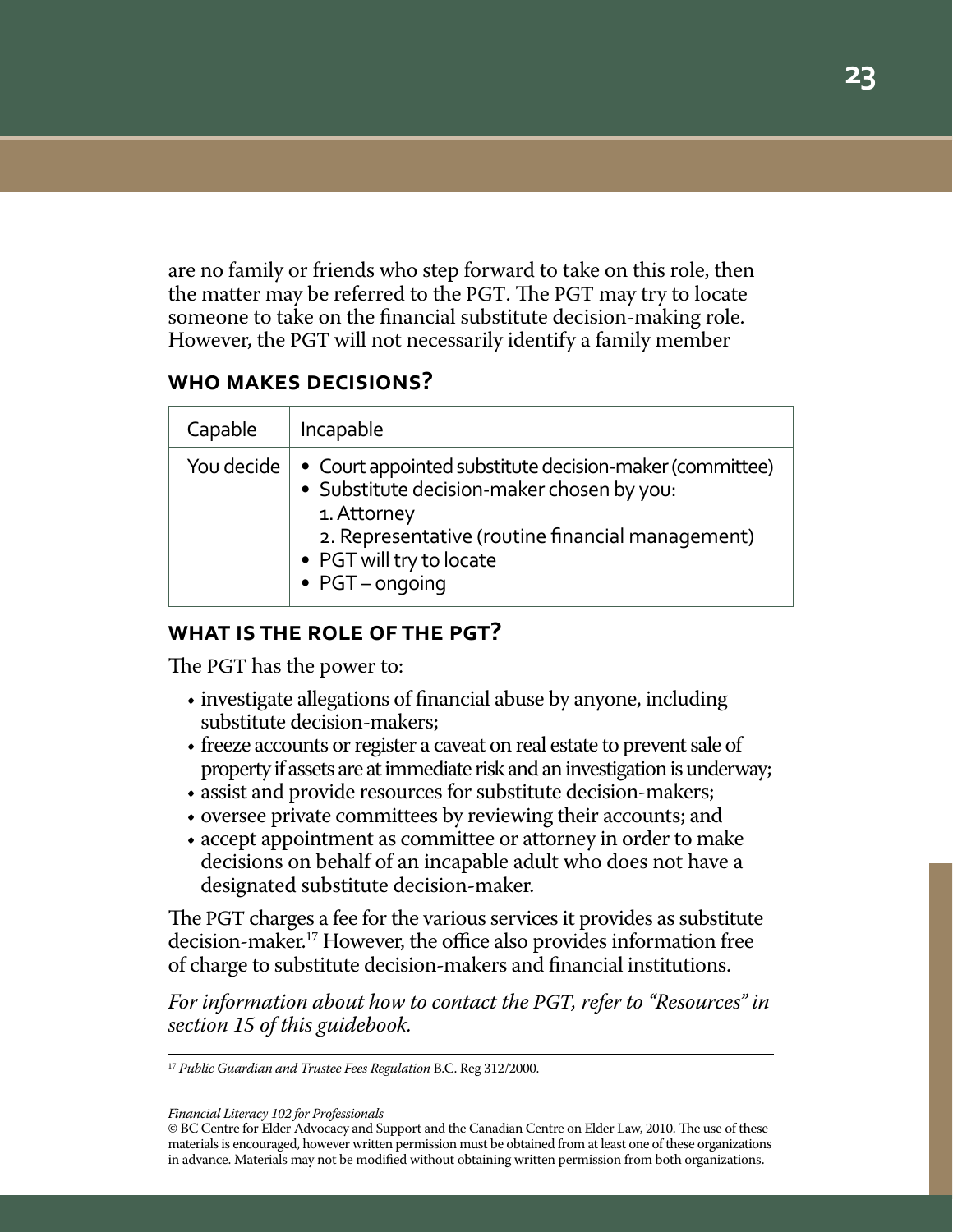A power of attorney is a legal document that gives a person the authority to make financial decisions for another person. A power of attorney only applies to financial, business, banking and property transactions. It does not apply to important decisions about a person's health care or decisions about writing a will.

The attorney is someone who receives the authority to manage a donor's finances. In this context, an attorney does not mean a lawyer. The word "attorney" is the term that is used for the person who is appointed to act on behalf of the donor.

An attorney must act according to what the donor wants. This means that an attorney should not make decisions based on her or his own personal opinion or good intentions. Instead, the attorney must make decisions based on the values and desires of the donor. For example, if a donor is a fashion-conscious person who likes to spend a lot of money on shoes, the attorney must respect that choice. It would be wrong for the attorney to buy plain, cheap shoes and spend the donor's money on unwanted home renovations instead.

### **what are the types of power of attorney?**

There are four types of power of attorney:

- regular
- enduring
- springing
- limited

A **regular** power of attorney is activated immediately but stops being active when a donor loses capacity. This type of power of attorney allows a donor to supervise the attorney's actions. For example, a donor can check bank balances to make sure that funds from a bank account are not being misspent.

<sup>©</sup> BC Centre for Elder Advocacy and Support and the Canadian Centre on Elder Law, 2010. The use of these materials is encouraged, however written permission must be obtained from at least one of these organizations in advance. Materials may not be modified without obtaining written permission from both organizations.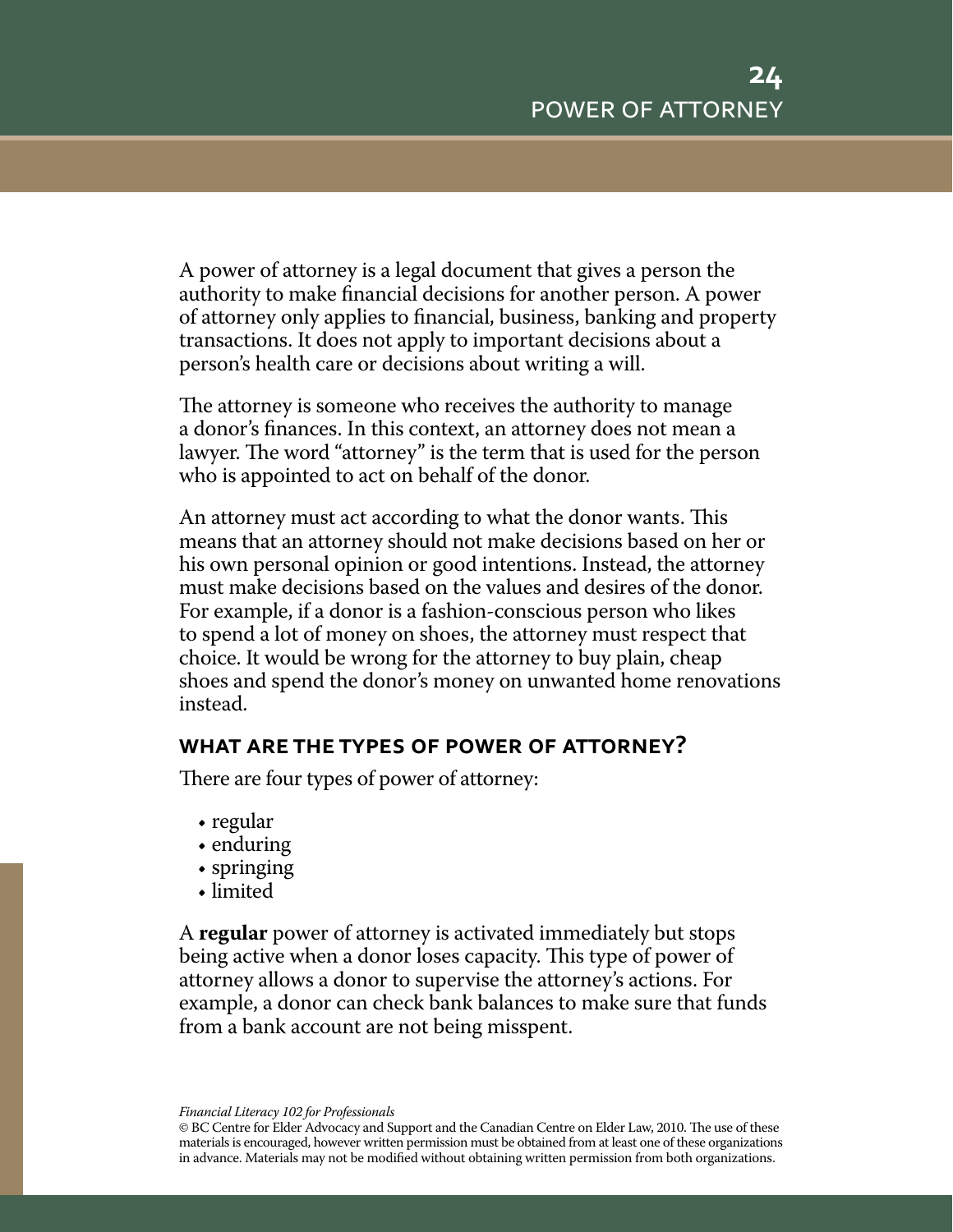An **enduring** power of attorney is active immediately and continues if and when a donor loses capacity. This is the most common type of power of attorney. Like a regular power of attorney, the enduring power of attorney allows the donor to supervise the attorney's actions. When the donor loses capacity, the attorney is able to continue fulfilling duties and responsibilities.

A **springing** power of attorney only becomes active upon the occurrence of a triggering event. For example, a springing power of attorney could become active when a donor loses capacity. This type of power of attorney will usually specify how to determine the donor's loss of capacity. For example, the power of attorney might say that whether the donor has lost capacity is to be determined by a family member and two medical doctors.

A **limited** power of attorney has specific parameters, or restrictions, imposed on the attorney's authority. The limit could be to the scope of power or the duration of power or both. For example, if a donor is going to be out of the country for three months, the donor might create a limited power of attorney that gives another person the authority to renew insurance policies and pay monthly expenses for three months.

The following table summarizes the four types of power of attorney.

| Regular  | • active immediately<br>• no longer active when donor loses capacity<br>• attorney can respond to day-to-day financial issues<br>· donor can supervise attorney's actions |
|----------|---------------------------------------------------------------------------------------------------------------------------------------------------------------------------|
| Enduring | • active immediately<br>• continues indefinitely (even if donor loses capacity)<br>• most common type of power of attorney                                                |

#### *Financial Literacy 102 for Professionals*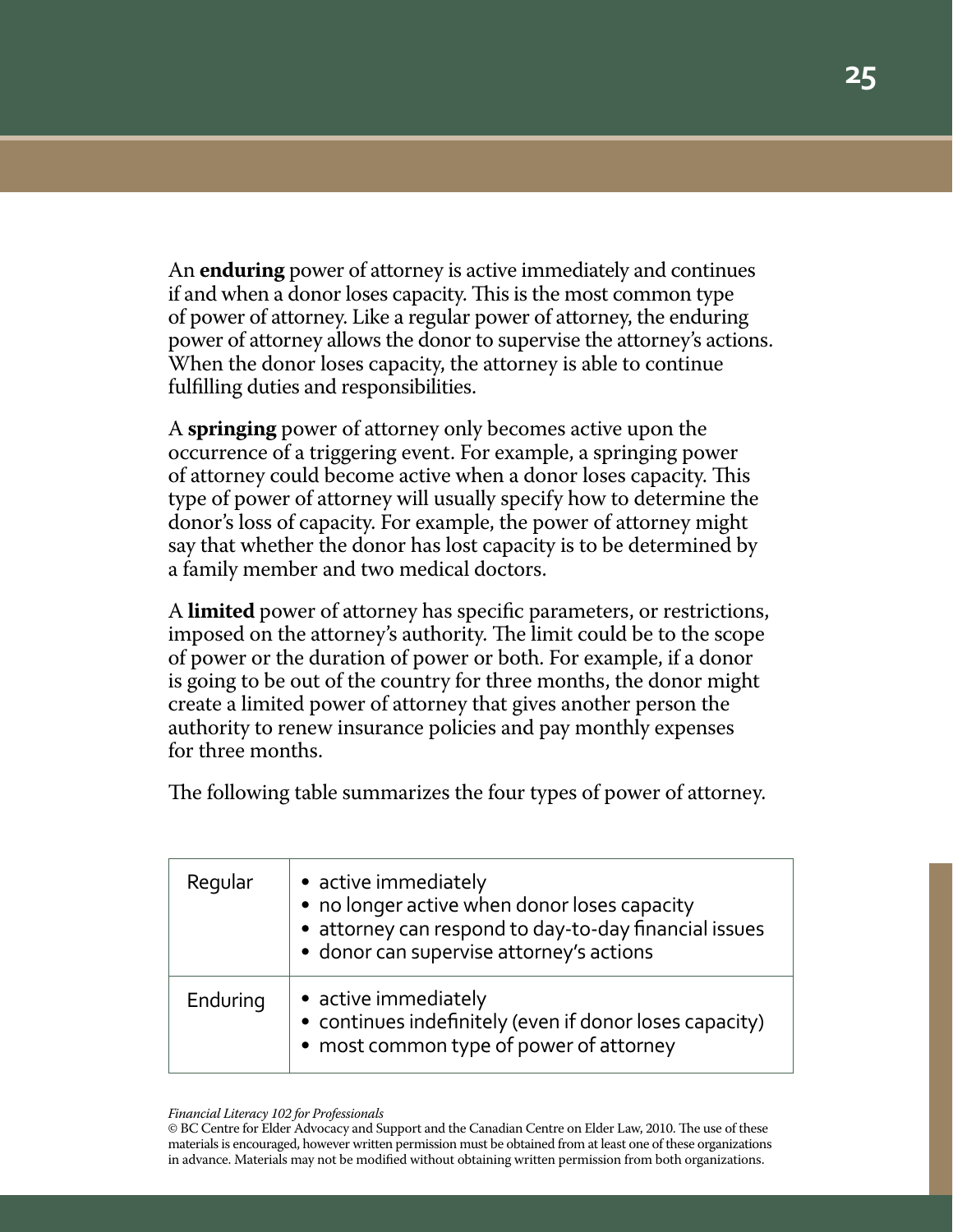| Springing | • not active until the donor loses capacity<br>· advance planning instrument (will only be used if<br>donor loses capacity)<br>· donor can decide how capacity will be determined<br>(e.g. agreement of a family member and two doctors) |
|-----------|------------------------------------------------------------------------------------------------------------------------------------------------------------------------------------------------------------------------------------------|
| Limited   | • limits the attorney's authority (either limits the<br>duration of the attorney's decision making power or<br>limits what kinds of decisions the attorney can make)<br>• can be very specific                                           |

### **what are the legal duties of an attorney?**

An attorney holds a **fiduciary duty** to the donor. A fiduciary duty is the highest legal level of responsibility that one individual can have towards another.

An attorney must:

- act according to decisions and values of the donor
- use care, skill and diligence
- avoid conflicts of interest
- report and make full disclosure of any conflicts of interest
- keep proper accounts
- deliver a record of accounts upon request to the donor
- act only within the legal authority provided by the donor
- respect a person's individual beliefs and instructions
- make sure that fiscal obligations are fulfilled (e.g. pay bills,
- complete ongoing accounting duties, file taxes, etc).

An attorney must **not**:

- override the donor's decisions as a result of a difference in values
- do anything that would inappropriately jeopardize the donor's property, assets, or title
- use information gained in the capacity as attorney for private or personal benefit

*Financial Literacy 102 for Professionals*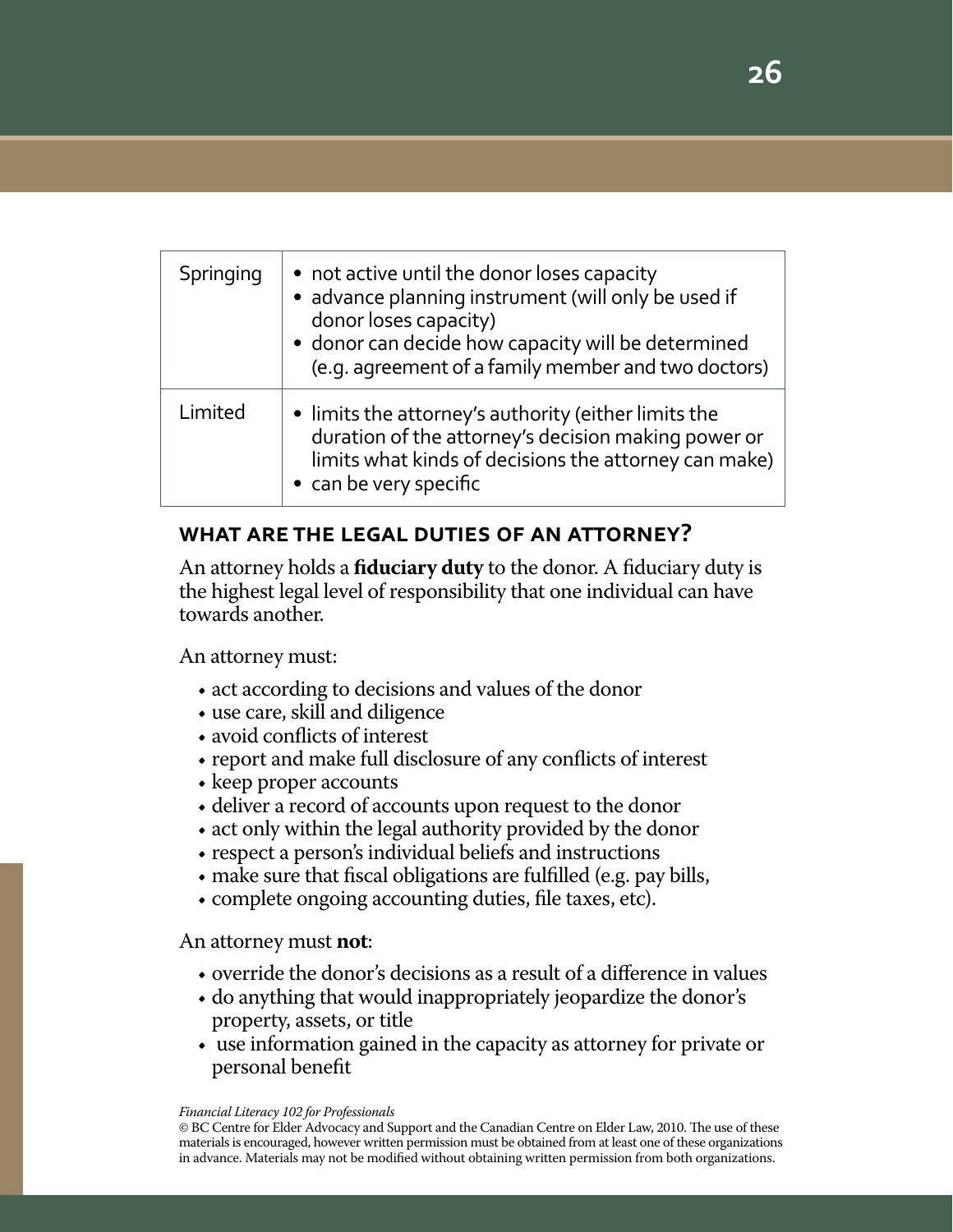- delegate powers and authorities to others, unless:
	- $\circ$  expressly empowered to do so in a power of attorney,
	- $\circ$  can be inferred as permitted under the circumstances, or
	- $\circ$  authorized by legislation.

While an attorney is usually compensated for expenses and disbursements, it is highly unusual for an attorney to be paid.

### **who should a donor choose as attorney?**

The best way to reduce the risk of financial abuse involving a power of attorney is to appoint someone who will respect the older adult's unique values and interests. It is also important to make sure that the attorney understands the duties and limitations of the role.

The older adult will need to consider who would be the best person to carry out the responsibility of handling her or his financial matters. Encourage the older adult to choose a person who is familiar with the duties or who will take the initiative to become educated about them.

This is a practical decision. Consider factors like:

- Does the person live nearby?
- Is the person easy to communicate with?
- Does the person like to deal with finances and money?

### Consider the story of Anil:

*Anil lives in Surrey with his wife. He has good relationships with all of his eight children. However, five of Anil's children live in India and have never been to Canada. These children would not be ideal attorneys given the distance. One of Anil's sons lives in Canada but has a serious drug problem. This might not be the best person to manage his finances. Another child who lives in Canada is rarely home because she is a flight attendant. Anil's youngest daughter is a bookkeeper who lives ten minutes away. This child might be the best choice for an attorney given her proximity to Anil, her experience with keeping accounting records, and her life circumstances.*

*Financial Literacy 102 for Professionals*

<sup>©</sup> BC Centre for Elder Advocacy and Support and the Canadian Centre on Elder Law, 2010. The use of these materials is encouraged, however written permission must be obtained from at least one of these organizations in advance. Materials may not be modified without obtaining written permission from both organizations.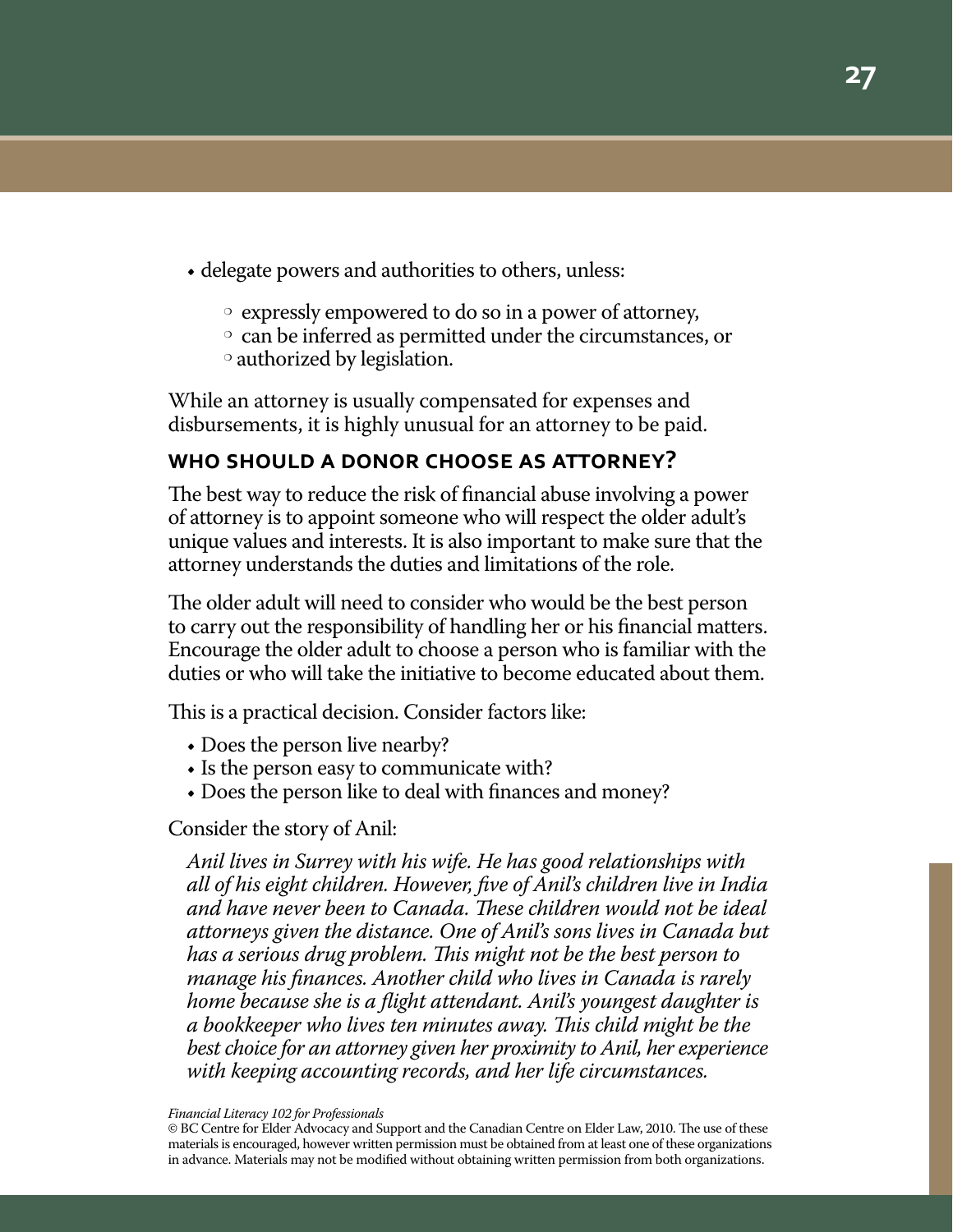A spouse is not always the best choice. A partner could be in a situation of crisis when the older adult becomes incapable. The older adult will need to consider whether it is best for a spouse to take on an additional responsibility in such a difficult time.

More than one person can be appointed in a power of attorney. But this could create some practical problems. For example, appointing all of your children as attorneys can create a situation wrought with conflict. A joint power of attorney means that, unless the document states otherwise, all of the attorneys must be in agreement in order for decisions to be made. It may be challenging for adult children to be in agreement, especially at a time when their parent may be ill and they are under emotional stress. Having two attorneys can also make it harder for the substitute decision-maker to respond quickly. Consultation and discussion will be required to make any decision.

### **how can a power of Attorney be abused or misused?**

If an attorney fails to fulfill the responsibility to act in the best interest of the donor, then this is financial abuse. Misuse of a person's funds by an attorney can bankrupt the donor.

Financial abuse may also occur where undue influence or coercive measures are used to pressure someone to set up a power of attorney.

In other cases, financial abuse occurs because of misinformation or a lack of understanding of the responsibilities of an attorney. A power of attorney might be legitimately set up, with good intentions to protect the interests of the donor, but the attorney fails to act according to the donor's values or desires.

The following story illustrates how financial abuse can happen.

*Frank and Magda had been married for twenty years. Since Frank was an accountant and Magda hated going to the bank, it made sense for Magda to give her husband power of attorney.*

*Financial Literacy 102 for Professionals*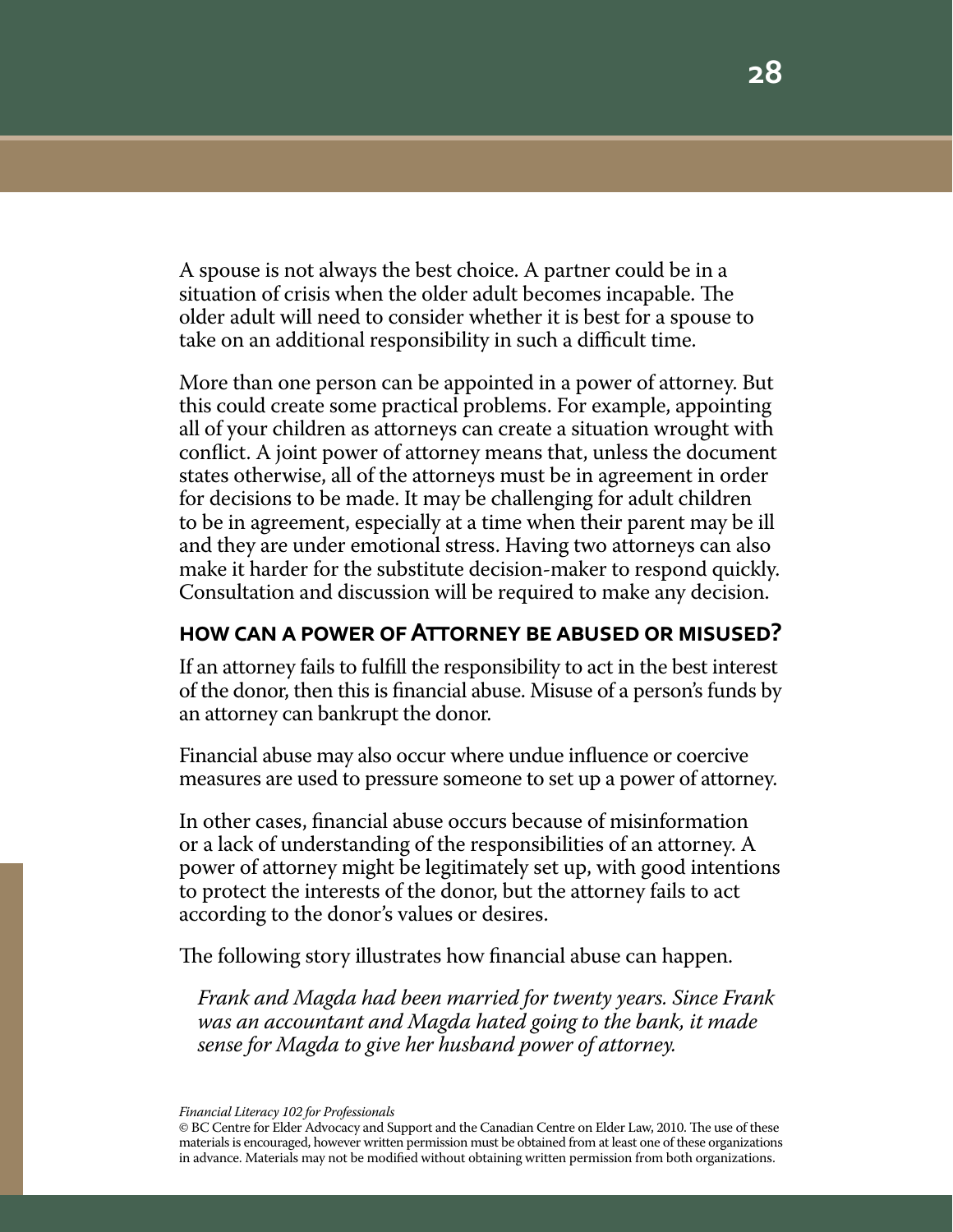*Apart from the house she had bought with Frank, Magda's only asset was a piece of property her father had left her. For years, Frank tried to persuade Magda to sell this lot. Shortly before Frank died, Magda finally agreed to sell her property, thinking this would allow her to help her grandchildren go to university. The property sold for close to \$300,000.*

*After Frank died and the power of attorney dissolved, Magda went to the bank to transfer some funds to her grandson. However, it turned out there was nothing in the account. Frank had used all the funds in Magda's account to pay off his own debts. Since Frank had already passed away, there was not much Magda could do to get her money back.*

### **what if a person is financially abused?**

If you suspect that a an older adult might be a victim of financial abuse, you should refer the person to support services or a legal advocate. You can also report the abuse to the police or another authority.

*Refer to "Making a Report" in section 13 of this guidebook.*

### **how does a person revoke a power of attorney?**

A donor revokes a power of attorney by destroying the original document. The donor should also notify people in possession of copies of the power of attorney that the power of attorney was revoked. This is ideally done by writing a letter. The letter could say something like:

*As of [insert date], I have revoked my power of attorney that was signed on [insert date]. Please return or shred your copy. Please confirm that you have received this letter and followed these instructions.*

In the case where the donor wants to replace an existing power of attorney with a new power of attorney, the donor should send the new copy to each person who needs to be notified.

*Financial Literacy 102 for Professionals*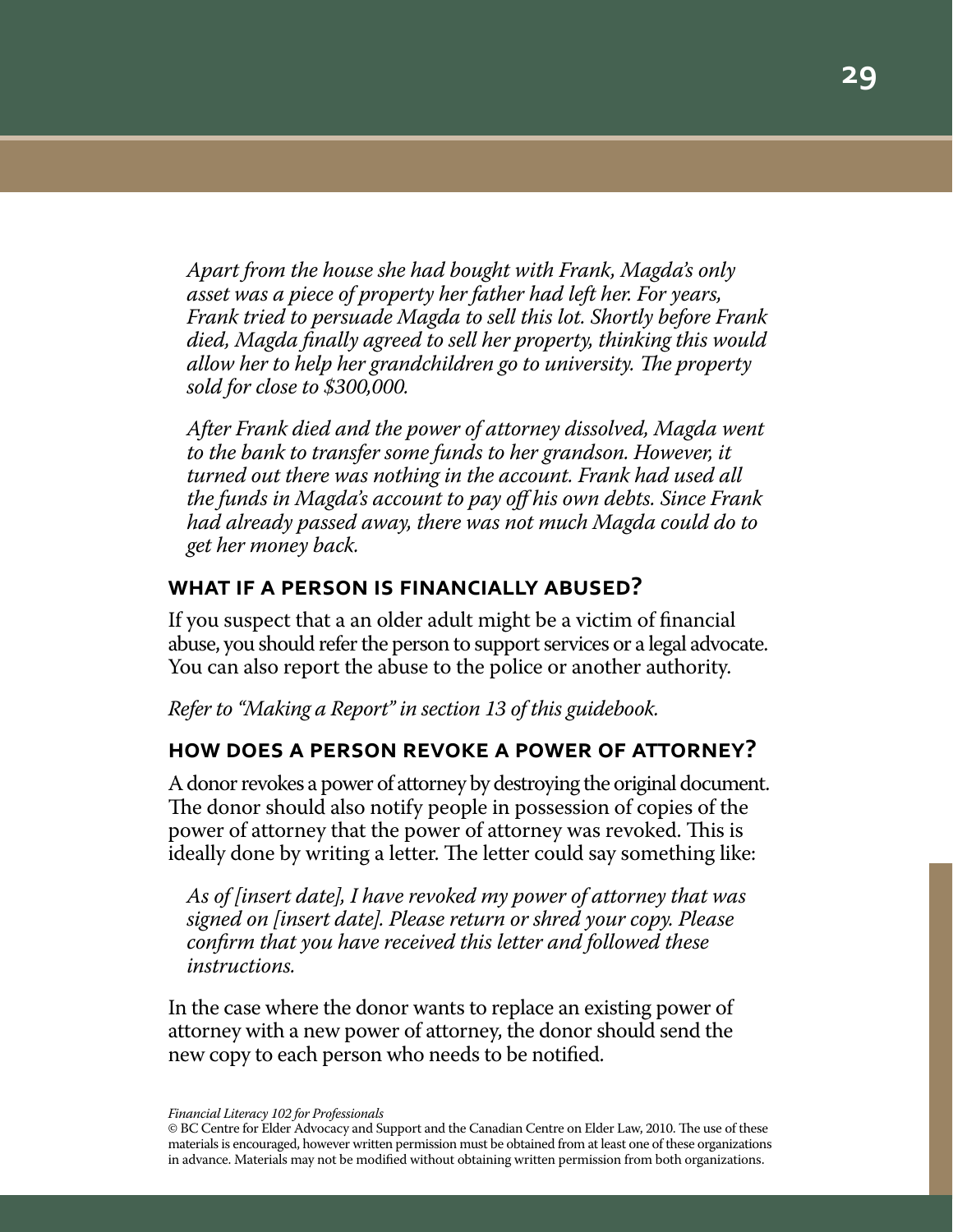It is important to make sure that there are dates on all of the documents. It can be difficult to ascertain which power of attorney is the most recent in the absence of dates.

A new power of attorney may revoke an earlier document – even if this was not a person's intention. The following story illustrates how signing a new power of attorney can create problems.

*Barbara had started thinking about planning for the future. She went to a lawyer and set up an enduring power of attorney. She appointed her son Thomas, who lived close by, as her attorney for routine financial matters. Thomas had struggled with an addiction to drugs several years before. However, he was "there for her," lived close by, and had a "good heart." Thomas was given the power to manage Barbara's chequing account and pension.*

*Barbara knew, however, that Thomas would never be her best choice to oversee larger amounts of money. Instead, she appointed a longtime friend and accountant, Raj Sundal, to be her attorney for her savings account, investments and property.*

*Barbara asked her bank to put Thomas' power of attorney "on her file." The bank teller was unfamiliar with Barbara's document and said, "We have our own form that you need to sign if you want to give someone permission to access your accounts." Barbara filled out the bank's form, and wrote down Thomas' name.*

*The bank's form was broadly written. It gave Thomas full power of attorney rights over all of Barbara's finances. By signing the bank's form, Barbara unintentionally revoked her previous powers of attorney, Thomas gained control over all of his mother's assets, unbeknownst to Barbara.*

In this example, the bank teller was incorrect. Barbara did not need to use a bank's power of attorney form. Unfortunately, by signing the form, she revoked the original power of attorney.

<sup>©</sup> BC Centre for Elder Advocacy and Support and the Canadian Centre on Elder Law, 2010. The use of these materials is encouraged, however written permission must be obtained from at least one of these organizations in advance. Materials may not be modified without obtaining written permission from both organizations.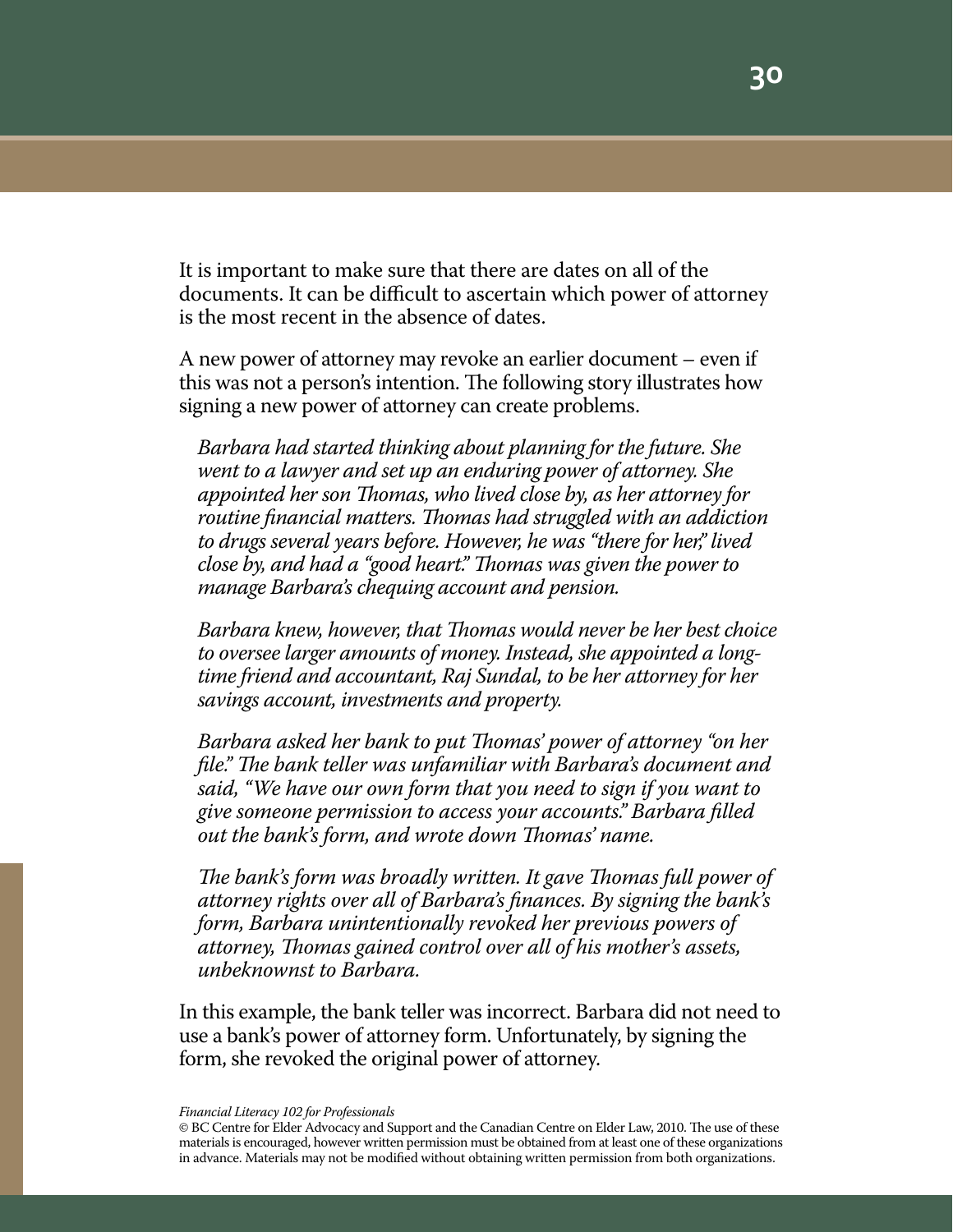### **common myths of a power of attorney**

To help clarify how a power of attorney works, the following two tables summarize the common mistaken beliefs of a donor or an attorney.

### **common myths that donors believe:**

| Myth                                                                                                          | Truth                                                                                                                                                                                                                                                                                                                                                                                                                            |
|---------------------------------------------------------------------------------------------------------------|----------------------------------------------------------------------------------------------------------------------------------------------------------------------------------------------------------------------------------------------------------------------------------------------------------------------------------------------------------------------------------------------------------------------------------|
| 1. My attorney<br>knows what<br>I'd want.                                                                     | An attorney will not always know what<br>the donor wants. Believing that someone<br>already knows exactly what you want leads<br>to misunderstandings. The donor must tell<br>the attorney what she wants. A donor can<br>also write down what she or he wants in a<br>notebook or in an email. The "what I want"<br>document should be kept in a safe place<br>and the attorney should know its location.                       |
| 2. She'd never<br>do anything to<br>hurt me.                                                                  | It tends to be the people closest to a donor,<br>the family and friends, those we trust most,<br>who are abusers. Hidden family dynamics<br>and old resentments can precipitate abuse.<br>Unresolved conflicts can surface in a family<br>when stressful decisions are involved.                                                                                                                                                 |
| 3. I want to be fair<br>to my kids-<br>appoint all of<br>them equally<br>and this will<br>make it all "even." | Appointing all of a donor's children will<br>probably create a difficult situation. A<br>person appointing more than one attorney<br>must consider what happens if they don't<br>agree. Usually when there are decisions<br>being made with a power of attorney, it's<br>at a point of crisis. That's not usually when<br>the best decisions are going to be made.<br>Joint decision-making can be challenging<br>for attorneys. |

#### *Financial Literacy 102 for Professionals*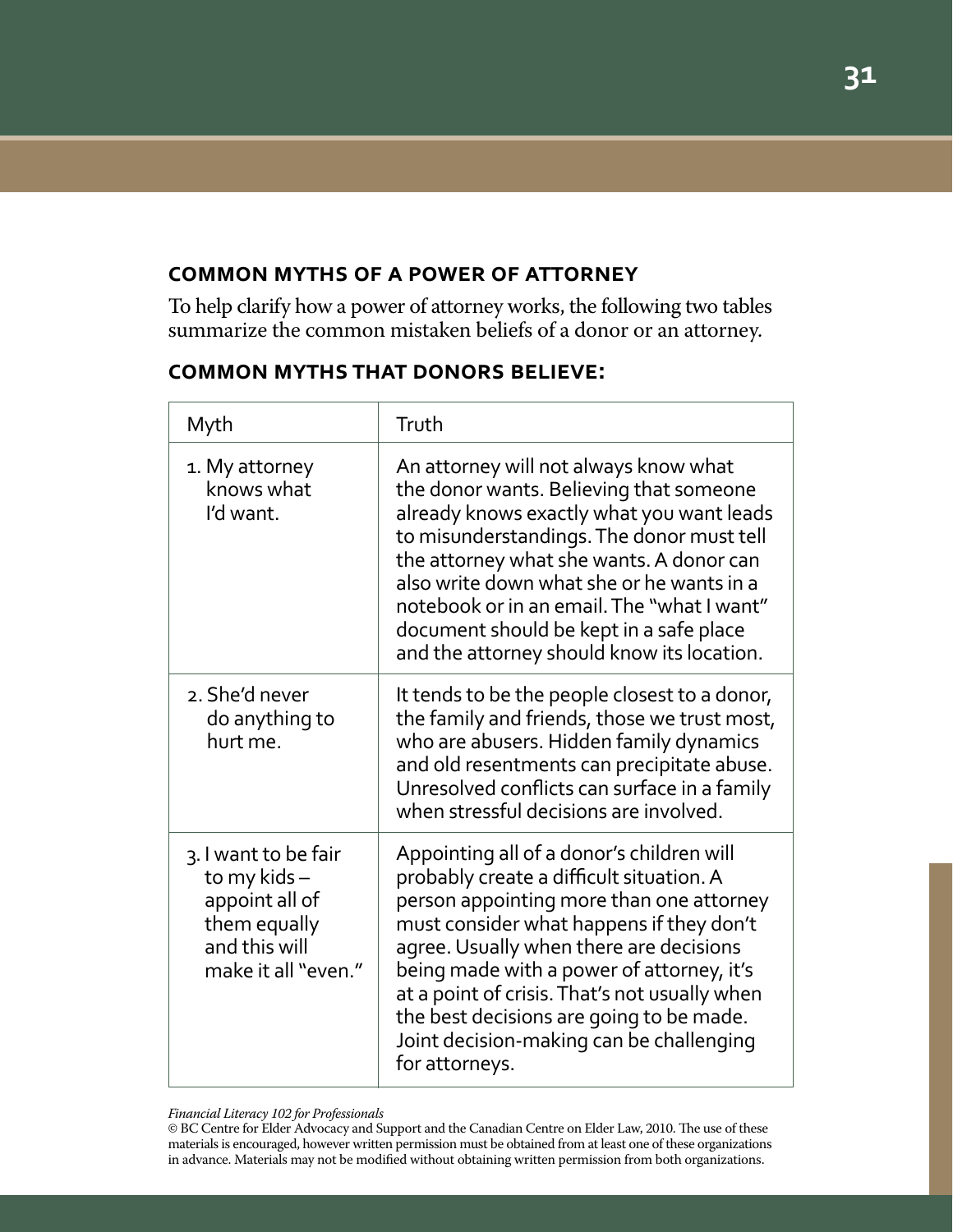| Myth                                                                                                 | Truth                                                                                                                                                                                                   |
|------------------------------------------------------------------------------------------------------|---------------------------------------------------------------------------------------------------------------------------------------------------------------------------------------------------------|
| 4. I can't take<br>it back!                                                                          | A person with mental capacity can revoke<br>apower of attorney.                                                                                                                                         |
| 5. My power of<br>attorney from<br>Ontario is just<br>fine. I've already<br>taken care of<br>things. | If you are living in a new province now, you<br>should consider making a new power of<br>attorney. The laws of powers of attorney<br>are provincial, and they're not the same in<br>every jurisdiction. |

*Financial Literacy 102 for Professionals*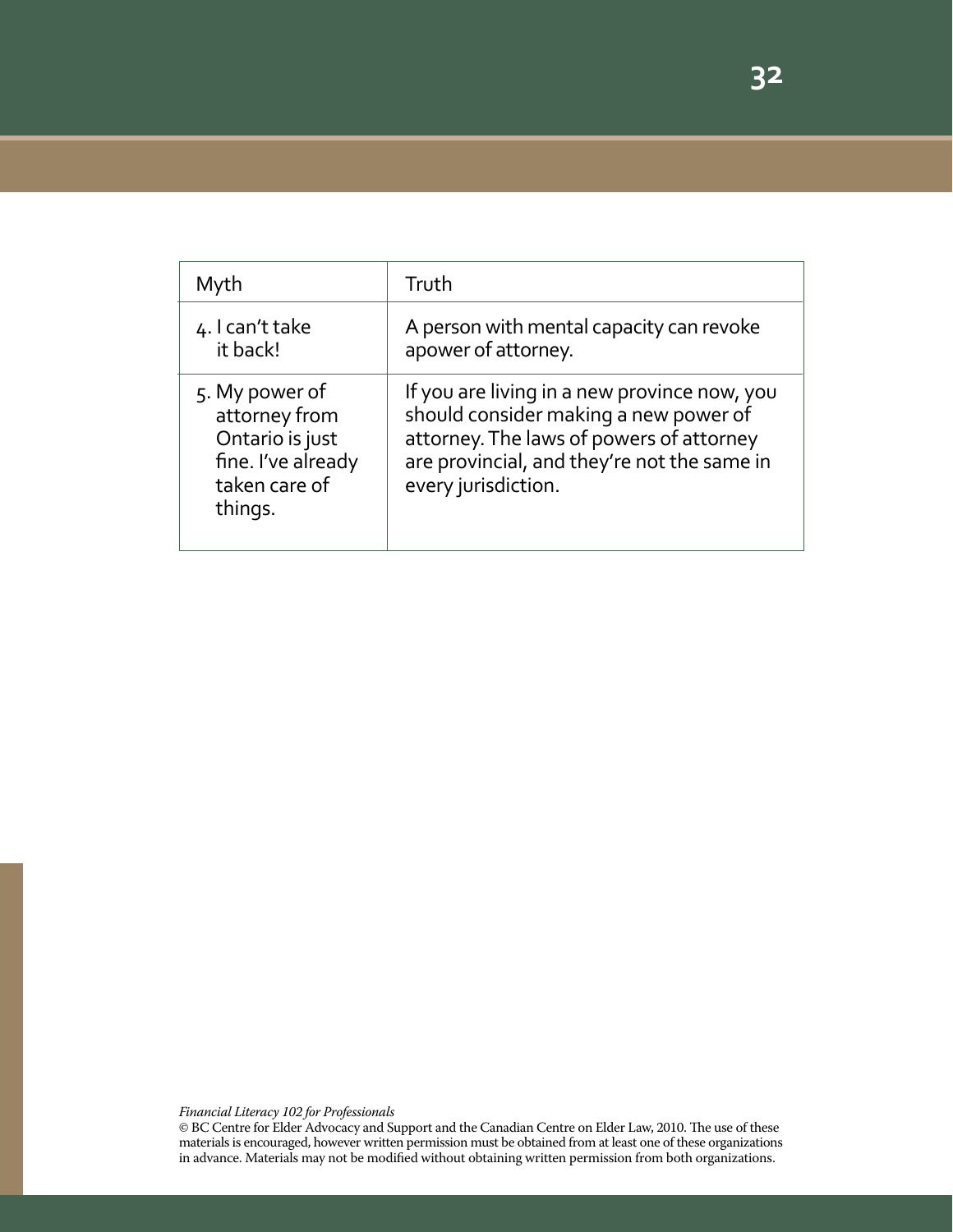#### Myth 1. She isn't using the money anyway. 2. It isn't really her money – Dad earned it for me. 3. I'm just going to inherit it anyway – it's my money she's spending. 4. I don't care what she says – shegave me power of attorney and I know what's best for her. 5. She's so out of it, she'll never even miss it. Truth If you're the attorney, it's not your money. In fact, you have a very high obligation to use the money only for the benefit of the donor. The attorney must make decisions on the basis of the values, wishes and beliefs of the person who appointed them. If you're the attorney, it's not your money. Just because you think that you are going to eventually inherit the money, does not mean that it is yours to spend. A donor is entitled to choose who will inherit his or her money, personal belongings and other assets. The attorney's role is to do what the donor would want. The attorney must make decisions based on the donor's desires, regardless of the attorney's personal opinion. This misconception assumes that the donor, who may be struggling with capacity issues, would not be negatively impacted by the misuse of money. In fact, financial abuse can have a very negative impact on the health of an older adult. Misuse of an older adult's money can also negatively impact many other people, including: family members, friends, and anyone who is genuinely concerned for the person's wellbeing.

### **common myths that attorneys believe:**

*Financial Literacy 102 for Professionals*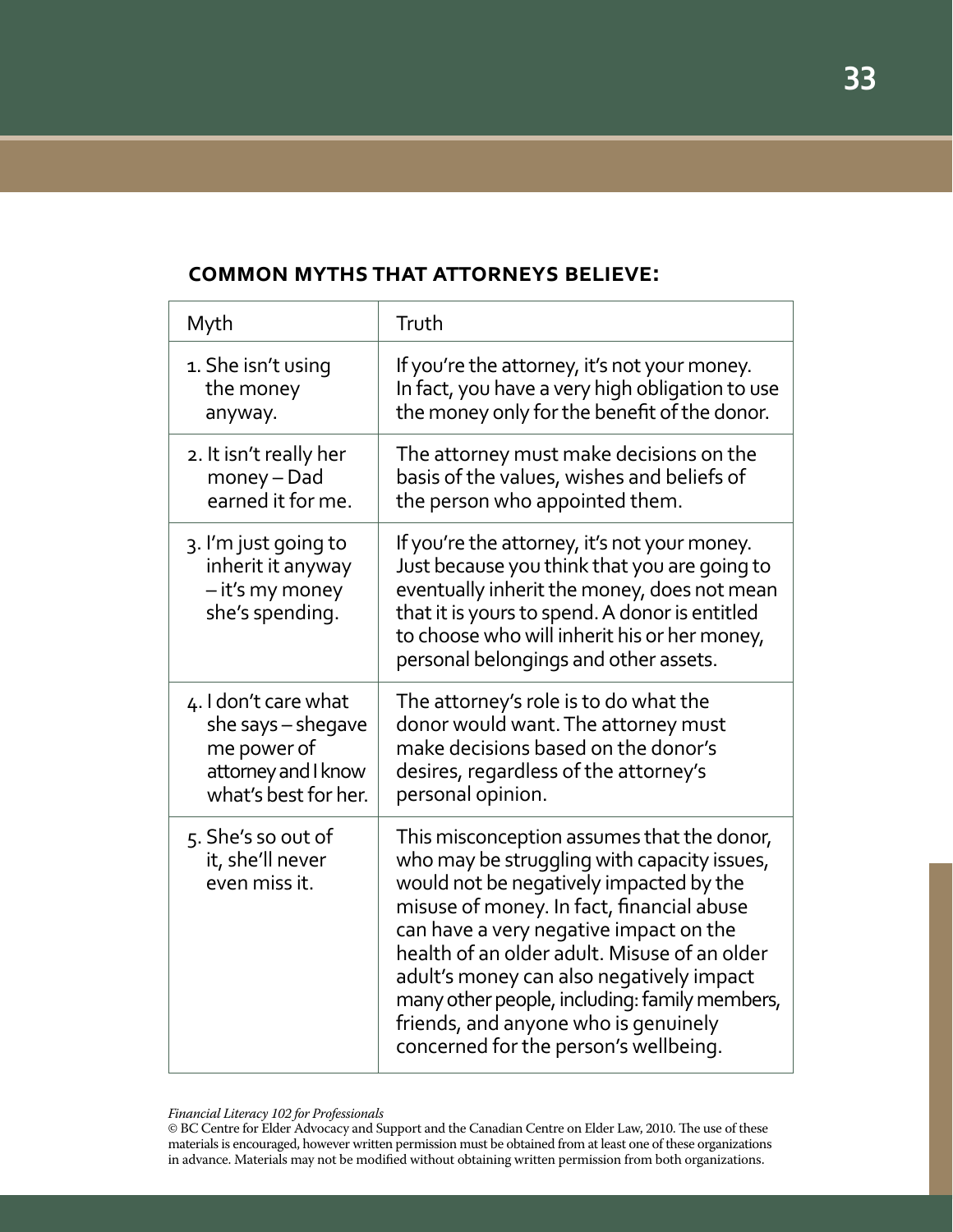Be cautious about setting up a joint bank account. Joint bank accounts can render a person vulnerable to financial abuse.

Sometimes, when regular banking and household duties become a burden, an older adult will consider opening a joint bank account with a family member or a trusted friend. Joint accounts are viewed as a convenient way to manage funds or avoid probate taxes.

### **how can a joint bank account be misused or abused?**

A joint bank account transfers ownership of the funds. In other words, a co-signed owner of a bank account has the ability to freely spend the assets, without consideration of the other person's best interests. Everything is entirely owned by both parties. For example, if a joint account has \$10,000, either person could spend all of that money. Joint ownership does not mean that each person has access to \$5,000.

### **how can you reduce financial risk?**

If an older adult is thinking about opening a joint bank account, it is a good idea to refer the person for independent legal advice (ILA). ILA is a confidential consultation with a lawyer, in which a person is able to discuss the nature and consequences of a legal document. A lawyer will explain the purpose and content of the legal document, while ensuring that a person understands her or his rights and the effect of signing the document. For the advice to be independent, the lawyer must not also be providing services to any other individual or agency involved in the matter that could have differing interests. ILA requires the people involved to speak separately with different lawyers.

### *Refer to section 15 of this guidebook: "Resources".*

Always inform the older adult of the high risk involved in having a joint bank account (i.e. that the joint account owner can spend all the funds). Engaging in a conversation about why a person needs a joint account will help you to identify the risks involved. If someone wants a joint account in order to pay bills or run household chores, then a power of attorney might be more appropriate.

<sup>©</sup> BC Centre for Elder Advocacy and Support and the Canadian Centre on Elder Law, 2010. The use of these materials is encouraged, however written permission must be obtained from at least one of these organizations in advance. Materials may not be modified without obtaining written permission from both organizations.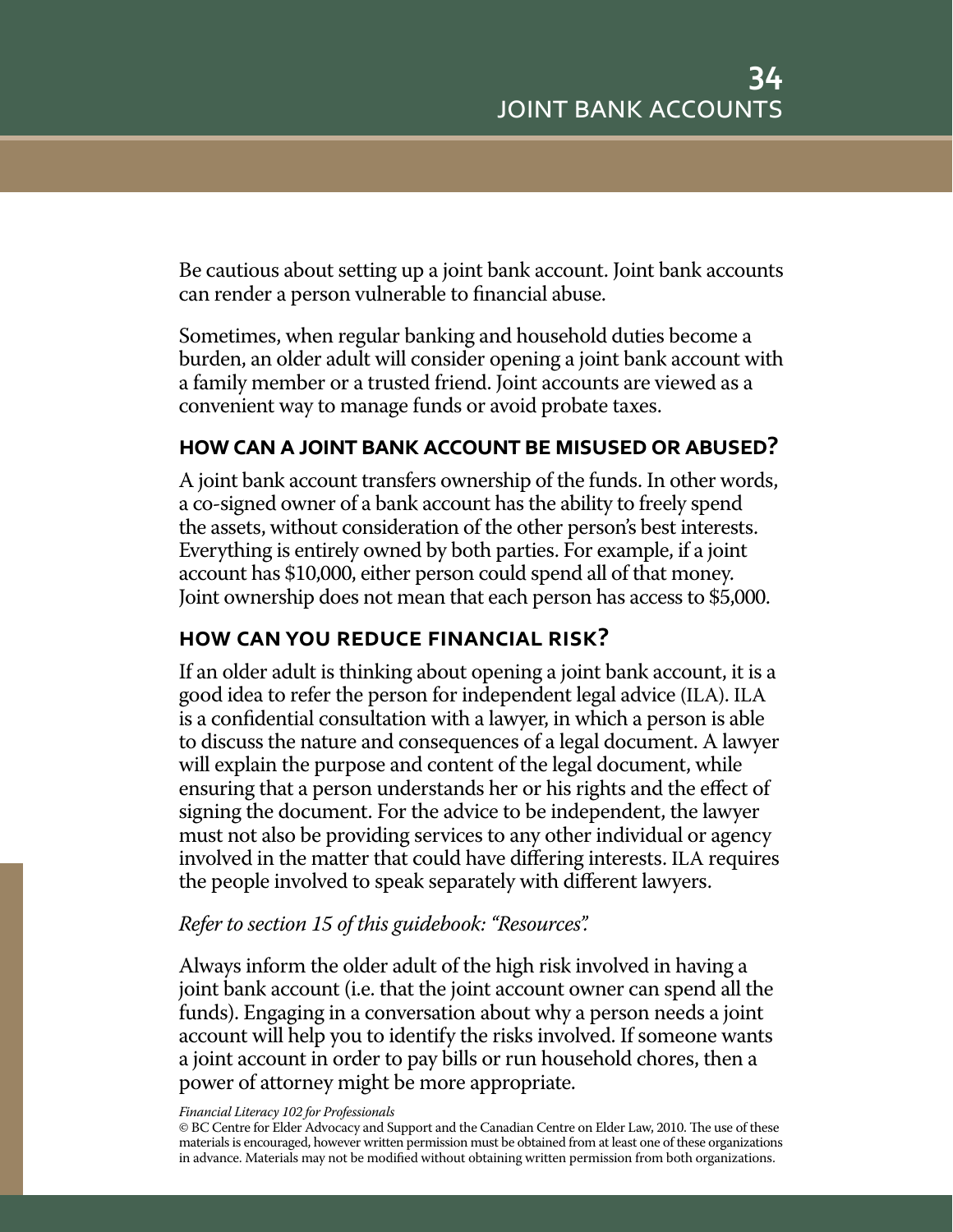If an abusive person is trying to gain access to an older adult's accounts, there may be signs that the older adult is being victimized. Look for indicators of emotional abuse, physical abuse or neglect.

*Refer to section 12 of this guidebook: "Indicators of Abuse or Neglect".*

### **what are frauds and scams?**

Fraud is a criminal offense.<sup>18</sup> A fraud is when a person obtains another person's money, property, valuable security or service by deceit or falsehood. A scam is the more casual popular expression for a consumer rip-off. A scam is used to describe situations where a person is tricked into giving money, property or personal information to another person. Both of these terms mean that a consumer is being cheated somehow – through misrepresentation, overpricing, paying for a service or product that is not actually delivered, or other means.

The Royal Canadian Mounted Police ("RCMP") have identified a number of scams that seem to target older adults.<sup>19</sup> Some common scams include:

- **New best friend:** someone befriends an older adult and then isolates her from her network of friends and family in order to gain control over her finances.
- **Home renovations:** someone offers to do repair work for a special price, paid in advance. The scammer appears to do some work but does not complete the job.
- **Grandparents:** someone calls an older adult, claiming to be a grandchild, or calling on behalf of a grandchild. The scammer says the grandchild is in trouble and needs money. The older adult is asked to wire money.

<sup>18</sup> *Criminal Code of Canada*, R.S.C. 1945, c. 46, s. 380.

<sup>&</sup>lt;sup>19</sup> Royal Canadian Mounted Police (RCMP), *Seniors Guidebook to Safety and Security* (Legal guidebook), (Ottawa: RCMP). Online: RCMP Publications, http://www.rcmpgrc.ca.ca/pubs/index-eng.htm

*Financial Literacy 102 for Professionals*

<sup>©</sup> BC Centre for Elder Advocacy and Support and the Canadian Centre on Elder Law, 2010. The use of these materials is encouraged, however written permission must be obtained from at least one of these organizations in advance. Materials may not be modified without obtaining written permission from both organizations.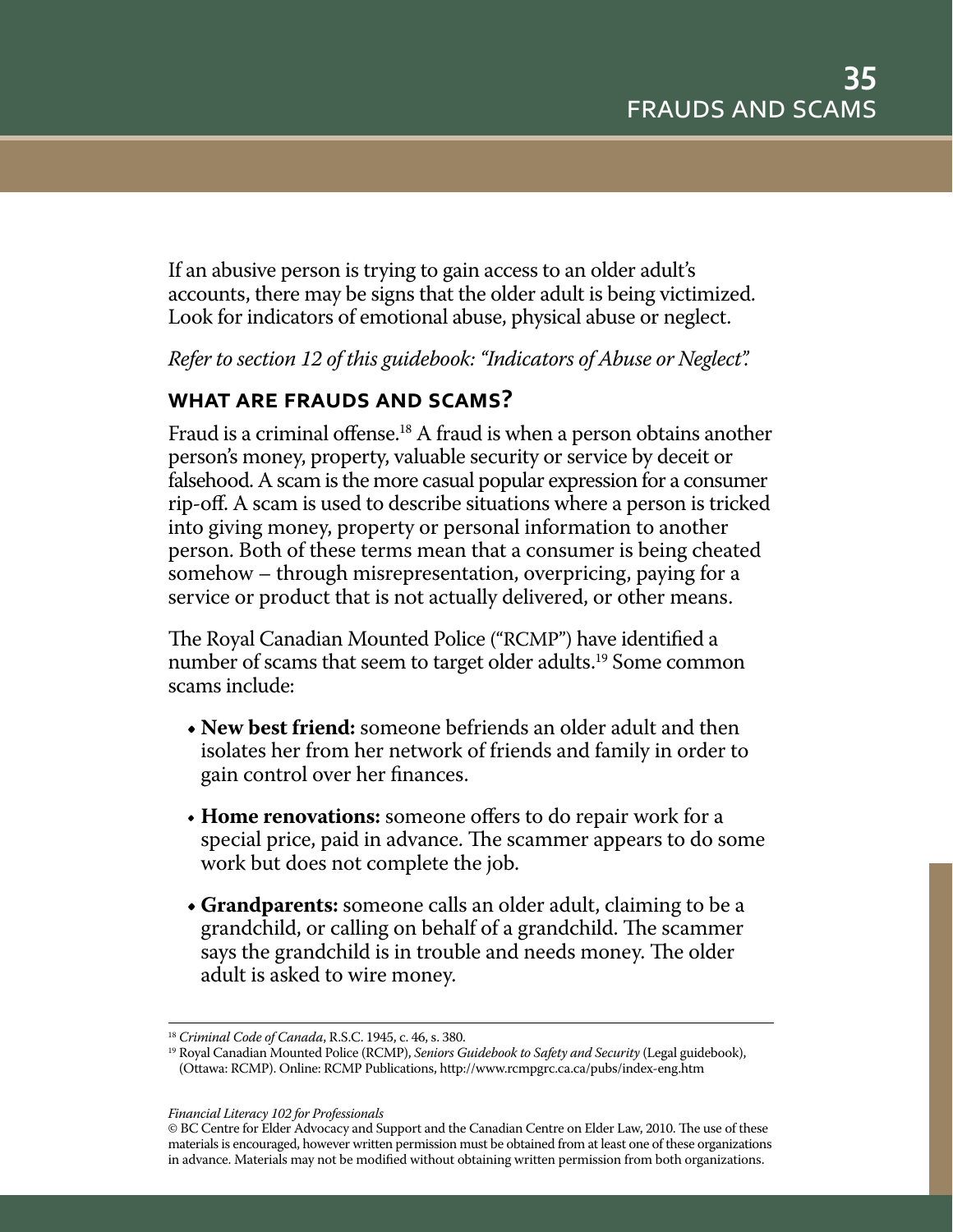- **Phishing:** someone sends an email that misleads you into providing personal information. Often, people will be directed to a fraudulent copy of a legitimate website and told that they will be at risk of being a victim of identity theft if they do not follow the link. The information you provide will be used to gain financial advantages and hide criminal activities of others in your name.
- **Public utility:** two people knock on the door claiming to be utility inspectors. While one inspects the utility services, the other asks to use the washroom. Theft of money or valuables often occurs.
- **• Sweepstakes/Lottery:** someone calls and wants you to be part of a special group that is buying lottery tickets. They sometimes claim to decrease the odds from millions to one. These are usually foreign lotteries.
- **Prize:** someone calls and says that you have won a valuable prize or prizes but first you must submit a payment to cover such thing as taxes, transportation, customer's insurance, legal fees, etc.

It is important to be alert for new types of scams, as fraudulent people can always find innovative ways to steal money. The following stories illustrate how three common scams might occur.

### **new best friend:**

*Agnes was befriended by a man who said he was her nephew. He needed a temporary place to stay and convinced his "aunt" to invite him into her home. Agnes lived alone and was pleased with the potential short-term companionship.*

*The "nephew" started systematically isolating Agnes. He screened her calls and censored her mail. He discouraged visitors by claiming that his "aunt" couldn't come to the phone: she was taking a nap, not feeling well, or out with friends. It got to the point that neighbours did not see Agnes leave the house for months.*

<sup>©</sup> BC Centre for Elder Advocacy and Support and the Canadian Centre on Elder Law, 2010. The use of these materials is encouraged, however written permission must be obtained from at least one of these organizations in advance. Materials may not be modified without obtaining written permission from both organizations.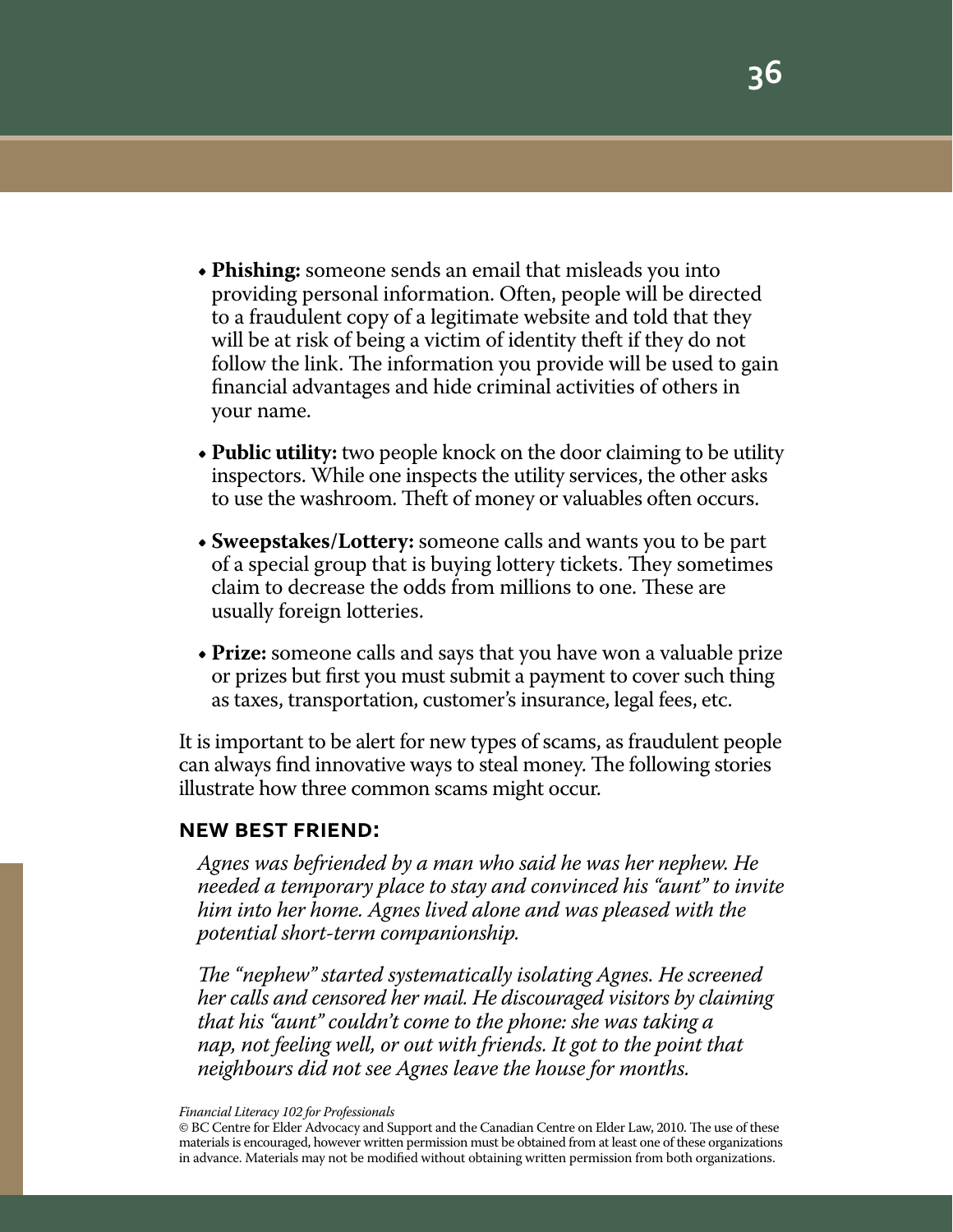*By the time Agnes' daughter came to town to visit, Agnes' assets and health had suffered significantly. She had been persuaded to stop taking certain medications and to skip regular medical appointments. The "nephew" had sold her car and was selling items out of her house. The house could easily have been next if Agnes' daughter had not intervened. Claiming that he wanted to help Agnes pay bills and pick up groceries, the "nephew" convinced Agnes to add him to her bank account. Sadly, once the nephew became a joint bank account owner, Agnes' funds were depleted and many bills unpaid.*

#### **home renovations:**

*Keren was retired and living alone in her own home when she was approached by a man from a renovating company. The man stated that he had noticed that Keren's roof needed significant repairs. He offered to do the work for a special low price.*

*The man seemed to be a legitimate contractor: he was wearing work clothes, including a tool belt, and his truck, loaded with impressive-looking equipment and labeled with a business logo and telephone number, was parked out front. He left Keren his business card and offered to drop by the next day to save her the trouble of contacting him.*

*The man worked on Keren's roof for a number of weeks. Many times he asked her to pay up front to cover the cost of supplies. He eventually persuaded her to allow him to fix her deck as well.*

*One day he simply stopped coming back, leaving a pile of garbage in the back yard, her deck torn apart, and the shingles partly removed from her roof. Keren hired another contractor to look at her roof and deck and learned that neither had been repaired in any way. In the end, on top of giving hundreds of dollars to the first "contractor," she was forced to pay a second contractor to repair the damage.*

<sup>©</sup> BC Centre for Elder Advocacy and Support and the Canadian Centre on Elder Law, 2010. The use of these materials is encouraged, however written permission must be obtained from at least one of these organizations in advance. Materials may not be modified without obtaining written permission from both organizations.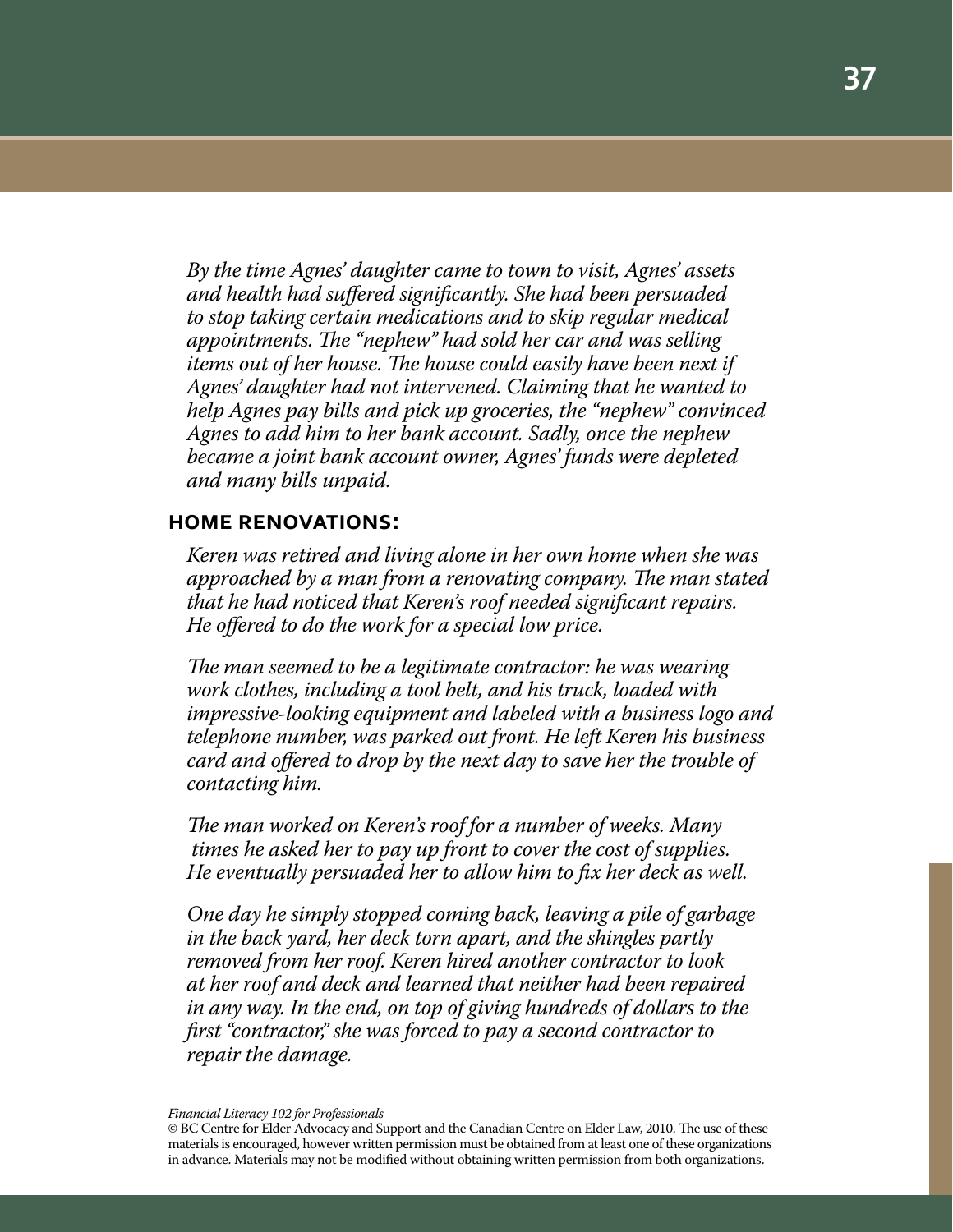#### **grandparents:**

*Linda received a phone call one day from someone who said "I am calling about your granddaughter". Linda was alarmed, so she asked, "Is this about Kim?." It had been a few years since Linda had seen Kim, who was a busy 23 year old, working and living on her own. The woman said "Yes, it is about Kim".*

*The woman on the phone explained that Kim had "gotten into some trouble" and needed help. She said that Kim had been in a car accident and needed a lawyer to help her with a pending lawsuit about the accident. Kim had extensive injuries and could not represent herself.*

*Linda quickly wired \$5,000 to help with the lawsuit. A little while later, Linda spoke with Kim's father. Linda realized that Kim had not been in a car accident. Linda had been scammed. The woman on the phone had scammed her. She filed a report with the police. She learned that wire transfers are difficult to track, and never got her \$5,000 back.*

If you suspect that a person might be a victim of a fraud or scam, you can refer her to support services or legal advocates and report the incident to the police.

*Refer to section 13 of this guidebook: "Making a Report".*

<sup>©</sup> BC Centre for Elder Advocacy and Support and the Canadian Centre on Elder Law, 2010. The use of these materials is encouraged, however written permission must be obtained from at least one of these organizations in advance. Materials may not be modified without obtaining written permission from both organizations.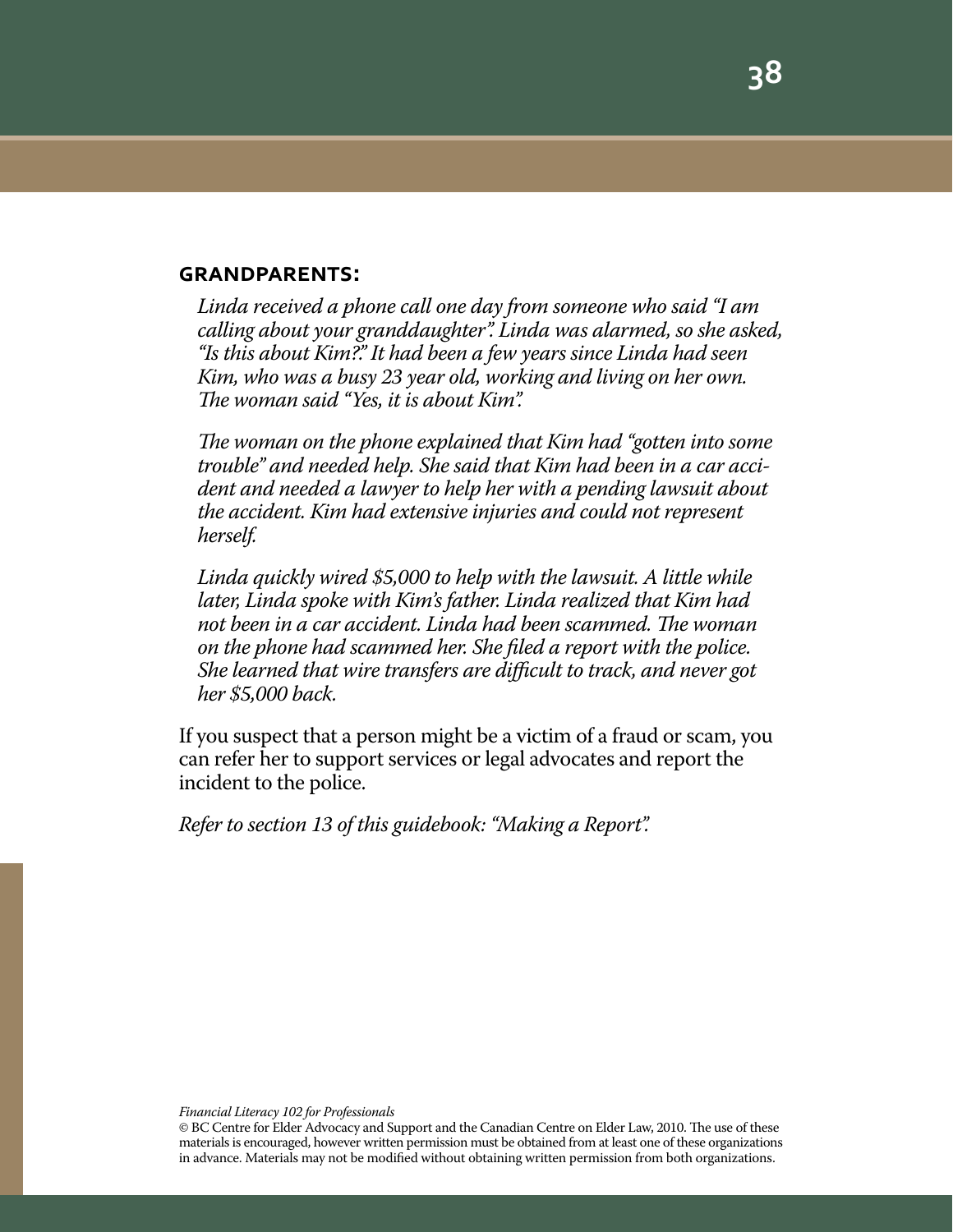## **tips for fraud and scam prevention a handout for clients**

#### **1. Stay connected with your community.**

Be wary of anybody who appears in your life and quickly becomes your main social contact. Part of protecting yourself from abuse is staying connected to a network of people who care about you.

#### **2. Do your research.**

Beware of contractors who come to your door seeking work. Ask for referrals from friends and others you trust before arranging home renovations. You may also want to check the prices offered by competing businesses.

#### **3. Don't cave under pressure.**

If you are thinking of buying an item or paying for some repairs to your home, it is best not to make a decision on the spot. Instead, get the contact information for the business, then look it up on the Better Business Bureau to check whether it is a legitimate business. You may also want to check the prices offered by similar businesses.

#### **4. Protect your confidential information.**

Do not give out personal information unless you know the person you are talking to.

#### **5. Send money only through secure routes.**

Don't send money through wire transfers. These funds are hard to track and are usually not recoverable by law enforcement or banking officials. Contact your financial institution for additional information on better ways to send money.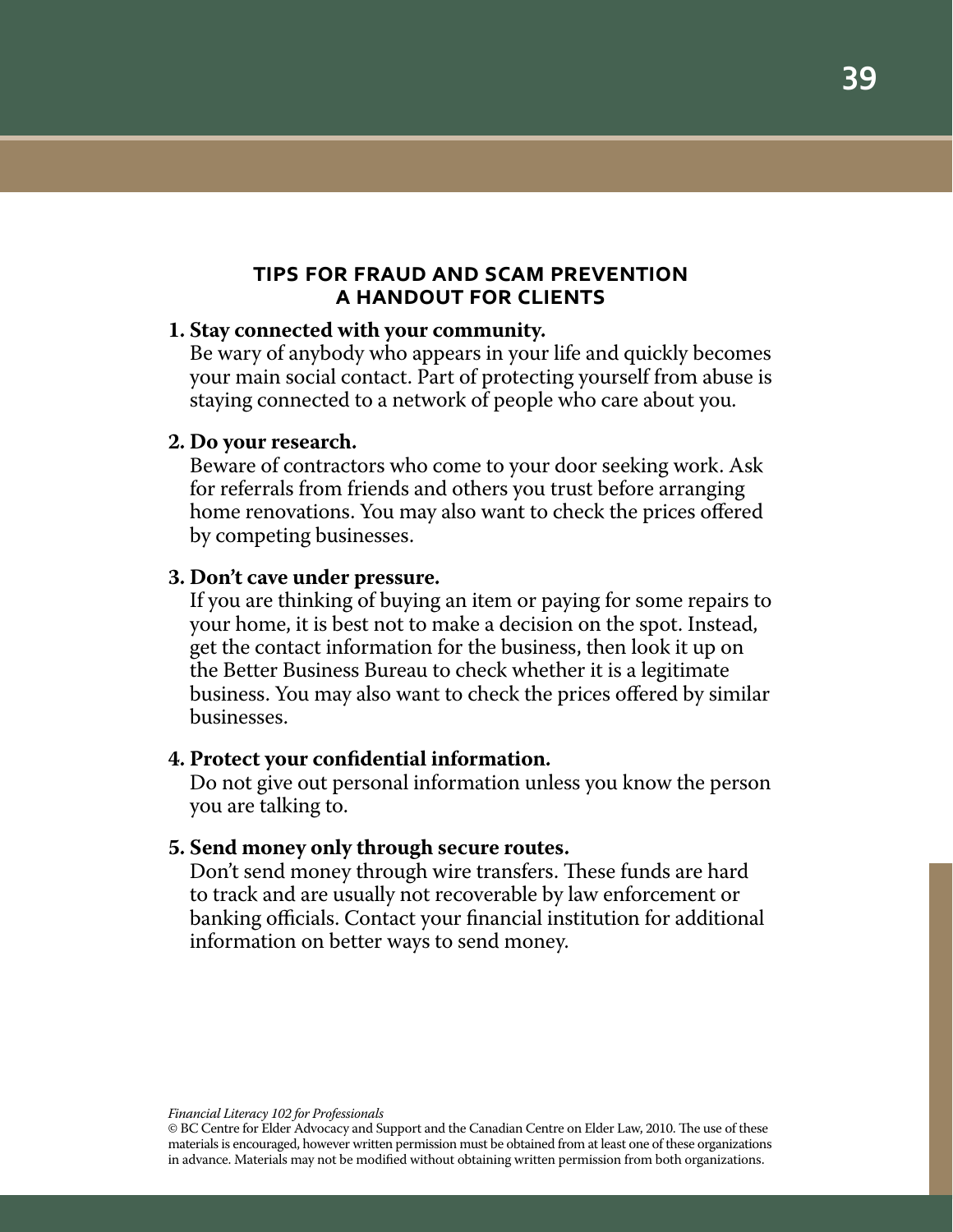Identity theft is when someone uses another person's personal information (e.g. name, address, date of birth, social insurance number, mother's maiden name, etc.) in order to impersonate that person and steal her money. Technological advances have made it easier for a thief to gain access to other people's personal information. Identify theft has become an increasingly prevalent crime.

Once a thief has access to a person's identity, bank and credit accounts can be used, new accounts can be opened, debts can be incurred, and assets can be sold. It can be a very difficult for victim to clear their name and recover financial losses.

# **how do you prevent identity theft?**

A person can take the following steps to avoid identity theft:

- Sign all credit cards when you receive them
- Never loan your credit cards to anyone
- Cancel credit cards you do not use
- Keep a list of the credit cards you use regularly
- Immediately report lost or stolen credit cards
- Immediately report any discrepancies in your bank or credit card monthly statements
- • Never leave receipts at bank machines, bank counters, in trash cans, or at unattended gasoline pumps
- Ensure you destroy paperwork you no longer need
- Never provide personal information such as Social Insurance Number (SIN), date of birth, credit card numbers, or Personal Identification Number (PIN) over the telephone
- Promptly remove mail from your mailbox after delivery and do not leave pieces of mail lying around your residence or work site
- Shred or otherwise destroy pre-approved credit card applications, credit card receipts, bills and related information when no longer needed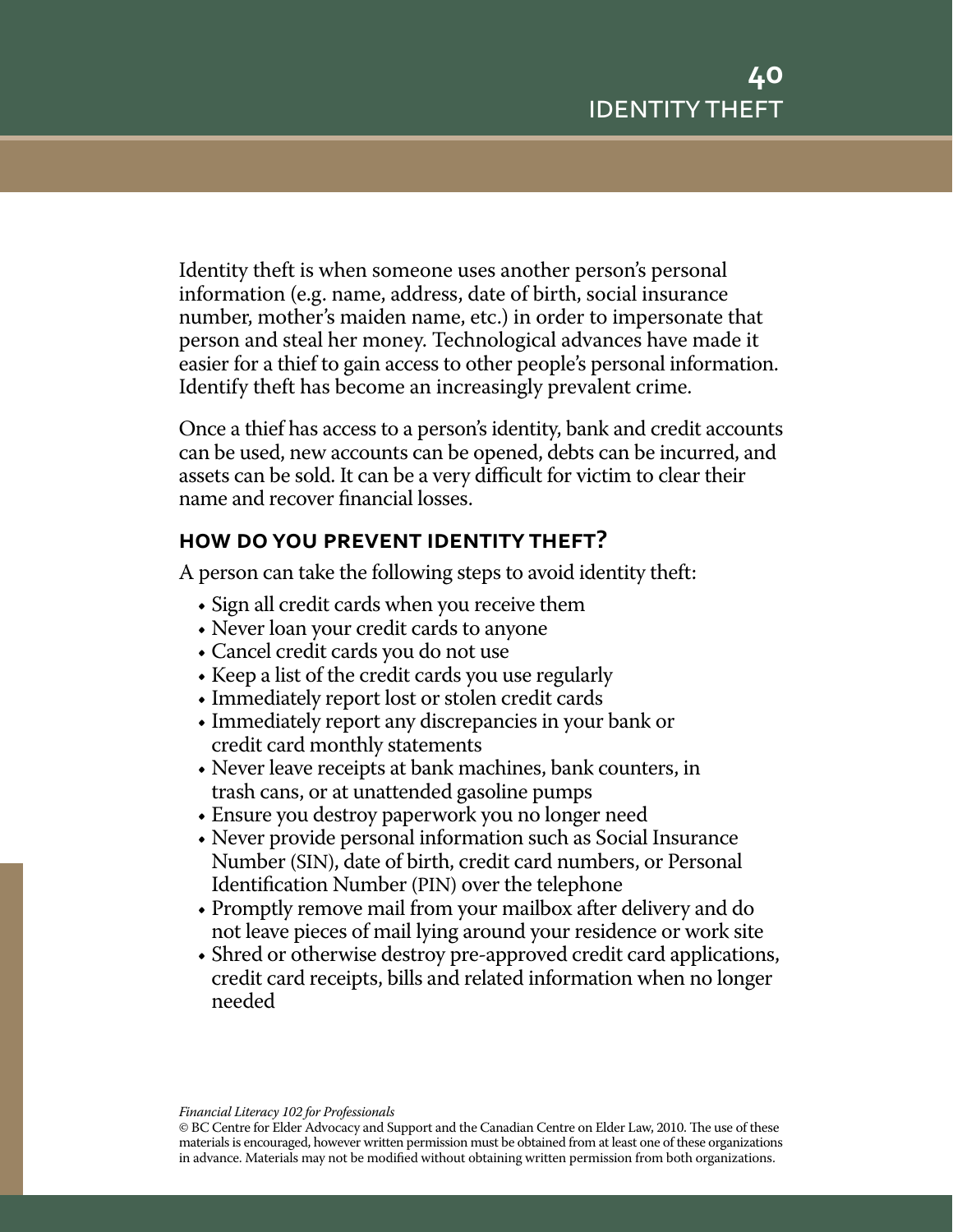- Avoid keeping a written record of your bank account numbers, PIN and SIN, and computer passwords, and never keep this information in your wallet or handbag
- Be cautious about mail or telephone solicitations, disguised as promotions or surveys, offering instant prizes or awards designed for the purpose of obtaining your personal details, including credit card numbers.20

If you suspect that a person might be a victim of a fraud or scam, you can make a referral to a legal advocate, who may be able to help. You can also report the incident to the police.

# *Refer to section 13 of this guidebook: "Making a Report".*

Financial abuse often occurs with other forms of elder abuse. There may be signs that a person is suffering from emotional abuse, physical abuse, neglect, or self-neglect.

Increasing your knowledge and awareness of elder abuse will allow you to become more skilled at recognizing when an older adult is at risk of being victimized or harmed. It will also allow you to deliver better services to a client or member of the public.

Below are some signs that a person may be abused or neglected.<sup>21</sup> Signs must be interpreted in the context of other factors. For example, poor nutrition, a failure to pay bills and a lack of appropriate medical assistive devices can indicate poverty; if a person has a power of attorney and moderate wealth, the same facts may suggest financial abuse. Agitation and fearfulness may be a reasonable response to stress and (in extreme cases) a sign of mental health issues; if the same person has a number of physical injuries and demonstrates fear of a caregiver, the anxiety may be connected to abuse and neglect.

<sup>20</sup> Royal Canadian Mounted Police (RCMP), Seniors Guidebook to Safety and Security (Legal guidebook), (Ottawa: RCMP), at p. 18. Online: RCMP Publications, http://www.rcmp-grc.ca.ca/pubs/index-eng.htm

<sup>&</sup>lt;sup>21</sup> For a more comprehensive list of indicators of abuse and neglect, refer to VCH Re: Act, online at http://www.vchreact.ca/recognize\_abuse.htm.

<sup>©</sup> BC Centre for Elder Advocacy and Support and the Canadian Centre on Elder Law, 2010. The use of these materials is encouraged, however written permission must be obtained from at least one of these organizations in advance. Materials may not be modified without obtaining written permission from both organizations.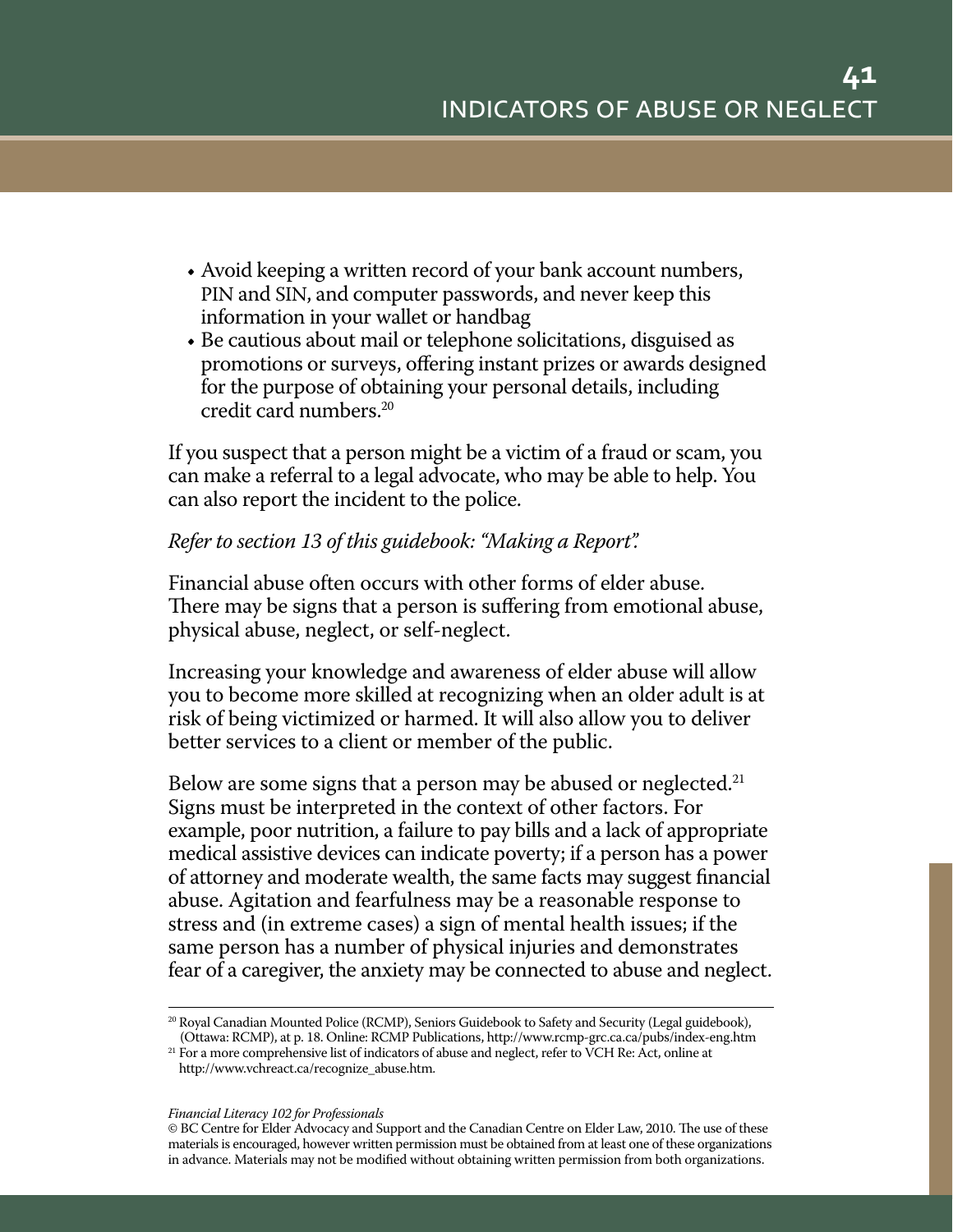| Financial           | • unpaid bills<br>• no money/food/clothes<br>• absence of aids and services<br>• refusal to spend money without<br>agreement of caregiver<br>• sudden appearance of previously<br>uninvolved relatives<br>• abrupt changes in will or bank accounts<br>• forged signature<br>· sudden debt accrual<br>• restricted access to telephone, food or<br>bathroom facilities |
|---------------------|------------------------------------------------------------------------------------------------------------------------------------------------------------------------------------------------------------------------------------------------------------------------------------------------------------------------------------------------------------------------|
| Physical            | • bruises, welts, swelling, lacerations,<br>broken teeth and other signs of assault<br>• history of unexplained accidents or injuries<br>• fearful, anxious or feels guilty without<br>reason<br>· avoids physical, verbal, eye contact<br>• appears to recoil (flinching, cringing)                                                                                   |
| Neglect/Self Neglct | • malnourished or emaciated<br>• confused<br>• inappropriate clothing<br>• squalor<br>• under/over medicated<br>• absence of required hearing, visual and<br>mobility aides<br>• malodorous<br>• no follow through on medical services                                                                                                                                 |

*Financial Literacy 102 for Professionals*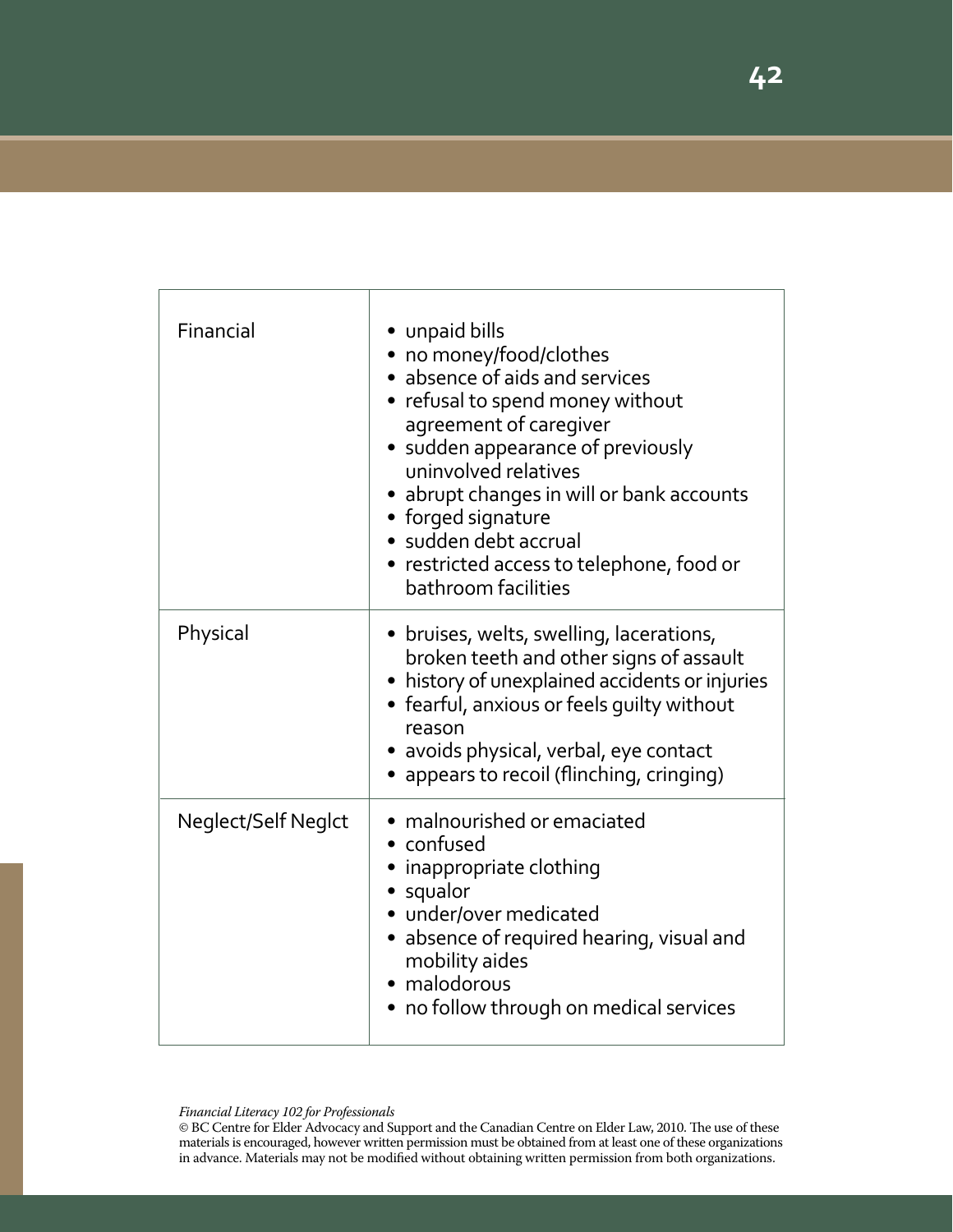| Psychological | • agitation<br>• fearfulness (especially in presence of<br>caregiver)<br>• gives information reluctantly, or waits<br>for caregiver to answer<br>• appears ashamed, withdrawn or passive<br>• isolation and exclusion from family<br>• not permitted to have friends and<br>family visit<br>• not attending social outings |
|---------------|----------------------------------------------------------------------------------------------------------------------------------------------------------------------------------------------------------------------------------------------------------------------------------------------------------------------------|
|               |                                                                                                                                                                                                                                                                                                                            |

The breakdown according to type of abuse is to some extent arbitrary and obscures the reality that the same behaviour may be a sign of different kinds of mistreatment.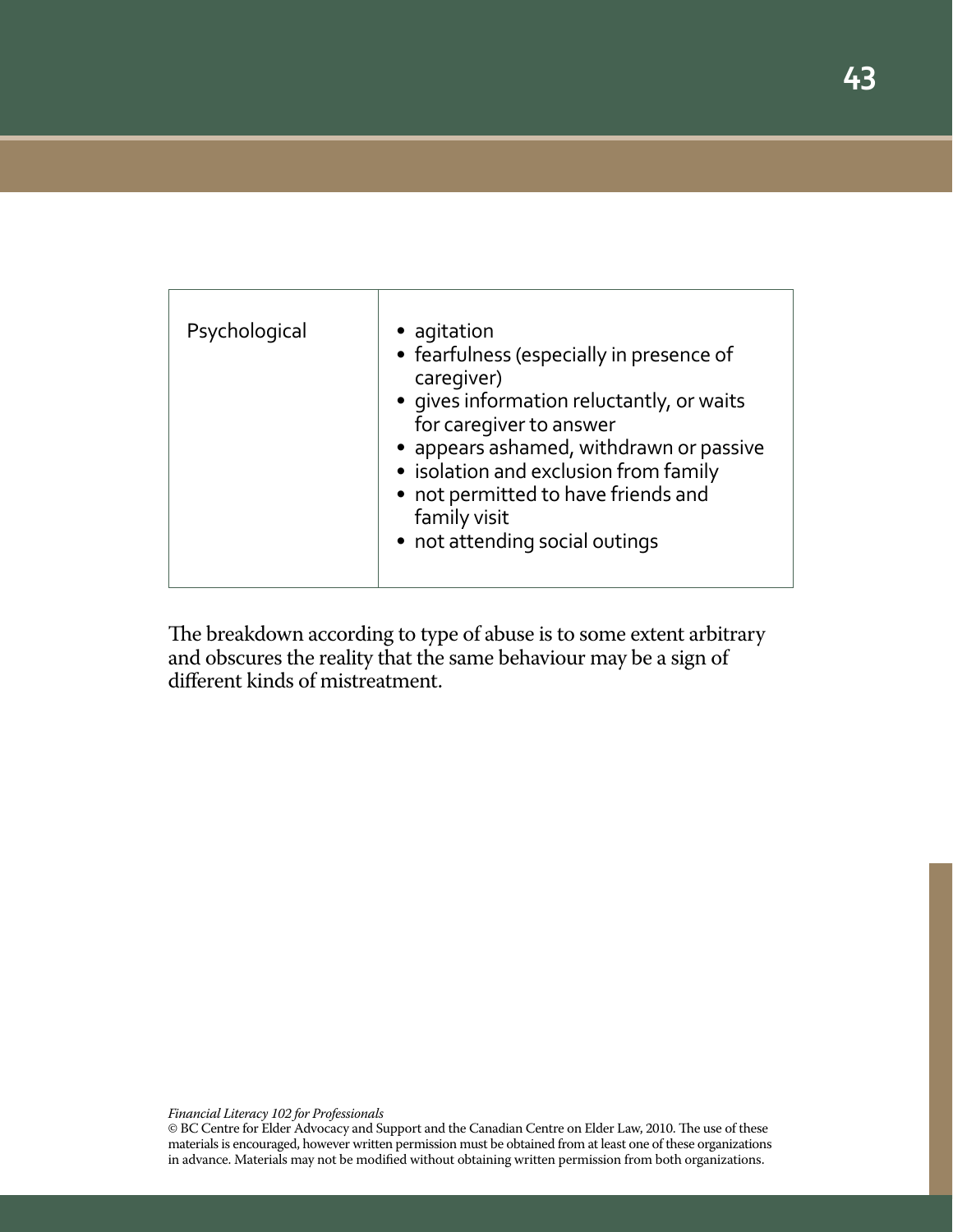If you suspect that a person is being abused or neglected, there are a number of things you can do. You should always try to speak directly to the older adult about your concerns for his or her wellbeing. Maker a referral to support services before taking any further steps. If the older adult seems unable to access appropriate support or assistance independently, you may want to report your concerns to a designated agency. If you have evidence of a crime, a report to the police may be necessary.

It is also a good practice to consult with a supervisor if you have concerns regarding abuse or neglect. Your institution may have in place internal protocols for responding to concerns of abuse and neglect.

*The contact information for all agencies discussed below is located in section 15 of this guidebook.*

# **speak directly to the older adult**

Try to meet alone with the older adult. At the very least hold a meeting where the person you believe may be the source of abuse is absent. This practice will help you to discern whether or not the abused or neglected person is at risk and whether the person is able to access support and assistance independently.

# **refer to support services**

It is a good practice to refer the abused or neglected person to support services. Older adults who have been abused or neglected may contact the **BC CEAS Seniors Help & Information Line** and ask to be referred to a **legal advocate** or to the **Victim Services Program**.

A victim services worker can provide:

- emotional support
- assistance with accessing support programs
- information about the justice system

*Financial Literacy 102 for Professionals*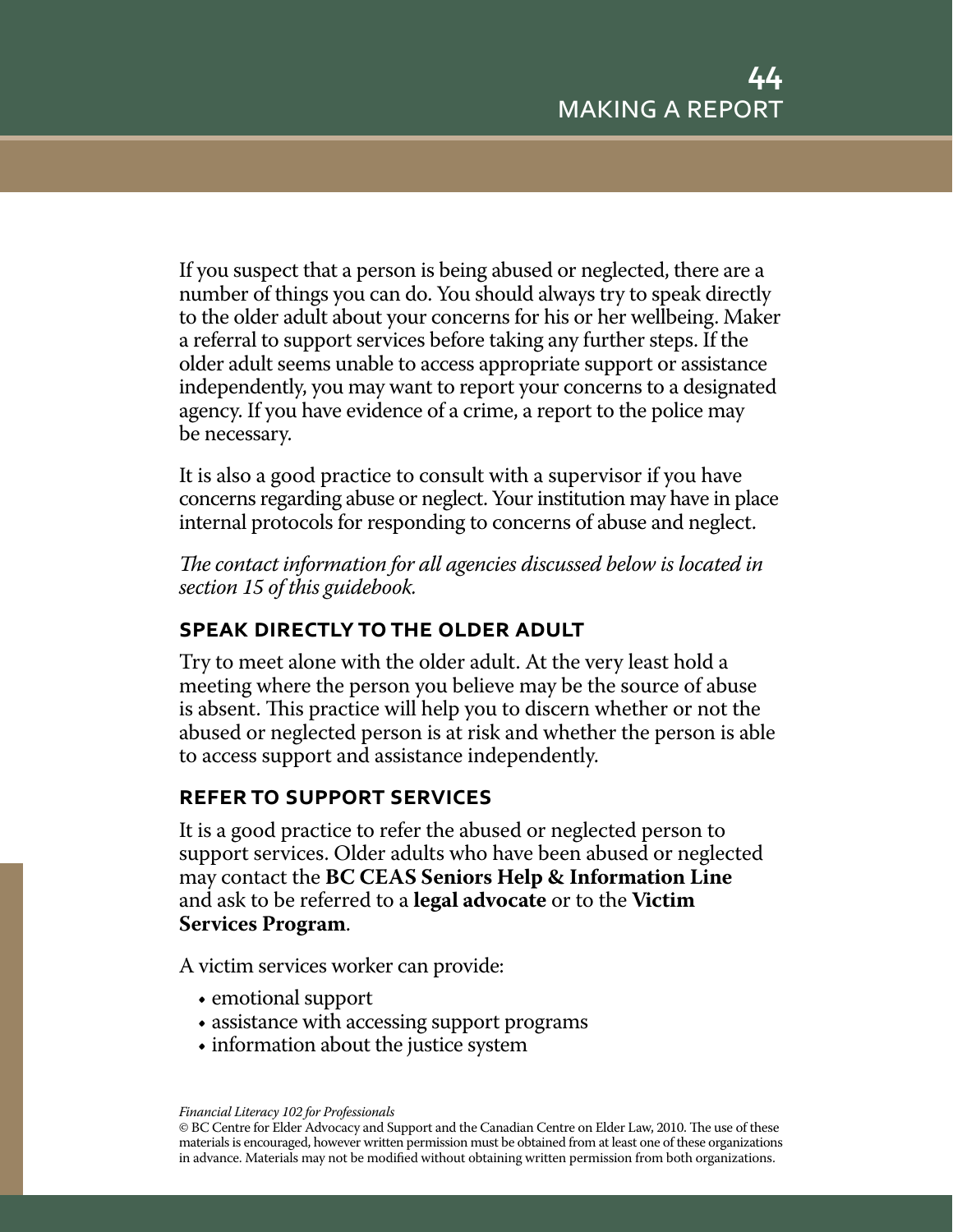- a listening ear to help someone decide whether or not to report the abuse or neglect
- assistance telling police, doctors, or other professionals about what has happened.

You can also provide the victimized adult with contact information for 24-hour crisis telephone lines, counseling, and translation services.

# **contact the public guardian & trustee**

The PGT may be able to provide assistance in relation to issues involving a substitute decision-maker, including investigating allegations of abuse. If you have concerns about how an older adult's finances are being handled, or concerns about a representative's health care decisions, then contact the PGT.

If there is a concern regarding imminent financial loss, make a referral to the PGT as the PGT has powers to freeze assets if necessary to protect the adult's finances until an investigation is complete.

#### **report to a designated agency**

If you think that an older adult may be at risk of abuse or neglect, and is not able to access appropriate support or assistance, you may report your concerns to a designated health agency.<sup>22</sup> A designated agency is an organization that is authorized by law to investigate reports of abuse or neglect. When investigating your report, the designated agency will try to provide the least intrusive solution, working with the older adult to ensure that a plan for support is in place.

The designated agency must keep your report confidential. Also, no action for damages or disciplinary action can be brought against you for filing a report of suspected abuse or neglect to a designated agency.

<sup>22</sup> *Adult Guardianship Act*, R.S.B.C. 1996, c. 6.

<sup>©</sup> BC Centre for Elder Advocacy and Support and the Canadian Centre on Elder Law, 2010. The use of these materials is encouraged, however written permission must be obtained from at least one of these organizations in advance. Materials may not be modified without obtaining written permission from both organizations.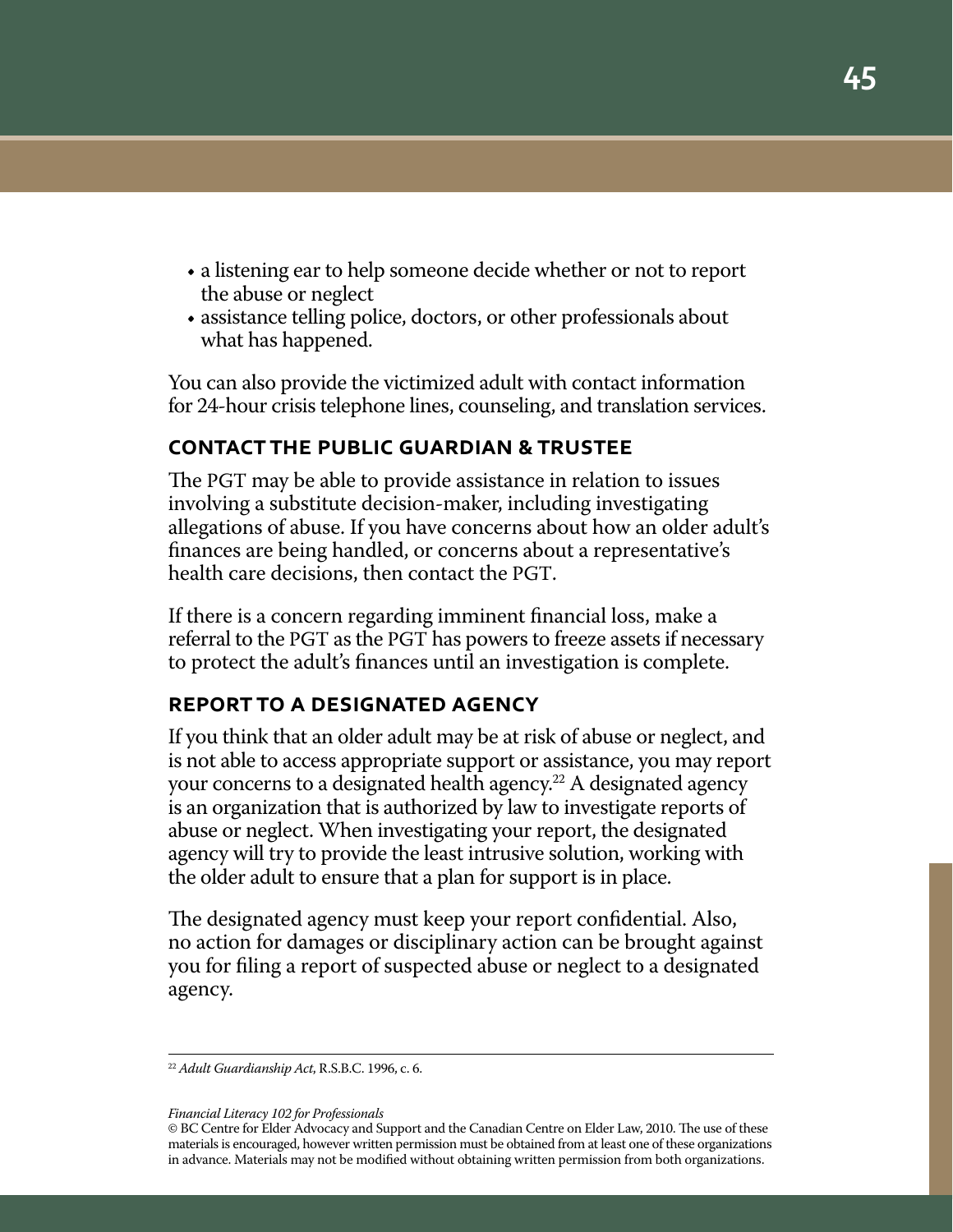#### **report to the police**

If you have information about a crime, then you may need to contact the police. If enough evidence of illegal activity is found, the police can press criminal charges against an abuser.

Remember that a person who is being victimized will usually need practical help. In many cases, the abuser and victim are financially and emotionally dependent on each other. For this reason, it is always a good idea to connect a victim with support services before taking any other steps.

# **file a human rights complaint about ageism**

A person who is discriminated against because of age can make a complaint to the BC Human Rights Tribunal (BCHRT). In some situations, a person may be able to file a complaint of discrimination with the Canadian Human Rights Commission (CHRC).

If a person needs assistance filing a human rights complaint or is commencing a legal action, she or he should contact a lawyer for advice.

<sup>©</sup> BC Centre for Elder Advocacy and Support and the Canadian Centre on Elder Law, 2010. The use of these materials is encouraged, however written permission must be obtained from at least one of these organizations in advance. Materials may not be modified without obtaining written permission from both organizations.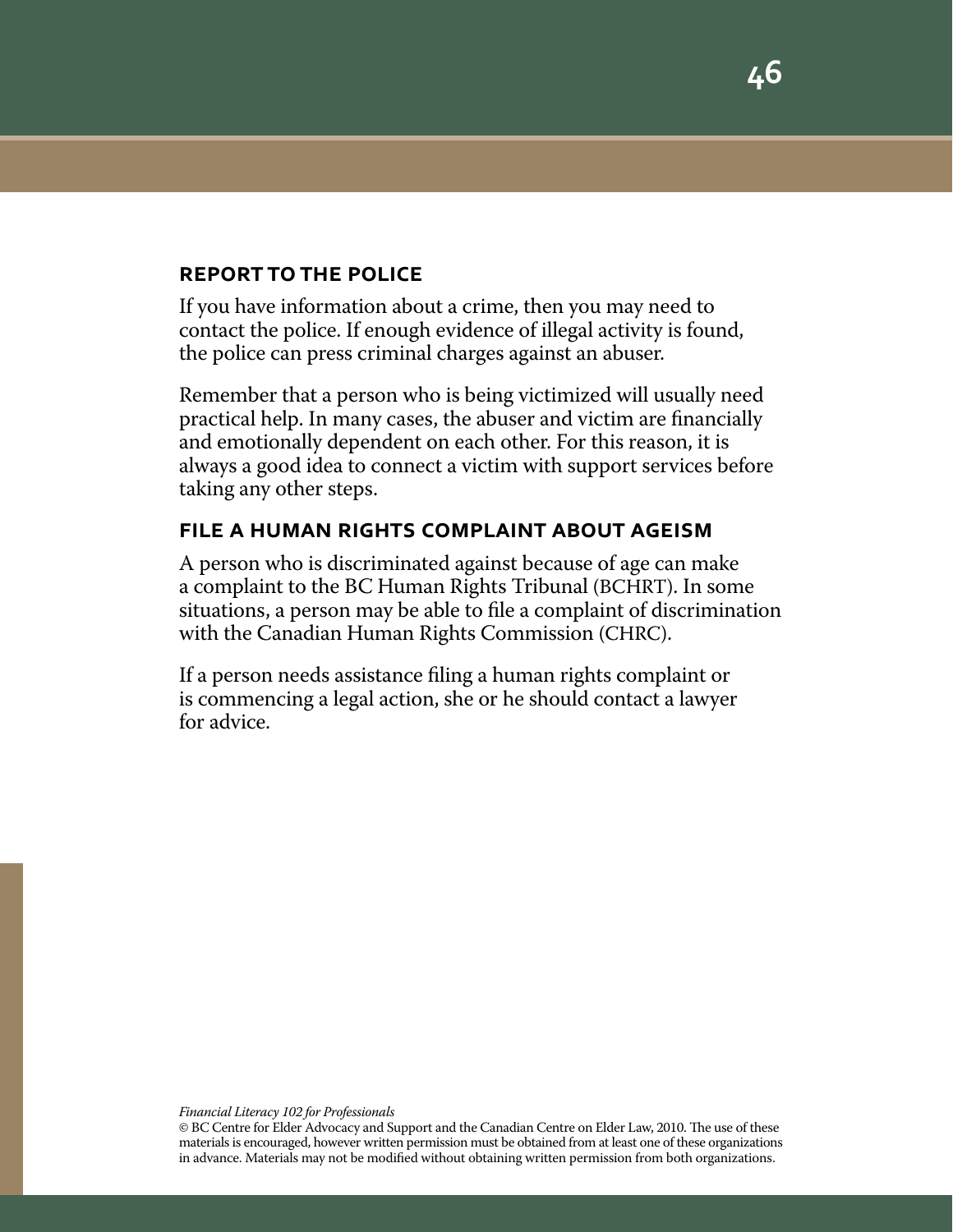# **practices tips for identifying, preventing and responding to financial abuse of older adults**

#### **Overview**

Best Practices should be developed in every professional sector and within every organization to provide guidance on how to work most effectively with older adult clients where abuse or neglect is a concern. The following Practice Tips were created to serve as a starting point, to assist organizations and professionals that are exploring how to develop their own policies and procedures. These lists offer ideas and themes for consideration. They have not benefited from significant consultation with various professional sectors.

We offer separate lists for the financial, justice and health care sectors on the following pages.

# **for professionals in the financial sector**

# **1. Speak Directly to the Older Adult**

Try to meet with the older adult alone. Supportive family members or other caregivers will often accompany an older adult to a meeting with you. These well meaning loved ones can sometimes dominate important conversations. In some situations, the support person is also the abuser.

Speaking about the adult to another person is generally poor practice. When you meet with an adult who is accompanied by another person, make sure that the older person gets to communicate her or his wishes and concerns to you as directly as possible. It is important to identify an individual's desires and concerns.

It will not always be possible to speak with an older person alone. For example, a person who requires communication assistance, translation, or other support to be able to convey concerns or wishes, may not be able to have a conversation alone with you.

*Financial Literacy 102 for Professionals*

<sup>©</sup> BC Centre for Elder Advocacy and Support and the Canadian Centre on Elder Law, 2010. The use of these materials is encouraged, however written permission must be obtained from at least one of these organizations in advance. Materials may not be modified without obtaining written permission from both organizations.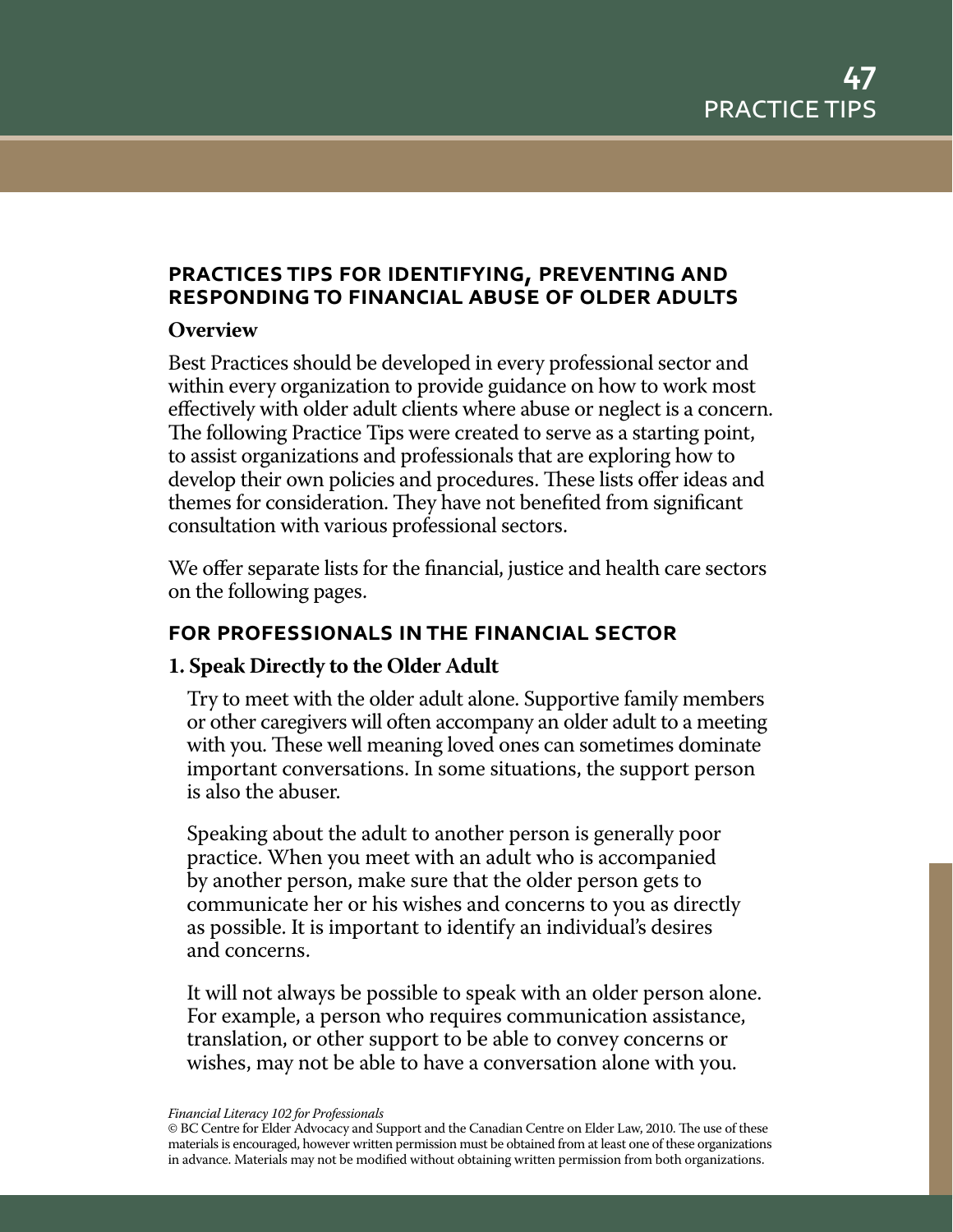In this case, ensure the translator is neither the person to whom the older adult is considering giving the power to make financial decisions nor a person who may be an abuser.

Questions to ask include:

- What does the older adult want to do?
- Does the older adult have any reservations or concerns?
- What are the reasons for giving decision-making authority to a particular person?

#### **2. Communicate to Build Trust**

Your relationship with an older person – especially a person who has experienced abuse or neglect – requires a certain level of trust. Building trust requires clear communication.

The following strategies may help your communication:

- schedule appointments at the time of day when the adult is "at his or her best"
- schedule short, multiple appointments instead of lengthy interviews
- consider using a language interpreter
- minimize background noise and other distractions
- look at the client while speaking
- • speak slowly and distinctly (particularly if there is hearing impairment)
- arrange seating to encourage easy conversation
- allow time for responses
- start with simple questions
- • discuss one issue at a time
- check for comprehension (repeat, paraphrase, summarize) allow for rest and breaks in conversation
- provide written materials with a large font and
- go slowly.<sup>23</sup>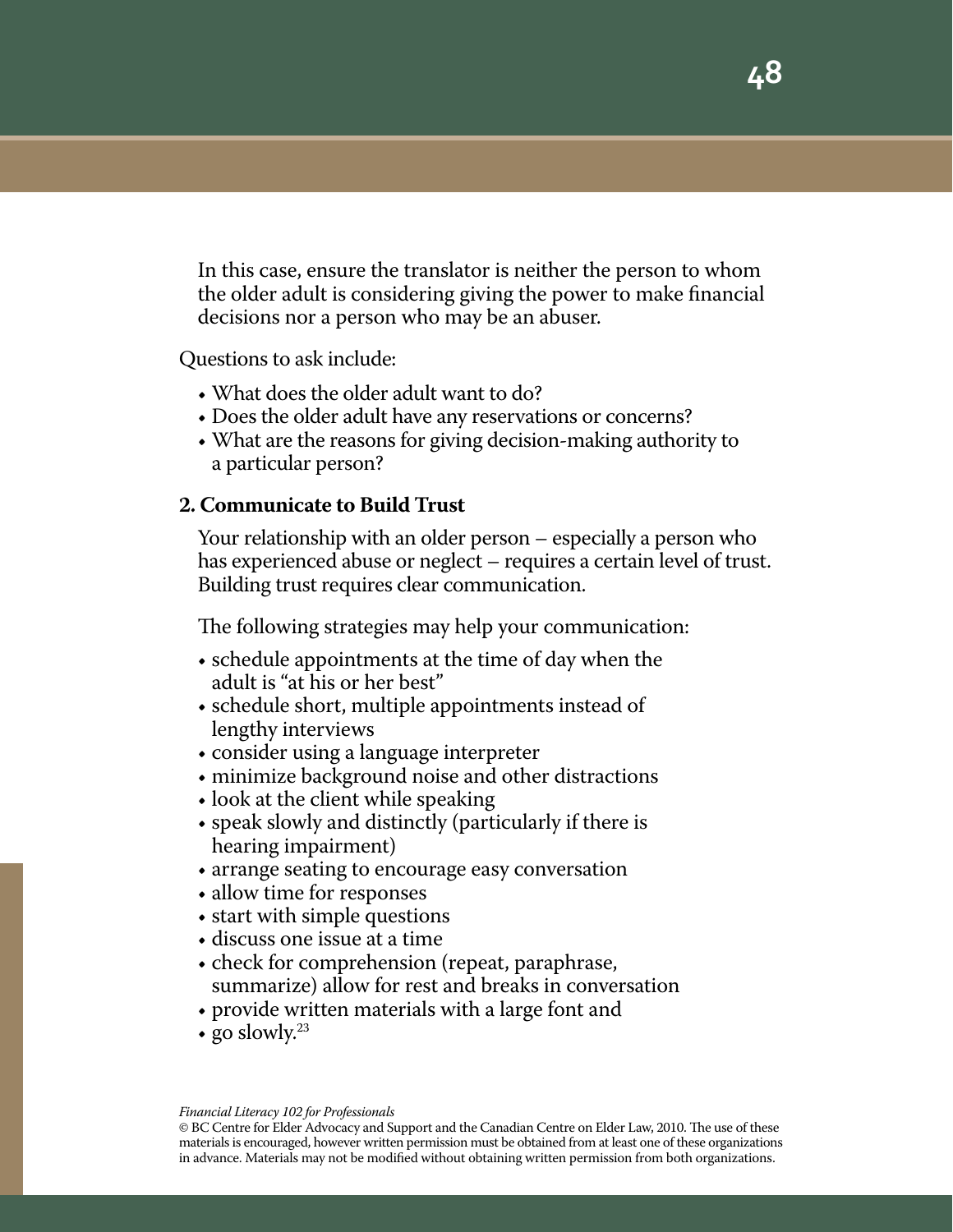Questions to ask include:

- Does the older adult need a language interpreter?
- Does the older adult have difficulty with hearing or sight?
- Does the meeting space allow for good communication?
- Is the written material in a large enough font?

#### **3. Assume that the Older Adult has Capacity**

Assume that the older adult has the ability to make the decision. Do not assume that an adult is incapable of making a decision simply because of age, disability or illness.

If a person has communication challenges or problems focusing, that does not mean that the person is incapable. Consider whether the older adult is feeling too tired or overwhelmed at the meeting, or be "not with it" because of nervousness, fatigue, not having taken medication, or being over-medicated. If there is any indication that the person is not at her best, you may need to reschedule a non-urgent meeting.

In relatively few cases, there may be evidence that an older adult is incapable. This is usually determined either by the courts or by a formal medical assessment.

Questions to ask include:

- Are there certain times of the day when an older adult is "at her or his best" and able to meet with you?
- Does the older adult take medications that cause anxiety or drowsiness?
- Is there a better place to meet?
- What are your company's protocols for dealing with capacity concerns?

<sup>&</sup>lt;sup>23</sup> American Bar Association Commission on Law and Aging and American Psychological Association, "Judicial Determination of Capacity of Older Adults in Guardianship Proceedings" (2006), online: http://www.abanet.org; American Bar Association Commission on Law and Aging and American Psychological Association. (2005). "Assessment of older adults with diminished capacity: A handbook for lawyers", online: http://www.abanet.org.

<sup>©</sup> BC Centre for Elder Advocacy and Support and the Canadian Centre on Elder Law, 2010. The use of these materials is encouraged, however written permission must be obtained from at least one of these organizations in advance. Materials may not be modified without obtaining written permission from both organizations.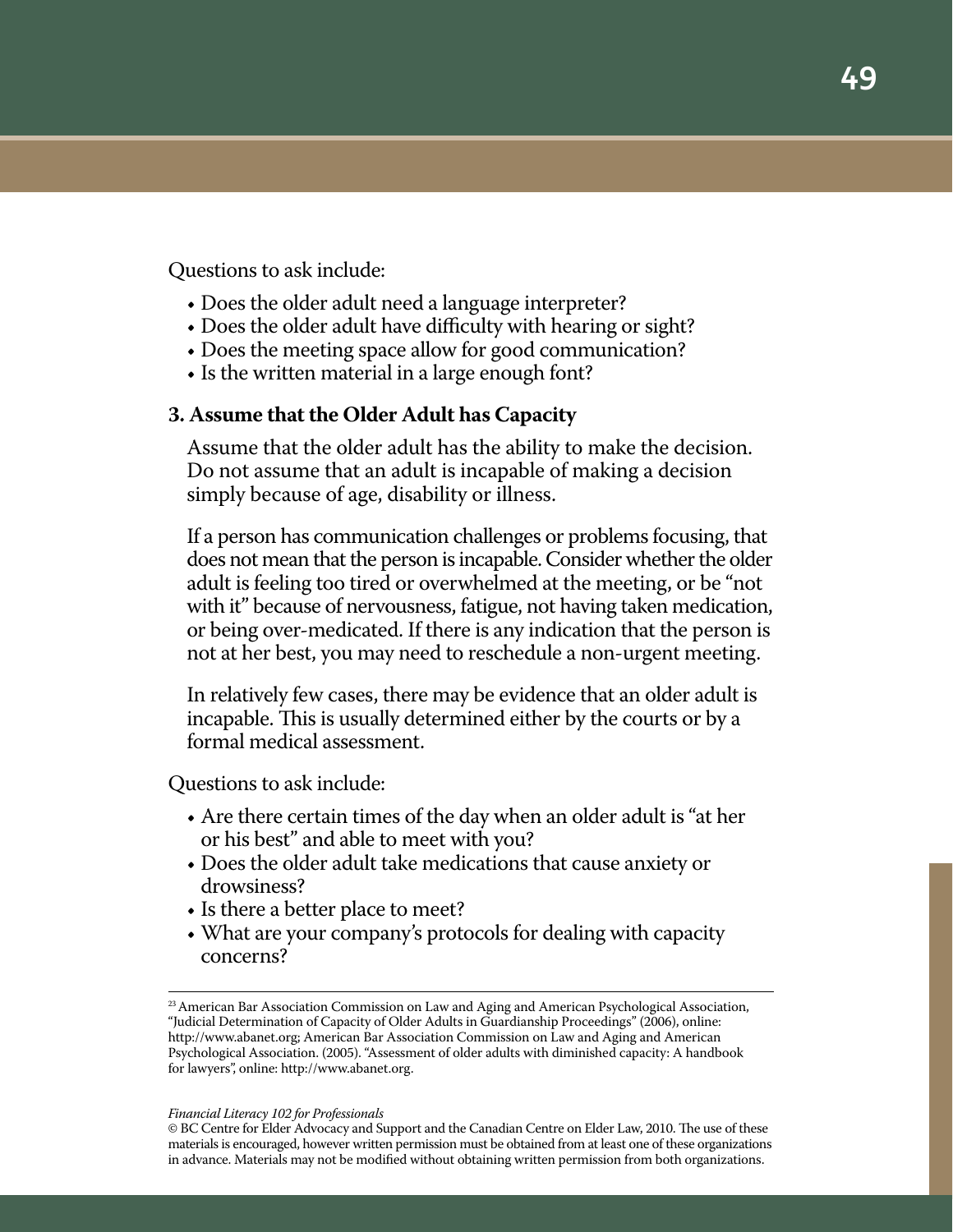#### **4. Respect the Older Adult's Beliefs and Values**

Look for solutions that respect a person's unique values. For example, a person who highly values independence will need you to offer solutions that respect autonomy.

Recognize cultural values and spiritual beliefs. It is important to openly discuss any differences of belief or practice that might become a contentious issue between the older adult and the substitute decision-maker. For example, if a person regularly donates money to a faith-based charity, then the attorney will need to respect that decision. The attorney will need to maintain this practice, regardless of whether the attorney believes that the money is being given to a worthwhile cause.

Questions to ask include:

- What are the older adult's beliefs and values?
- Are beliefs and values written down?
- Is this information stored in a safe, accessible place?
- Is the substitute decision-maker aware of these beliefs and values?
- Will the substitute decision-maker be able to respect decisions that are based on these beliefs and values?

#### **5. Watch for Indicators of Abuse or Neglect**

Be aware of the possibility that a family member, friend, neighbour, or caregiver might be pressuring an older person into making a financial or legal decision.

If you suspect that a person is being abused or neglected you should try to speak with directly with the person and make a referral to support services. You may also suggest that the older adult ask another person to help monitor the attorney or joint bank account owner. This would mean that someone else could be asked to check bank and credit card statements and keep track of whether or not the older adult's wishes are being respected.

<sup>©</sup> BC Centre for Elder Advocacy and Support and the Canadian Centre on Elder Law, 2010. The use of these materials is encouraged, however written permission must be obtained from at least one of these organizations in advance. Materials may not be modified without obtaining written permission from both organizations.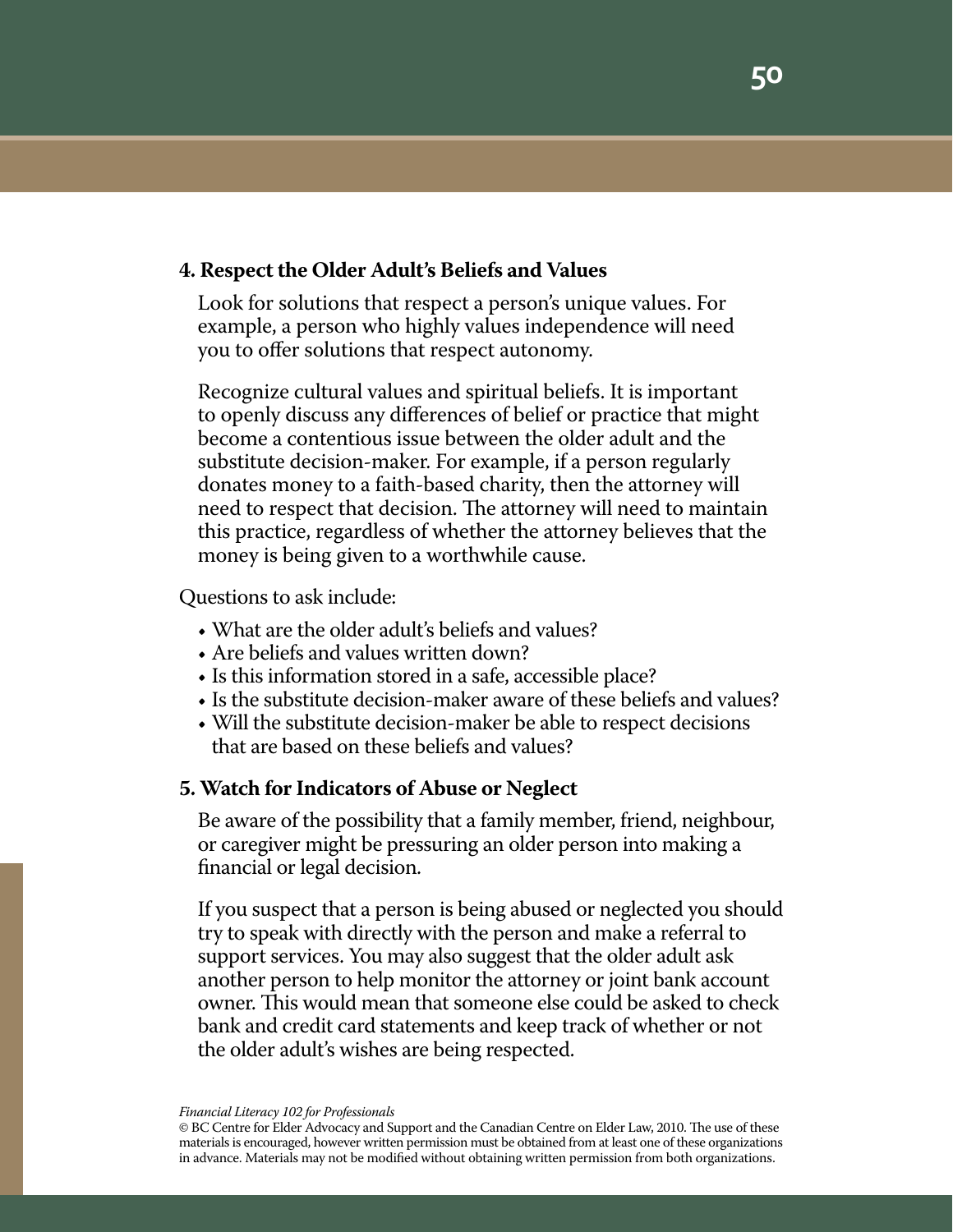Questions to ask include:

- Does the older adult show signs of being abused or neglected?
- Are there other people in the older adult's life who would be better to appoint as a decision maker?
- Is there another person to help the older adult monitor the substitute decision-maker?

*Refer to section 12 of this guidebook: "Indicators of Abuse or Neglect".*

# **6. Offer Non-Intrusive Forms of Support**

Offer the least intrusive form of support. Promote an older adult's safety and financial security by providing:

- $\bullet$  information about the risks of financial abuse
- referral to independent legal advice
- access to support services.

Like everyone, mentally capable older adults have a right to make their own decisions. Any assistance offered to an older person should be informative and remain respectful of the older adult's ability to make decisions. Always be as diligent as possible to recognize, address and prevent ageism.

Questions include:

- How can you provide the most effective but least intrusive support?
- Has the older adult been given correct and adequate information to make a decision?
- Have you provided an opportunity to ask questions and raise important concerns?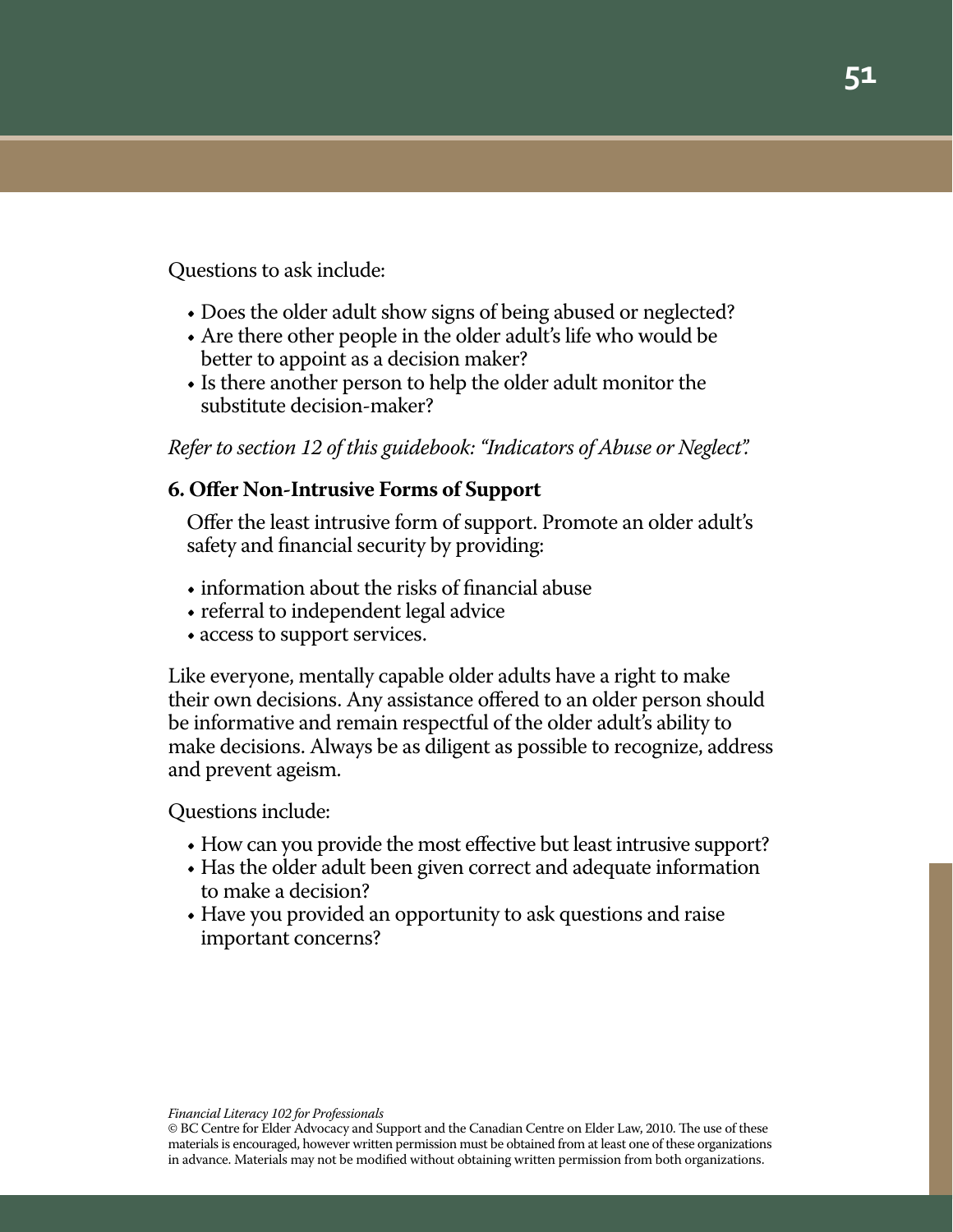#### **7. Refer for Independent Legal Advice**

Always give the older adult the opportunity to seek independent legal advice (ILA) before signing a legal document (e.g. signing a power of attorney) and before making a financial decision with legal implications (e.g. opening a joint bank account or taking out a mortgage). ILA means a confidential consultation with a lawyer, in which a person is able to discuss the nature and consequences of a legal document. A lawyer will normally explain the purpose and content of the document, while ensuring that a person understands individual rights and the legal implications of signing the document.

Referring an older adult to a lawyer for ILA helps to ensure that the older adult is able to make informed decisions based on a complete understanding of the benefits and legal risks involved. If you are a professional, a referral for ILA also provides you with some legal protection.

*Resources for older adults who need to find a lawyer are listed in section 15 of this guidebook: "Resources".*

#### **8. Refer to Support Services**

If you have reasons to believe that an older adult may be the victim of abuse or neglect, make a referral to support services. It is best to provide this information directly to the older adult. Do not discuss your concerns with the potential abuser. A discussion with an abusive friend or family member who accompanied the adult to your meeting could cause the older adult to be further victimized.

*Refer to section 13 of this guidebook: "Making a Report".*

*Financial Literacy 102 for Professionals*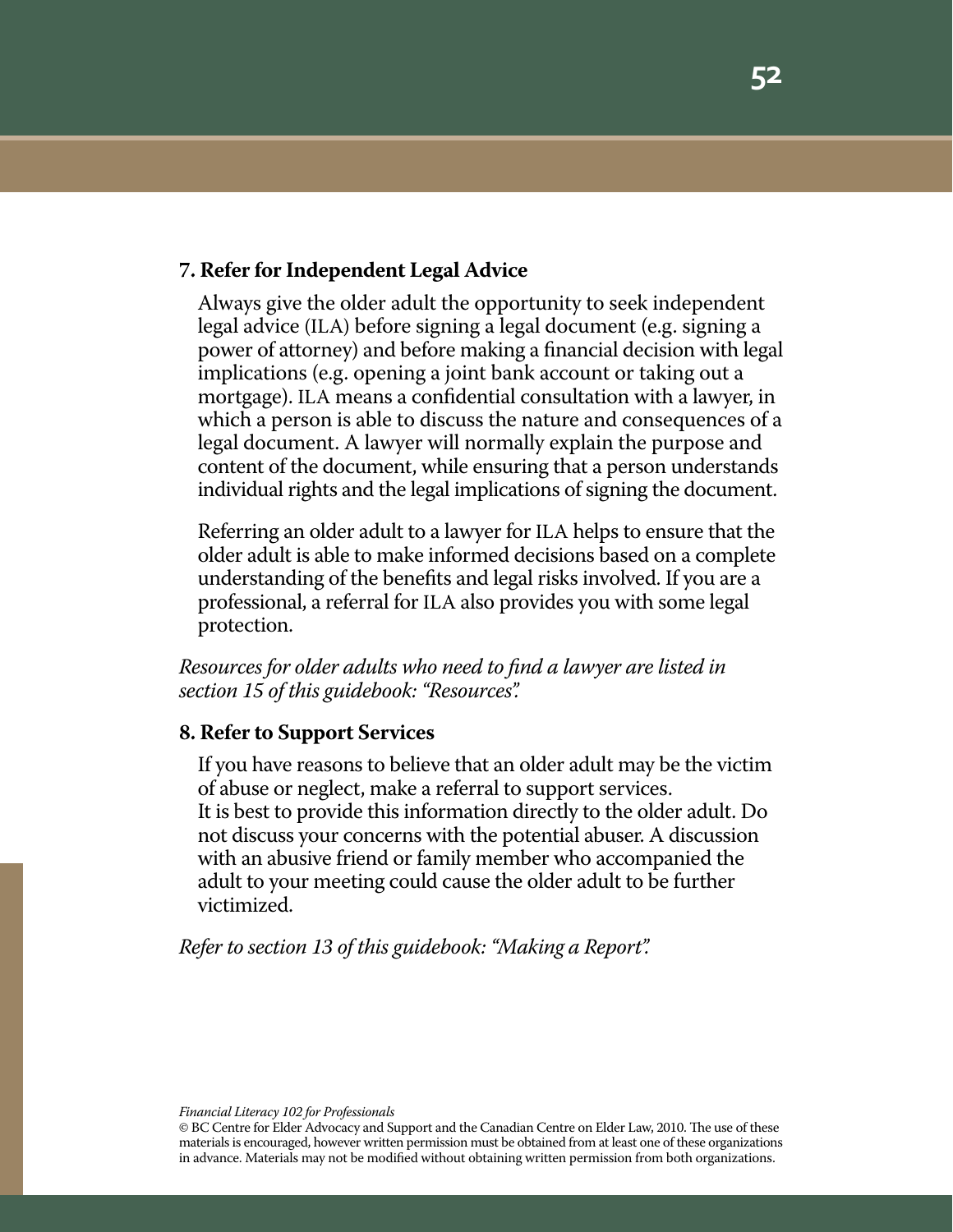#### **9. Report Abuse or Neglect**

Financial abuse is often connected to other forms of abuse or neglect, many of which are often difficult to discuss with a stranger. If there is evidence of financial abuse, then explore whether there are also other forms of abuse and neglect. If the older adult is in a situation where she or he is not able to access appropriate assistance or support, make a report to a designated agency. If there is evidence of criminal activity, make a report to the police.

*Refer to section 13 of this guidebook: "Making a Report".*

#### **for professionals in the justice system**

#### **1. Speak Directly to the Older Adult**

Try to meet with the older adult alone. Supportive family members or other caregivers will often accompany an older adult to a meeting with you. These well meaning loved ones can sometimes dominate important conversations. In some situations, the support person is also the abuser.

Speaking about the adult to another person is generally poor practice. When you meet with an adult who is accompanied by another person, make sure that the older person gets to communicate her or his wishes and concerns to you as directly as possible. It is important to identify an individual's desires and concerns.

It will not always be possible to speak with an older person alone. For example, a person who requires communication assistance, translation, or other support to be able to convey concerns or wishes, may not be able to have a conversation alone with you. In this case, ensure the translator is neither the person to whom the older adult is considering giving the power to make financial decisions nor a person who may be an abuser.

<sup>©</sup> BC Centre for Elder Advocacy and Support and the Canadian Centre on Elder Law, 2010. The use of these materials is encouraged, however written permission must be obtained from at least one of these organizations in advance. Materials may not be modified without obtaining written permission from both organizations.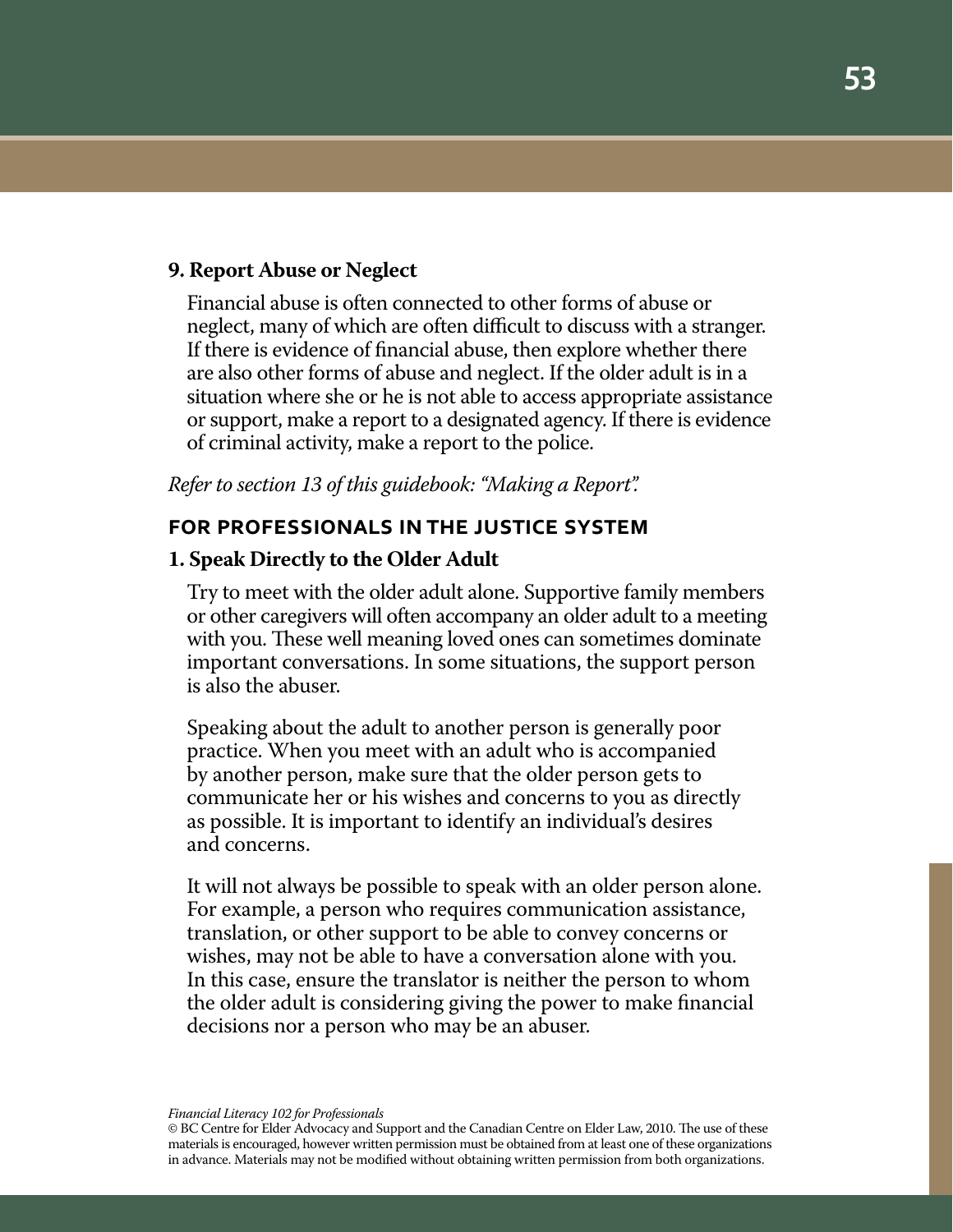Questions to ask include:

- What does the older adult want to do?
- Does the older adult have any reservations or concerns?
- What are the reasons for giving decision-making authority to a particular person?

#### **2. Communicate to Build Trust**

Your relationship with an older person – especially a person who has experienced abuse or neglect – requires a certain level of trust. Building trust requires clear communication.

The following strategies may help your communication:

- schedule appointments at the time of day when the adult is "at his or her best"
- • schedule short, multiple appointments instead of lengthy interviews
- consider using a language interpreter
- minimize background noise and other distractions
- $\bullet$  look at the client while speaking
- speak slowly and distinctly (particularly if there is hearing impairment)
- arrange seating to encourage easy conversation
- allow time for responses
- start with simple questions
- discuss one issue at a time
- check for comprehension (repeat, paraphrase, summarize) allow for rest and breaks in conversation
- provide written materials with a large font and
- go slowly.<sup>24</sup>

<sup>&</sup>lt;sup>24</sup> American Bar Association Commission on Law and Aging and American Psychological Association, "Judicial Determination of Capacity of Older Adults in Guardianship Proceedings" (2006), online: http://www.abanet.org; American Bar Association Commission on Law and Aging and American Psychological Association. (2005). "Assessment of older adults with diminished capacity: A handbook for lawyers", online: http://www.abanet.org.

<sup>©</sup> BC Centre for Elder Advocacy and Support and the Canadian Centre on Elder Law, 2010. The use of these materials is encouraged, however written permission must be obtained from at least one of these organizations in advance. Materials may not be modified without obtaining written permission from both organizations.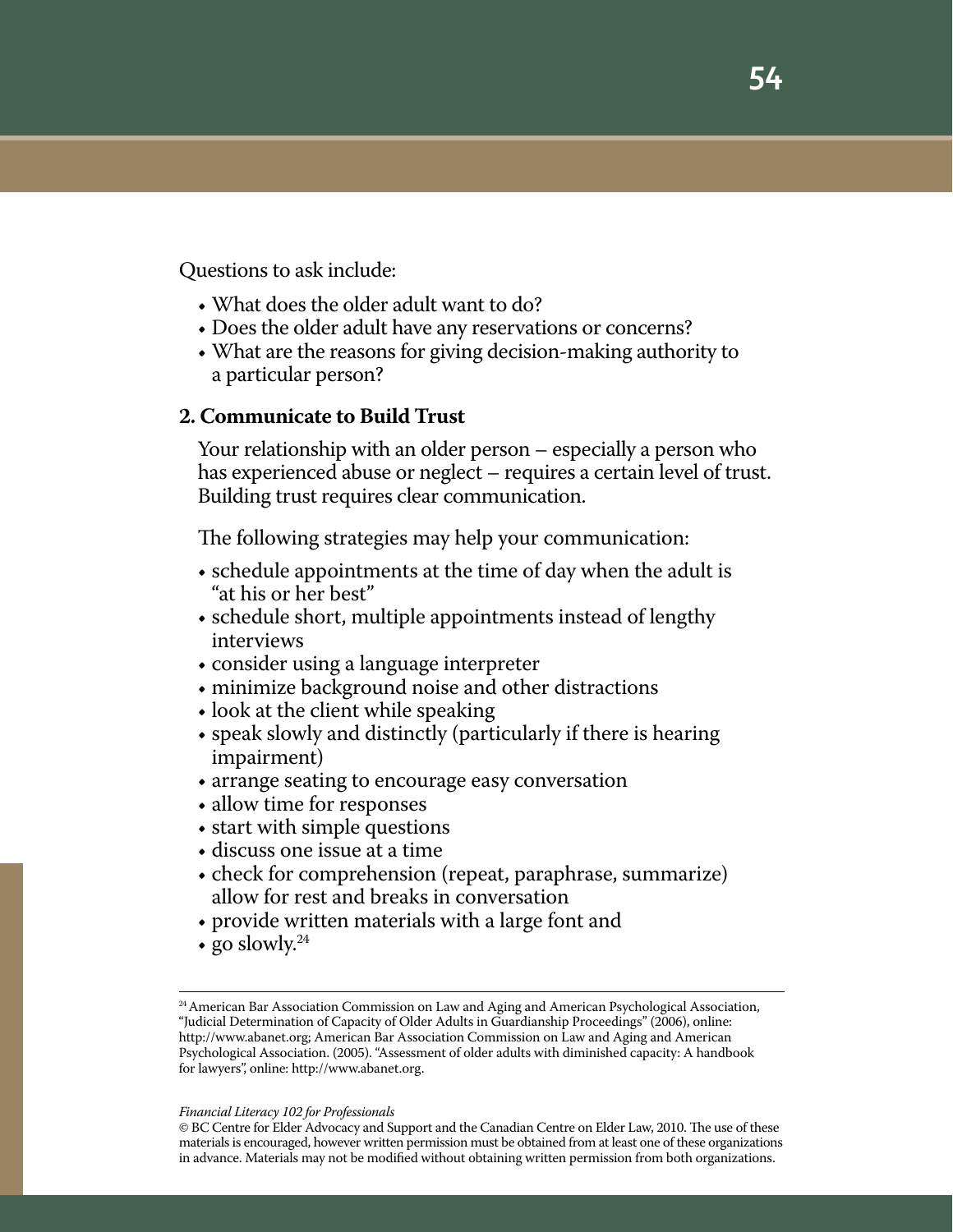Questions to ask include:

- Does the older adult need a language interpreter?
- Does the older adult have difficulty with hearing or sight?
- Does the meeting space allow for good communication?
- Is the written material in a large enough font?

#### **3. Assume that the Older Adult has Capacity**

Assume that the older adult has the ability to make the decision. Do not assume that an adult is incapable of making a decision simply because of age, disability or illness.

If a person has communication challenges or problems focusing, that does not mean that the person is incapable. Consider whether the older adult is feeling too tired or overwhelmed at the meeting, or be "not with it" because of nervousness, fatigue, not having taken medication, or being over-medicated. If there is any indication that the person is not at her best, you may need to reschedule a non-urgent meeting.

In relatively few cases, there may be evidence that an older adult is incapable. This is usually determined either by the courts or by a formal medical assessment.

Questions to ask include:

- Are there certain times of the day when an older adult is "at her or his best" and able to meet with you?
- Does the older adult take medications that cause anxiety or drowsiness?
- Is there a better place to meet?
- What are your company's protocols for dealing with capacity concerns?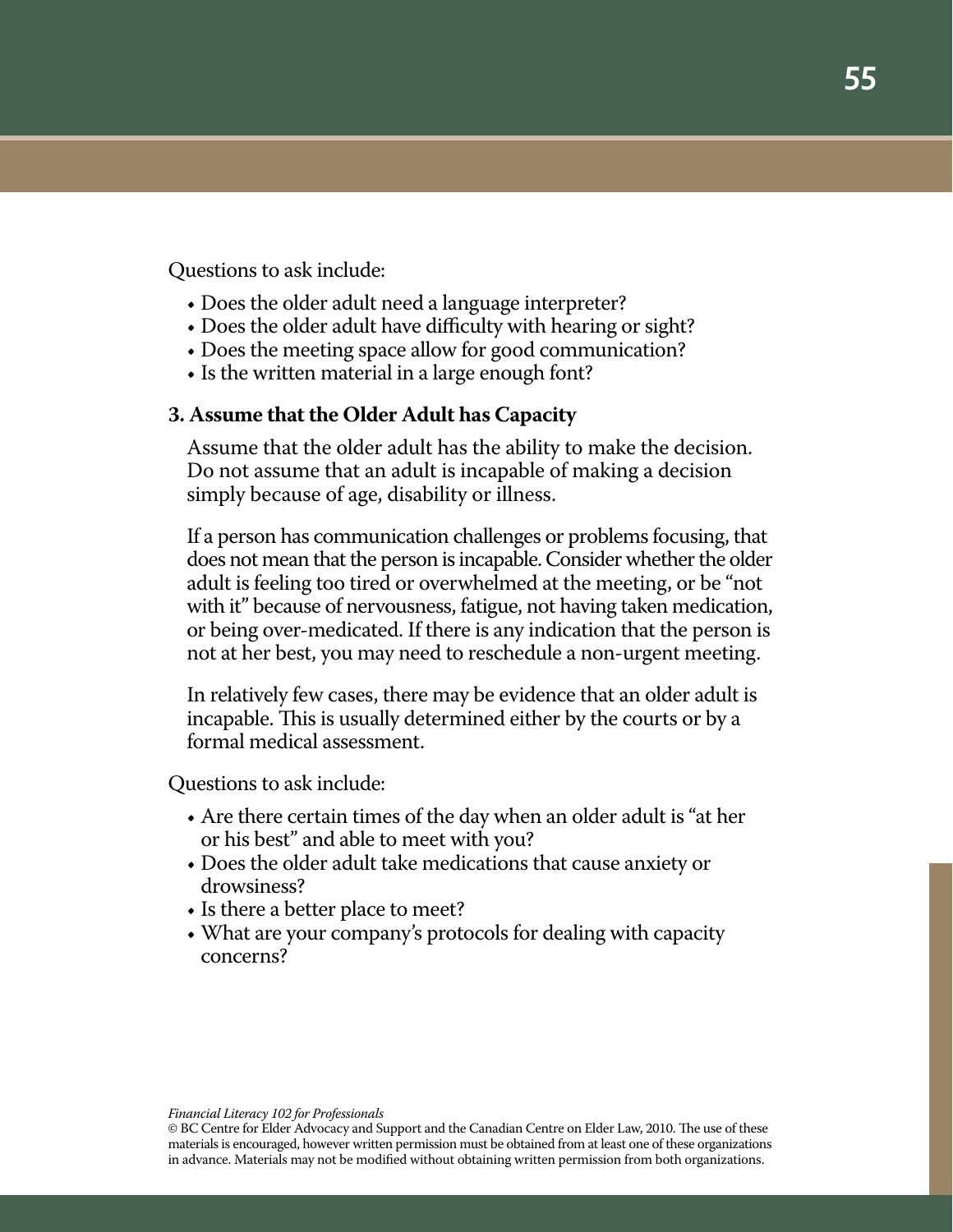#### **4. Respect the Older Adult's Beliefs and Values**

Look for solutions that respect a person's unique values. For example, a person who highly values independence will need you to offer solutions that respect autonomy.

Recognize cultural values and spiritual beliefs. It is important to openly discuss any differences of belief or practice that might become a contentious issue between the older adult and the substitute decision-maker. For example, if a person regularly donates money to a faith-based charity, then the attorney will need to respect that decision. The attorney will need to maintain this practice, regardless of whether the attorney believes that the money is being given to a worthwhile cause.

Questions to ask include:

- What are the older adult's beliefs and values?
- Are beliefs and values written down?
- Is this information stored in a safe, accessible place?
- Is the substitute decision-maker aware of these beliefs and values?
- Will the substitute decision-maker be able to respect decisions that are based on these beliefs and values?

#### **5. Watch for Indicators of Abuse or Neglect**

Be aware of the possibility that a family member, friend, neighbour, or caregiver might be pressuring an older person into making a financial or legal decision.

If you suspect that a person is being abused or neglected you should try to speak with directly with the person and make a referral to support services. You may also suggest that the older adult ask another person to help monitor the attorney or joint bank account owner. This would mean that someone else could be asked to check bank and credit card statements and keep track of whether or not the older adult's wishes are being respected.

<sup>©</sup> BC Centre for Elder Advocacy and Support and the Canadian Centre on Elder Law, 2010. The use of these materials is encouraged, however written permission must be obtained from at least one of these organizations in advance. Materials may not be modified without obtaining written permission from both organizations.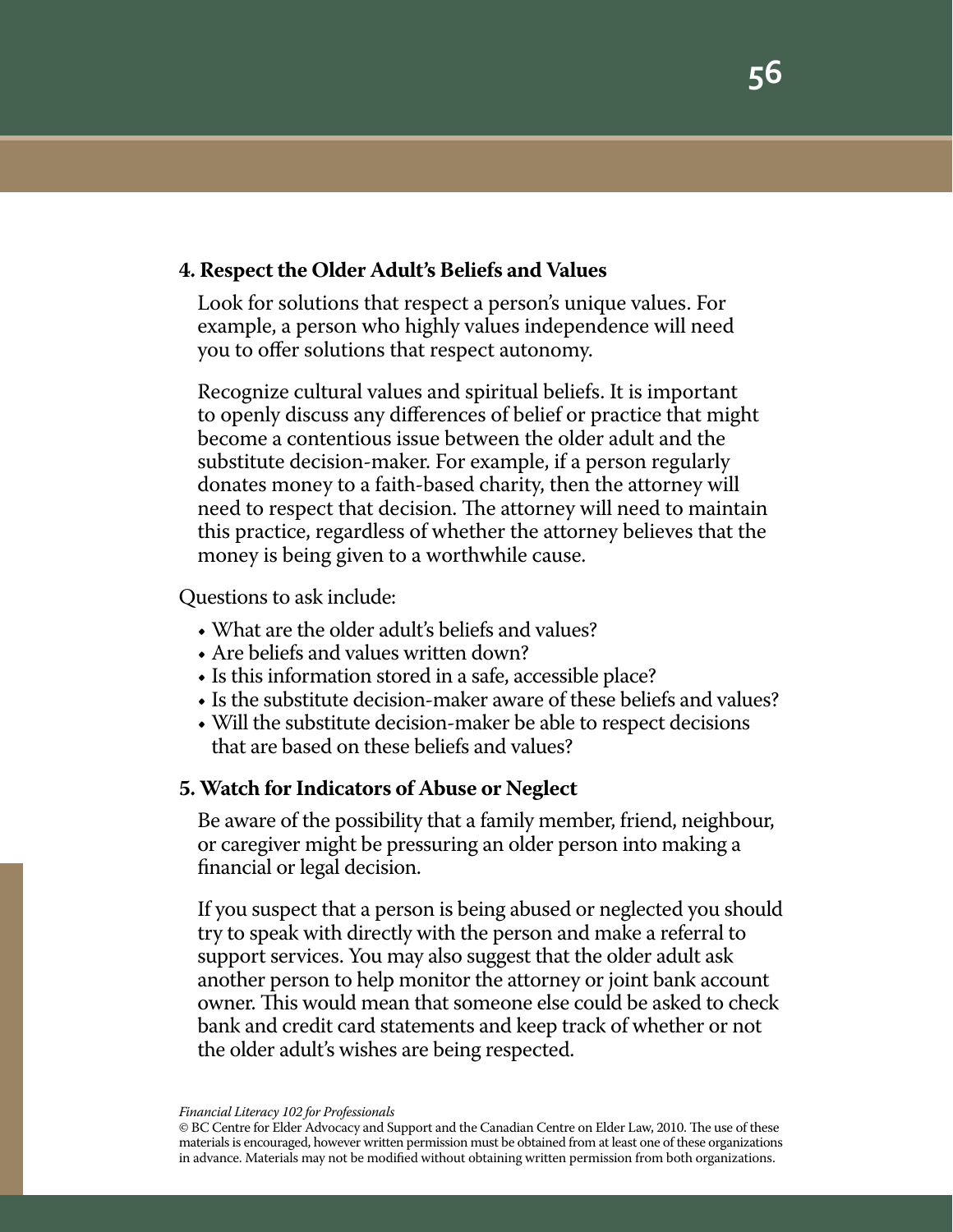Questions to ask include:

- Does the older adult show signs of being abused or neglected?
- Are there other people in the older adult's life who would be better to appoint as a decision maker?
- Is there another person to help the older adult monitor the substitute decision-maker?

*Refer to section 12 of this guidebook: "Indicators of Abuse or Neglect".*

# **6. Identify the Abuser-Victim Relationship**

In order to identify whether or not an incident is financial abuse, you will need to look at the broader context of the incident and the nature of the relationship between the older adult and the abuser. For example, a family member might be socially isolating or manipulating the older adult in order to access money or property.

If you have concerns about the actions of a substitute decisionmaker, contact the PGT.

*Refer to section 12 of this guidebook: "Indicators of Abuse or Neglect".*

#### **7. Offer Non-Intrusive Forms of Support**

Offer the least intrusive form of support. Promote an older adult's safety and financial security by providing:

- $\bullet$  information about the risks of financial abuse
- referral to independent legal advice
- access to support services.

Like everyone, mentally capable older adults have a right to make their own decisions. Any assistance offered to an older person should be informative and remain respectful of the older adult's ability to make decisions. Always be as diligent as possible to recognize, address and prevent ageism.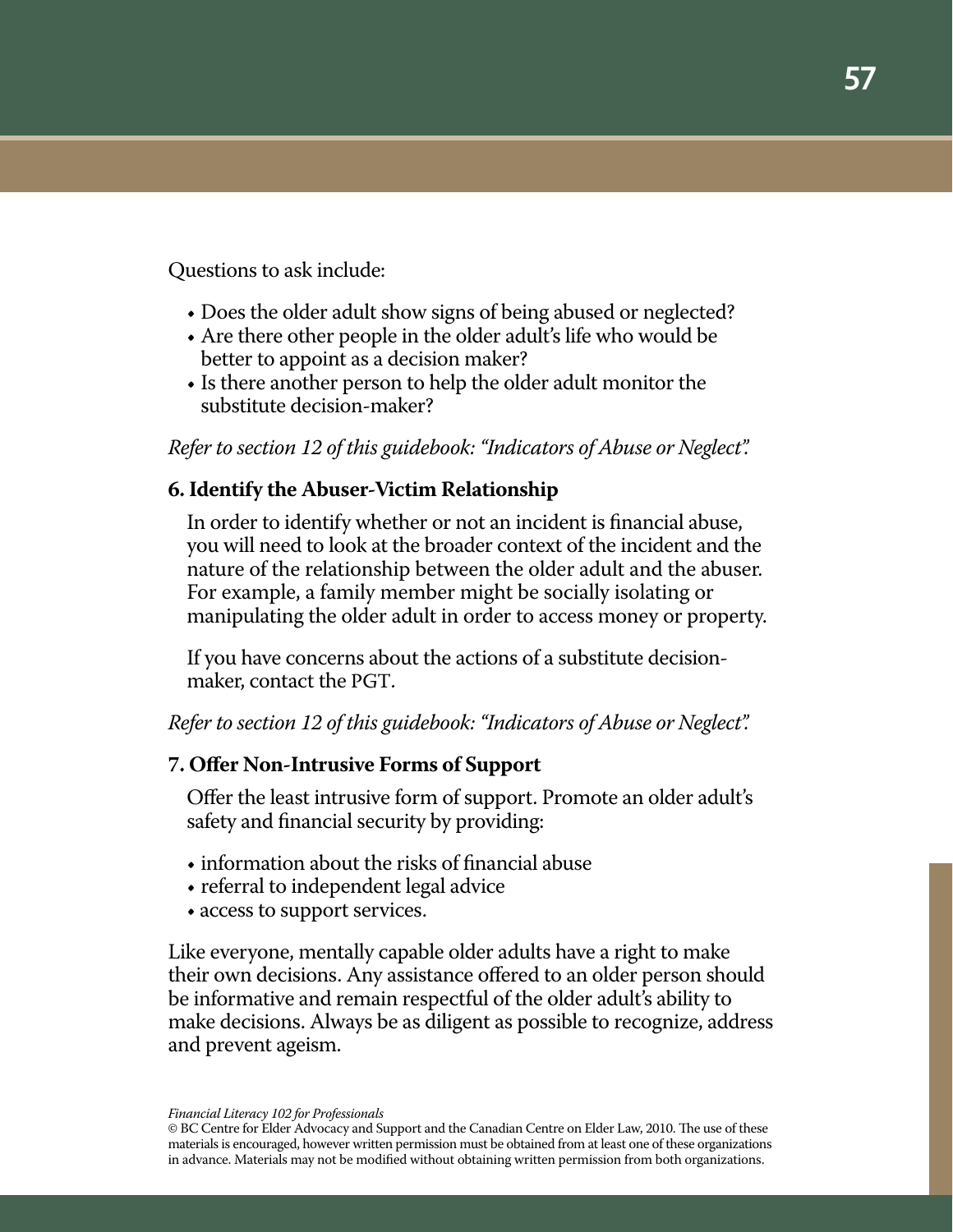Questions include:

- How can you provide the most effective but least intrusive support?
- Has the older adult been given correct and adequate information to make a decision?
- Have you provided an opportunity to ask questions and raise important concerns?

#### **8. Refer to Support Services**

If you have reasons to believe that an older adult may be the victim of abuse or neglect, make a referral to support services. It is best to provide this information directly to the older adult. Do not discuss your concerns with the potential abuser. A discussion with an abusive friend or family member who accompanied the adult to your meeting could cause the older adult to be further victimized.

#### *Refer to section 13 of this guidebook: "Making a Report".*

#### **9. Report Abuse or Neglect**

Financial abuse is often connected to other forms of abuse or neglect, many of which are often difficult to discuss with a stranger. If there is evidence of financial abuse, then explore whether there are also other forms of abuse and neglect. If the older adult is in a situation where she or he is not able to access appropriate assistance or support, make a report to a designated agency. If there is evidence of criminal activity, make a report to the police.

*Refer to section 13 of this guidebook: "Making a Report".*

*Financial Literacy 102 for Professionals*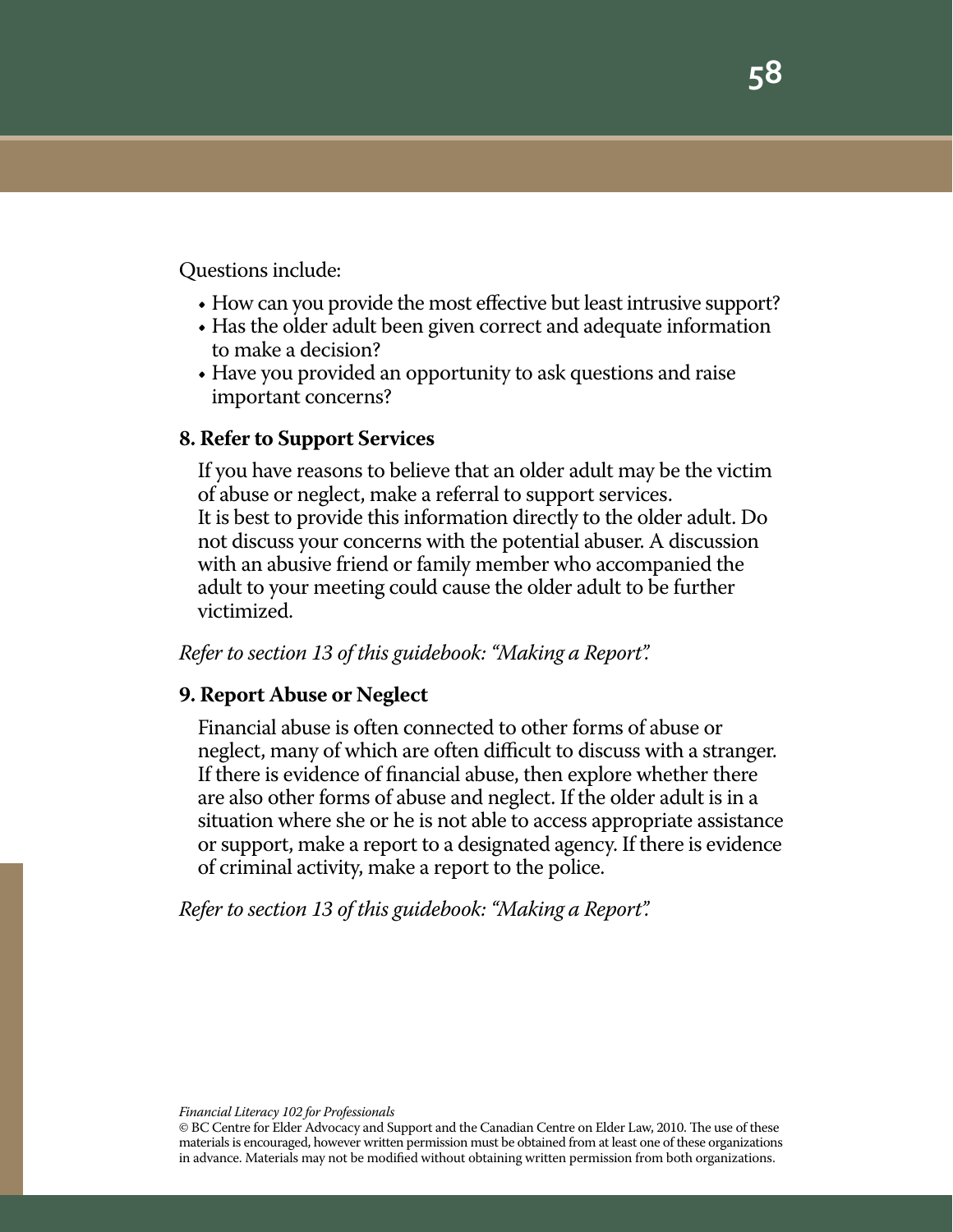## **for health care/social work professionals**

#### **1. Speak Directly to the Older Adult**

Try to meet with the older adult alone. Supportive family members or other caregivers will often accompany an older adult to a meeting with you. These well meaning loved ones can sometimes dominate important conversations. In some situations, the support person is also the abuser.

Speaking about the adult to another person is generally poor practice. When you meet with an adult who is accompanied by another person, make sure that the older person gets to communicate her or his wishes and concerns to you as directly as possible. It is important to identify an individual's desires and concerns.

It will not always be possible to speak with an older person alone. For example, a person who requires communication assistance, translation, or other support to be able to convey concerns or wishes, may not be able to have a conversation alone with you. In this case, ensure the translator is neither the person to whom the older adult is considering giving the power to make financial decisions nor a person who may be an abuser.

Questions to ask include:

- What does the older adult want to do?
- Does the older adult have any reservations or concerns?
- What are the reasons for giving decision-making authority to a particular person?

#### **2. Communicate to Build Trust**

Your relationship with an older person – especially a person who has experienced abuse or neglect – requires a certain level of trust. Building trust requires clear communication.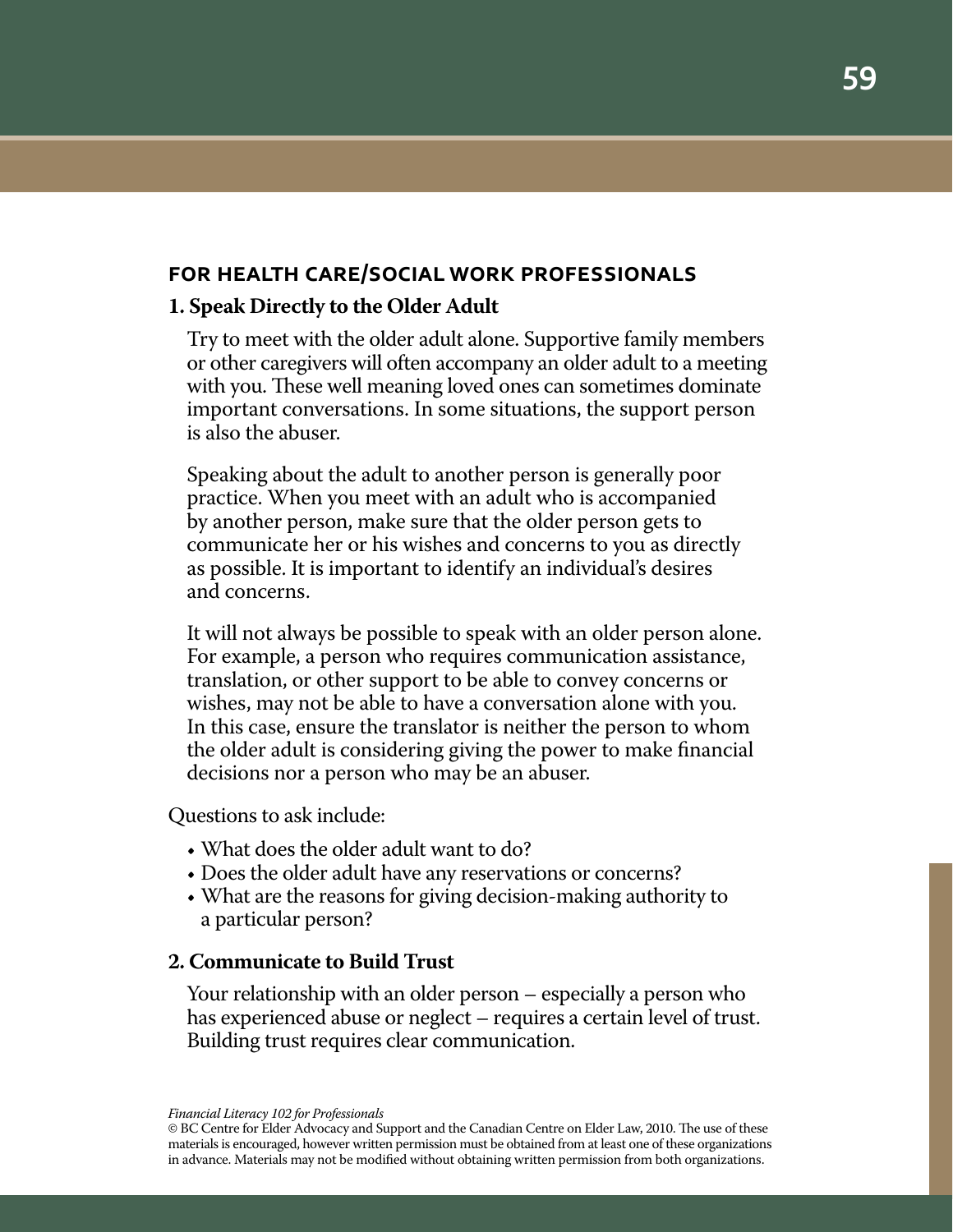The following strategies may help your communication:

- schedule appointments at the time of day when the adult is "at his or her best"
- schedule short, multiple appointments instead of lengthy interviews
- consider using a language interpreter
- minimize background noise and other distractions
- look at the client while speaking
- speak slowly and distinctly (particularly if there is hearing impairment)
- arrange seating to encourage easy conversation
- allow time for responses
- start with simple questions
- • discuss one issue at a time
- check for comprehension (repeat, paraphrase, summarize) allow for rest and breaks in conversation
- provide written materials with a large font and
- go slowly.<sup>25</sup>

Questions to ask include:

- Does the older adult need a language interpreter?
- Does the older adult have difficulty with hearing or sight?
- Does the meeting space allow for good communication?
- Is the written material in a large enough font?

#### **3. Assume that the Older Adult has Capacity**

Assume that the older adult has the ability to make the decision. Do not assume that an adult is incapable of making a decision simply because of age, disability or illness.

<sup>&</sup>lt;sup>25</sup> American Bar Association Commission on Law and Aging and American Psychological Association, "Judicial Determination of Capacity of Older Adults in Guardianship Proceedings" (2006), online: http://www.abanet.org; American Bar Association Commission on Law and Aging and American Psychological Association. (2005). "Assessment of older adults with diminished capacity: A handbook for lawyers", online: http://www.abanet.org.

<sup>©</sup> BC Centre for Elder Advocacy and Support and the Canadian Centre on Elder Law, 2010. The use of these materials is encouraged, however written permission must be obtained from at least one of these organizations in advance. Materials may not be modified without obtaining written permission from both organizations.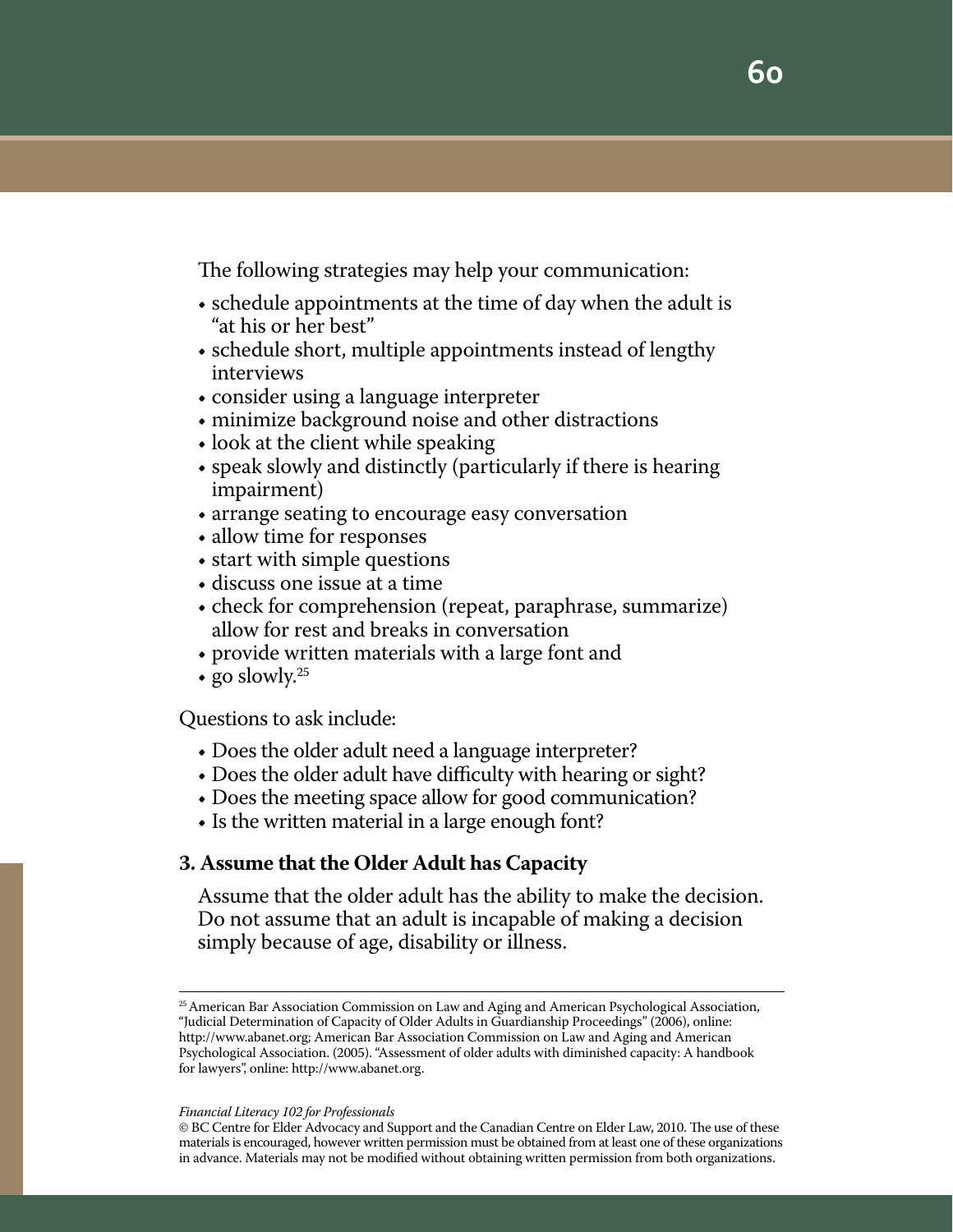If a person has communication challenges or problems focusing, that does not mean that the person is incapable. Consider whether the older adult is feeling too tired or overwhelmed at the meeting, or be "not with it" because of nervousness, fatigue, not having taken medication, or being over-medicated. If there is any indication that the person is not at her best, you may need to reschedule a non-urgent meeting.

In relatively few cases, there may be evidence that an older adult is incapable. This is usually determined either by the courts or by a formal medical assessment.

Questions to ask include:

- Are there certain times of the day when an older adult is "at her or his best" and able to meet with you?
- Does the older adult take medications that cause anxiety or drowsiness?
- Is there a better place to meet?
- What are your company's protocols for dealing with capacity concerns?

#### **4. Respect the Older Adult's Beliefs and Values**

Look for solutions that respect a person's unique values. For example, a person who highly values independence will need you to offer solutions that respect autonomy.

Recognize cultural values and spiritual beliefs. It is important to openly discuss any differences of belief or practice that might become a contentious issue between the older adult and the substitute decision-maker. For example, if a person regularly donates money to a faith-based charity, then the attorney will need to respect that decision. The attorney will need to maintain this practice, regardless of whether the attorney believes that the money is being given to a worthwhile cause.

<sup>©</sup> BC Centre for Elder Advocacy and Support and the Canadian Centre on Elder Law, 2010. The use of these materials is encouraged, however written permission must be obtained from at least one of these organizations in advance. Materials may not be modified without obtaining written permission from both organizations.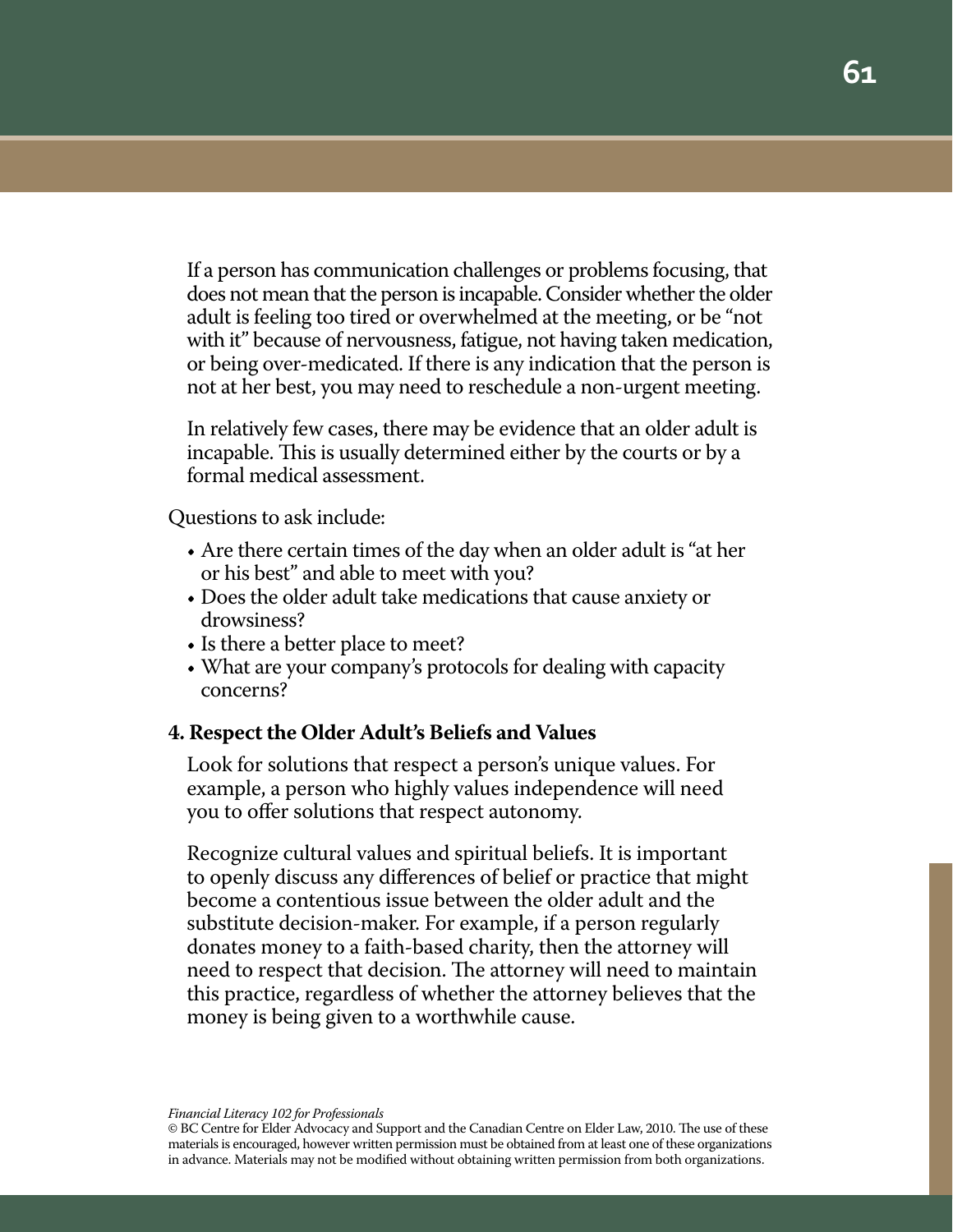Questions to ask include:

- What are the older adult's beliefs and values?
- Are beliefs and values written down?
- Is this information stored in a safe, accessible place?
- Is the substitute decision-maker aware of these beliefs and values?
- Will the substitute decision-maker be able to respect decisions that are based on these beliefs and values?

#### **5. Watch for Indicators of Abuse or Neglect**

Be aware of the possibility that a family member, friend, neighbour, or caregiver might be pressuring an older person into making a financial or legal decision.

If you suspect that a person is being abused or neglected you should try to speak with directly with the person and make a referral to support services. You may also suggest that the older adult ask another person to help monitor the attorney or joint bank account owner. This would mean that someone else could be asked to check bank and credit card statements and keep track of whether or not the older adult's wishes are being respected.

Questions to ask include:

- Does the older adult show signs of being abused or neglected?
- Are there other people in the older adult's life who would be better to appoint as a decision maker?
- Is there another person to help the older adult monitor the substitute decision-maker?

# *Refer to section 12 of this guidebook: "Indicators of Abuse or Neglect".*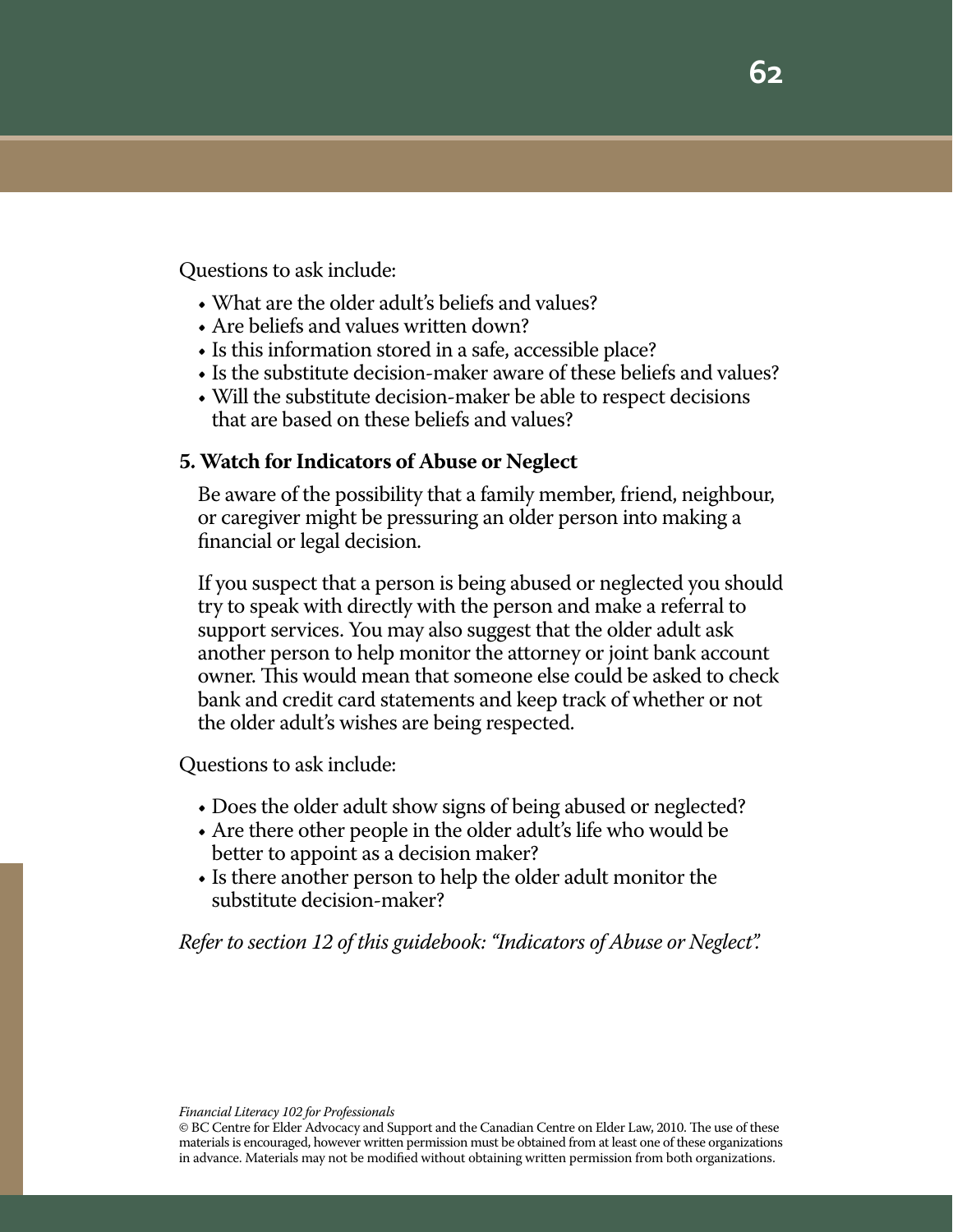## **6. Tell the Financial Substitute Decision-Maker About the Older Adult's Health Care Needs**

Make sure that a person's health care needs are communicated to the financial decision-maker. If a person who has financial substitute decision-making power is neglecting or refusing to make health care related purchases (e.g. a cane, hearing aid, medication, etc), then it could be a sign of financial abuse.

If you have concerns about the financial decision-maker's behaviour, you can contact the PGT. If appropriate, you may also need to make a report to the designated agency. You should always discuss the situation with the older adult and make a referral to support services before making a report.

Be careful to make sure that a person has the legal authority to make financial decisions on behalf of your patient. You might be dealing with a representative who is a substitute decision-maker for health or personal care decisions only. If no financial substitute decision-maker is in place and the person is mentally incapable, contact the PGT.

*Refer to section 12 of this guidebook: "Indicators of Abuse or Neglect".*

#### **7. Offer Non-Intrusive Forms of Support**

Offer the least intrusive form of support. Promote an older adult's safety and financial security by providing:

- information about the risks of financial abuse
- referral to independent legal advice
- access to support services.

Like everyone, mentally capable older adults have a right to make their own decisions. Any assistance offered to an older person should be informative and remain respectful of the older adult's ability to make decisions. Always be as diligent as possible to recognize, address and prevent ageism.

<sup>©</sup> BC Centre for Elder Advocacy and Support and the Canadian Centre on Elder Law, 2010. The use of these materials is encouraged, however written permission must be obtained from at least one of these organizations in advance. Materials may not be modified without obtaining written permission from both organizations.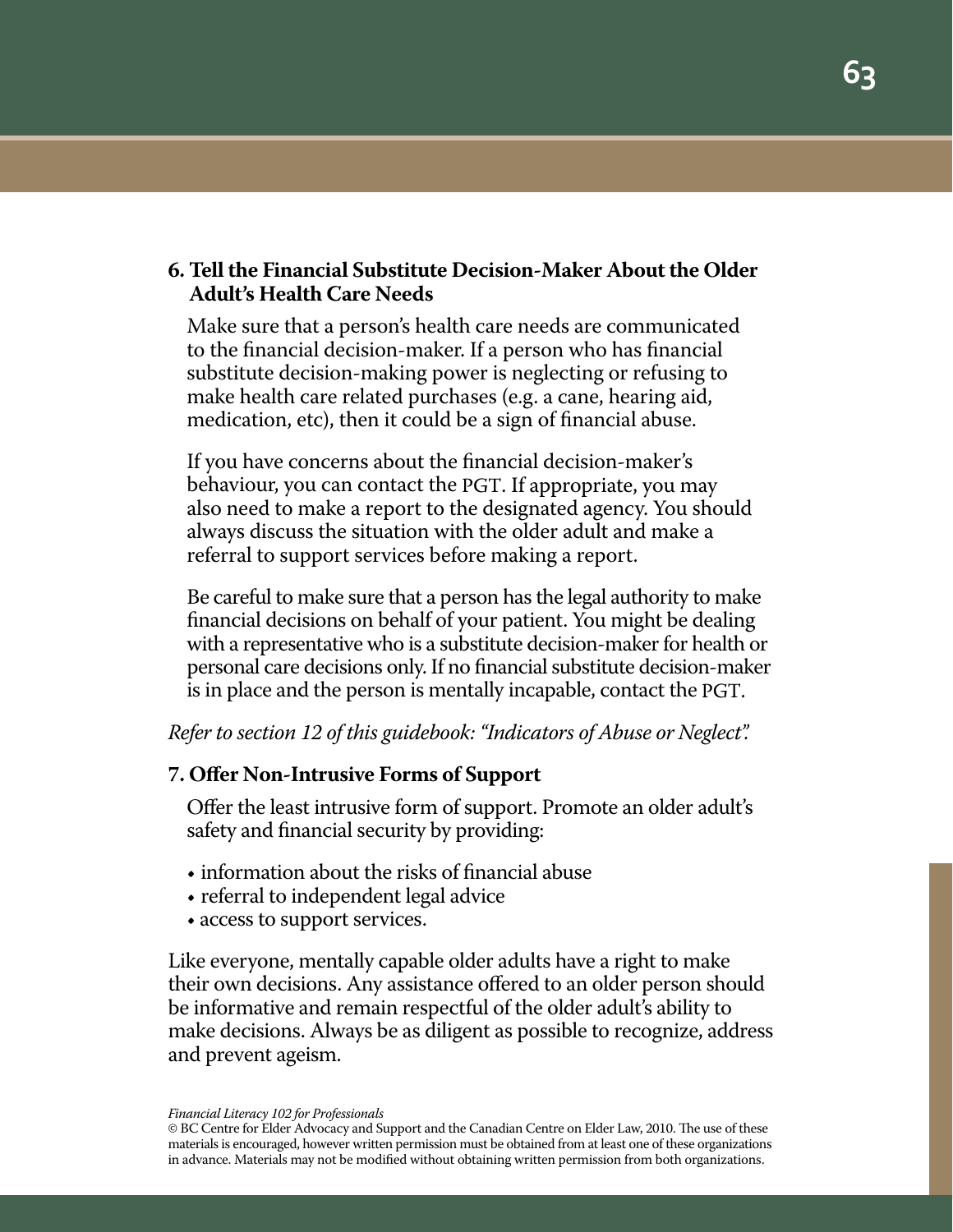Questions include:

- How can you provide the most effective but least intrusive support?
- Has the older adult been given correct and adequate information to make a decision?
- Have you provided an opportunity to ask questions and raise important concerns?

#### **8. Refer to Support Services**

If you have reasons to believe that an older adult may be the victim of abuse or neglect, make a referral to support services. It is best to provide this information directly to the older adult. Do not discuss your concerns with the potential abuser. A discussion with an abusive friend or family member who accompanied the adult to your meeting could cause the older adult to be further victimized.

#### *Refer to section 13 of this guidebook: "Making a Report".*

#### **9. Report Abuse or Neglect**

Financial abuse is often connected to other forms of abuse or neglect, many of which are often difficult to discuss with a stranger. If there is evidence of financial abuse, then explore whether there are also other forms of abuse and neglect. If the older adult is in a situation where she or he is not able to access appropriate assistance or support, make a report to a designated agency. If there is evidence of criminal activity, make a report to the police.

*Refer to section 13 of this guidebook: "Making a Report".*

*Financial Literacy 102 for Professionals*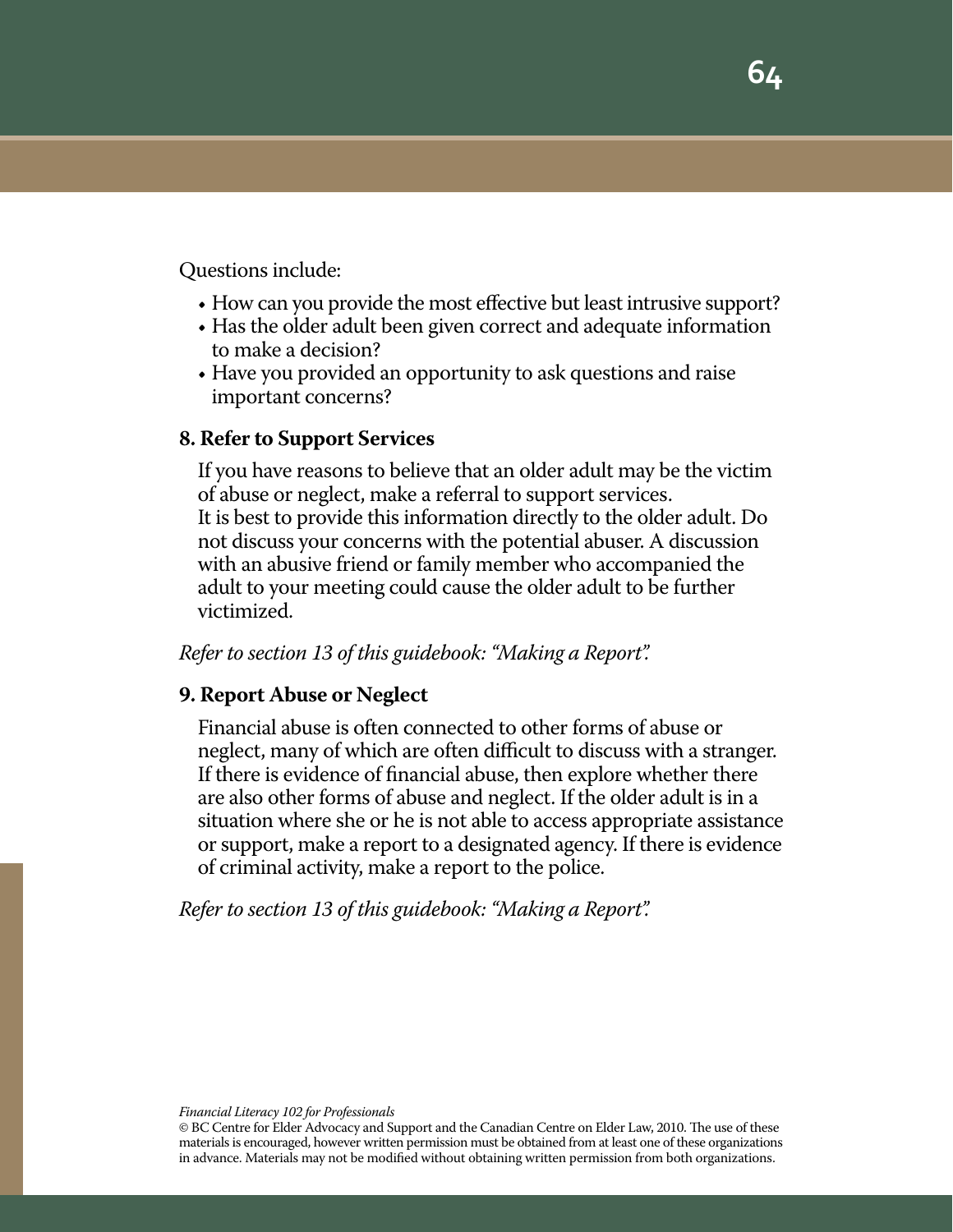#### **quick summary of practice tips**

- 1. Speak Directly to the Older Adult
- 2. Communicate to Build Trust
- 3. Assume that the Older Adult has Capacity
- 4. Respect the Older Adult's Beliefs and Values
- 5. Watch for Indicators of Abuse or Neglect
- 6. Offer Non-Intrusive Forms of Support
- 7. Refer for Independent Legal Advice
- 8. Refer to Support Services
- 9. Report Abuse or Neglect

<sup>©</sup> BC Centre for Elder Advocacy and Support and the Canadian Centre on Elder Law, 2010. The use of these materials is encouraged, however written permission must be obtained from at least one of these organizations in advance. Materials may not be modified without obtaining written permission from both organizations.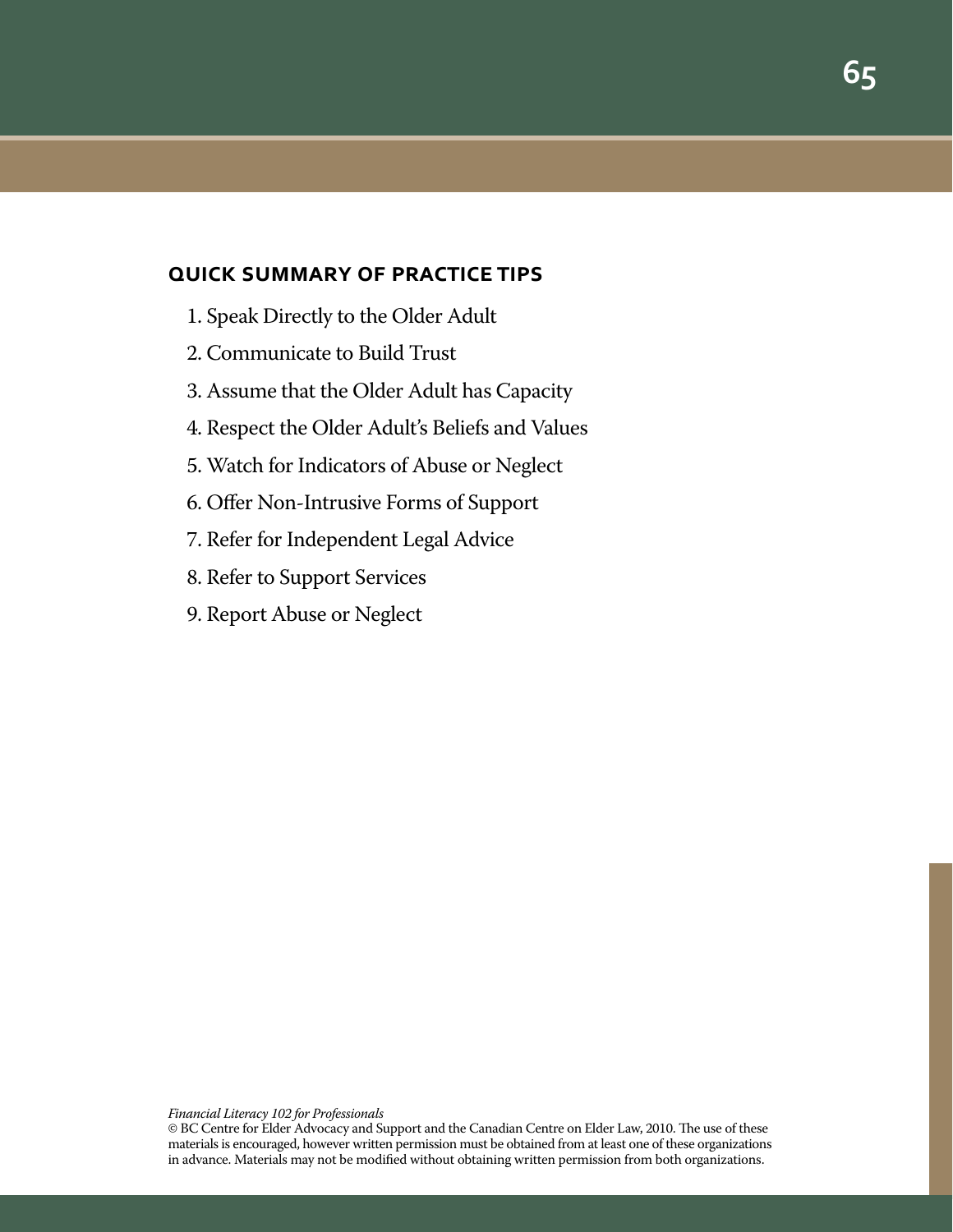# **bc ceas seniors help and information line 604-437-1940**

Toll-Free: 1-866-437-1940 Monday-Friday, 10 am-3 pm Email: info@bcceas.ca Website: www.bcceas.ca

BC CEAS provides legal advocacy and support for older adults.

# **canadian center for elder law (ccel) 604-822-0633**

Website: www.bcli.org/ccel

CCEL focuses on research, law reform and education relating to issues affecting older adults. It does not provide direct legal services or representation.

# **public guardian and trustee of british columbia 604-660-4444**

700-808 West Hastings Street Vancouver, BC V6C 3l3 Toll-Free: 1-800-663-7867 Email: mail@trustee.bc.ca Website: www.trustee.bc.ca

The Public Guardian and Trustee (PGT) is an organization established under the Public Guardian and Trustee Act. The PGT serves adults who require assistance in decision-making through protection of their legal rights, financial interests and personal care interests. Services include assessments and investigations, healthcare decision making, financial and personal care management, and review and monitoring of private committees.

*Financial Literacy 102 for Professionals*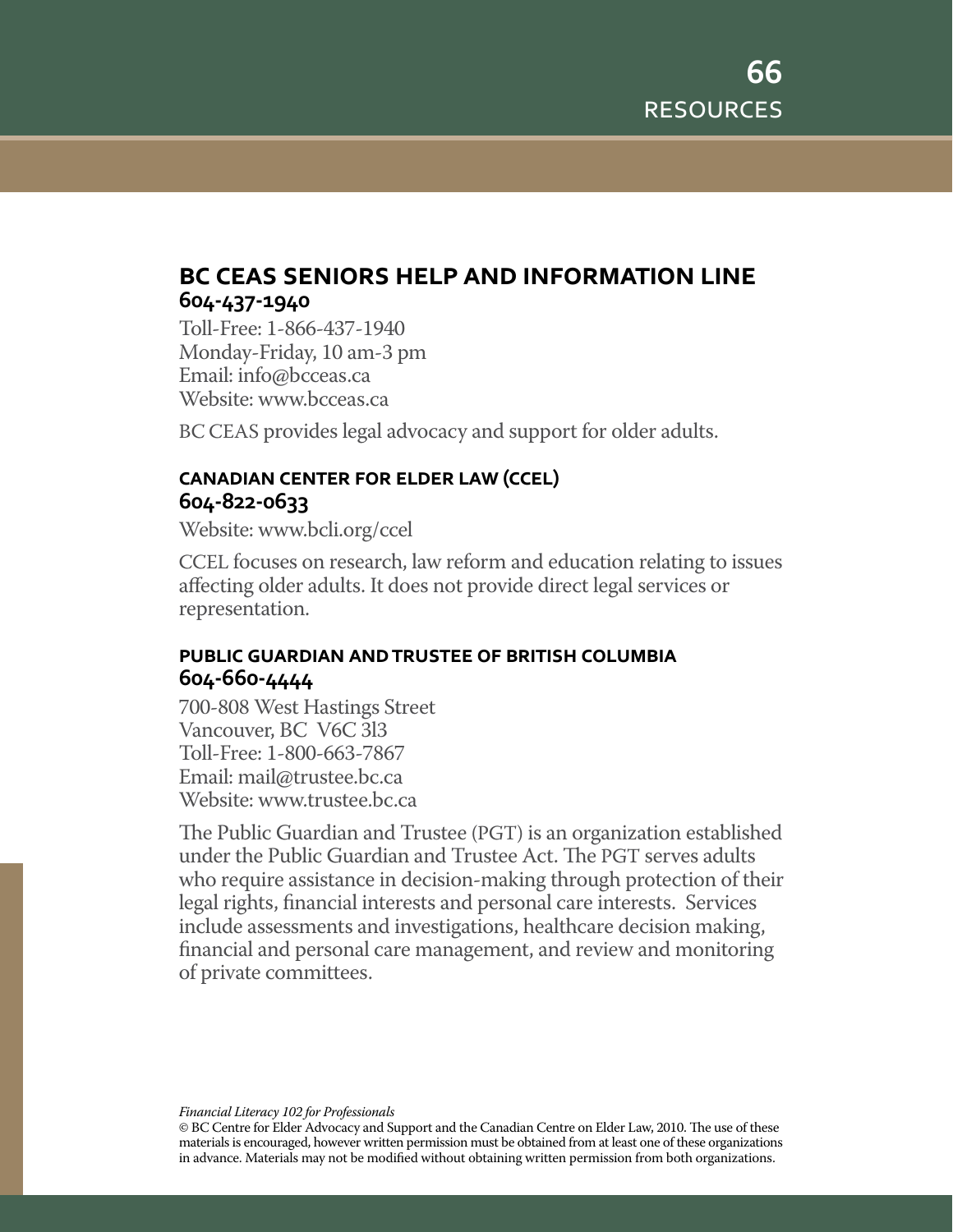# **crisis lines and victim services**

**victimlink toll-free: 1-800-563-0808**

TTY: 604-875-0885

VictimLINK is a province-wide telephone help line for victims of family and sexual violence, and all other crimes. Service is multilingual and available 24 hours a day.

#### **crime victim assistance program toll-free: 1-866-660-3888**

Website: www.pssg.gov.bc.ca/victim\_services/cva/index.htm

This government program may provide benefits to certain crime victims, witnesses or immediate family members of crime victims.

# **crisis intervention and suicide prevention centre of bc toll-free: 1-800-suicide (784-2433)**

TTY: 1-866-872-0113

The Crisis Centre is a volunteer-based organization that helps people deal with crisis. Service is available 24 hours a day.

# **woman against violence against women (wavaw) rape crisis center toll-free: crisis line: 1-877-392-7583**

WAVAW provides sexual assault support services to women 14 years of age and older. The crisis line is open 24 hours a day.

# **vancouver rape relief and women's shelter crisis line: 604-872-8212**

TTY: 604-877-0958 (9 am-9 pm)

Rape Relief operates a transition house for women and their children and a 24 hour crisis line for women who are trying to prevent or escape male violence.

*Financial Literacy 102 for Professionals*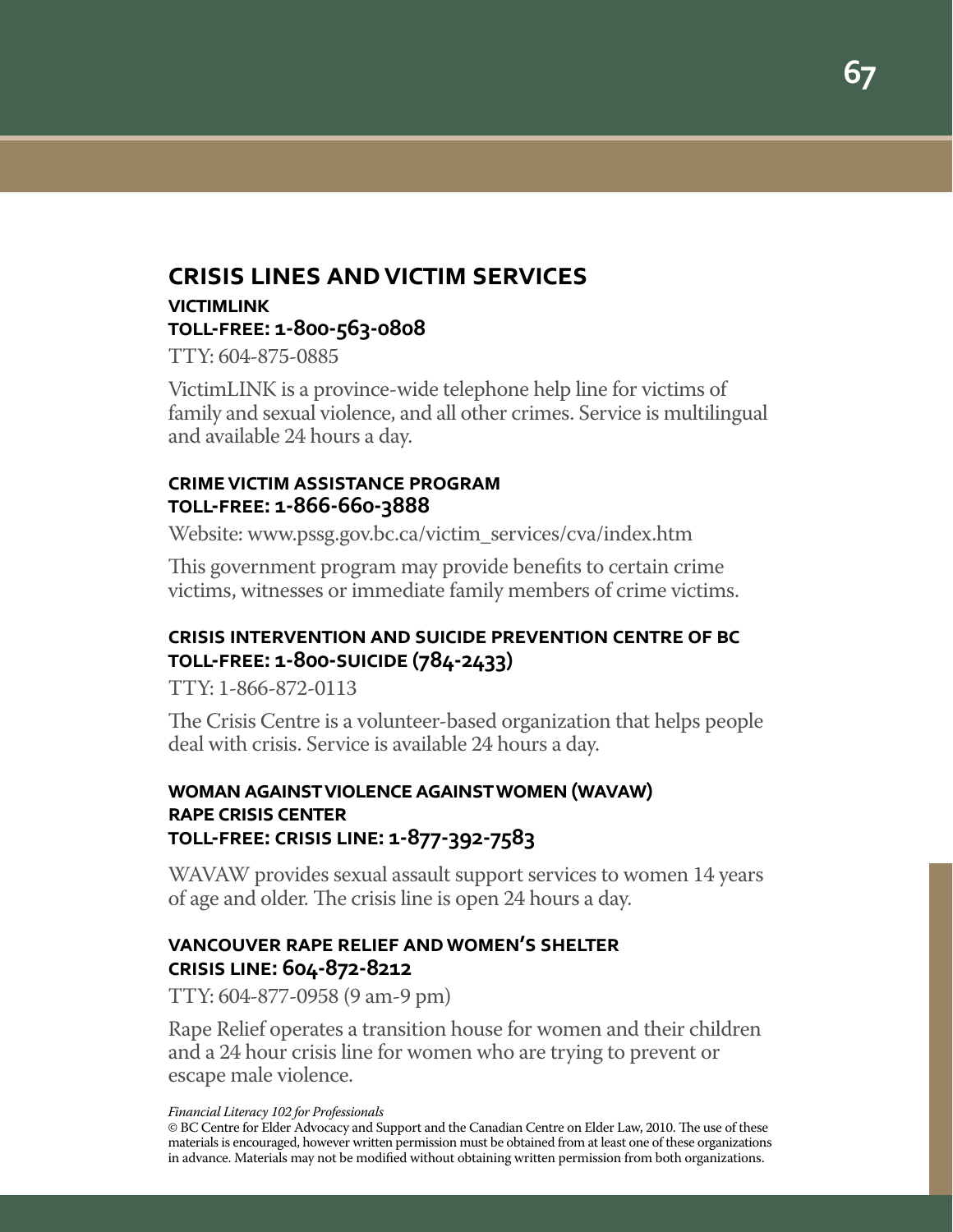# **MOSAIC multicultural victim services program 604-254-9626**

Monday-Friday, 9 am-5 pm Website: www.mosaicbc.com

The MOSAIC Victim Services Program offers support, information, advocacy, accompaniments, and referrals to multicultural victims of crime in Vancouver.

# **victim services directory – province of bc**

Website: www.pssg.gov.bc.ca/victim\_services/directory/index.htm

This website, updated in 2010, lists contact information for victim services programs in 145 communities in British Columbia.

# **legal services/advocacy services**

#### **access pro bono society of bc 604-878-7400**

Outside Greater Vancouver: 1-877-762-6664 Email: help@accessjustice.ca Website: www.accessjustice.ca

Access Pro Bono provides free-of-charge legal advice clinics in community centres, social agencies, churches and courthouses located throughout the province. A province-wide roster program providing representation services to individuals and non-profit organizations with limited means is also available.

# **community legal assistance society (clas) toll-free: 1-888-685-6222**

Suite 300 – 1140 West Pender Street Vancouver, BC V6E 4G1 Phone: 604-685-3425 Website: www.clasbc.net

CLAS provides legal assistance to economically disadvantaged clients. Areas of focus include Community & Disability, Mental Health, and Human Rights.

*Financial Literacy 102 for Professionals*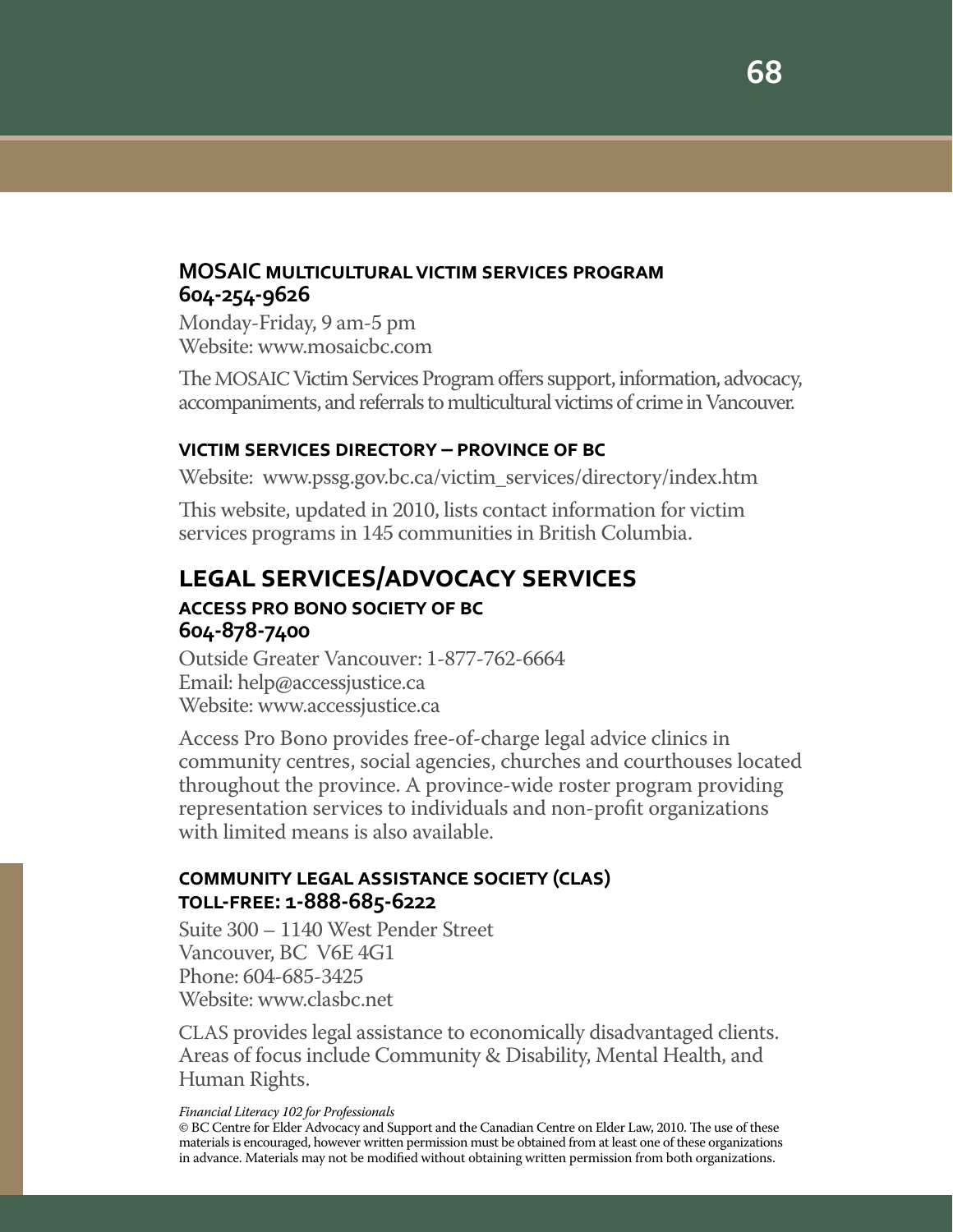# **law students' legal advice program (lslap) 604-822-5791**

Website: www.lslap.bc.ca

LSLAP is run by volunteer law students at the University of British Columbia. It provides legal information and support to low-income clients. Clinics are located throughout the Lower Mainland.

# **lawyer referral service toll-free: 1-800-663-1919**

Monday-Friday, 8:30 am-4:30 pm

The service provides referrals to lawyers who provide a half-hour consultation for \$25.00 plus tax. Fees after the first 30 minutes are between the lawyer and client.

# **salvation army pro bono program 604-694-6647**

The Salvation Army Pro Bono Program provides legal services to people who are not eligible for legal aid and who meet specific income requirements.

# **newton advocacy group society – surrey 604-596-2311**

Website: www.newtonadvocacygroup.ca

Services include advocacy on issues of housing, income assistance and mental health; a pro bono legal clinic; a tax clinic; an employment support group for homeless people; and the Women's Empowerment Program for survivors of abuse and women in recovery from addiction.

# **society of notaries public of bc toll-free: 1-800- 663-0343**

Website: www.notaries.bc.ca

Notaries can provide many legal services, including powers of attorney, representation agreements and wills preparation.

*Financial Literacy 102 for Professionals*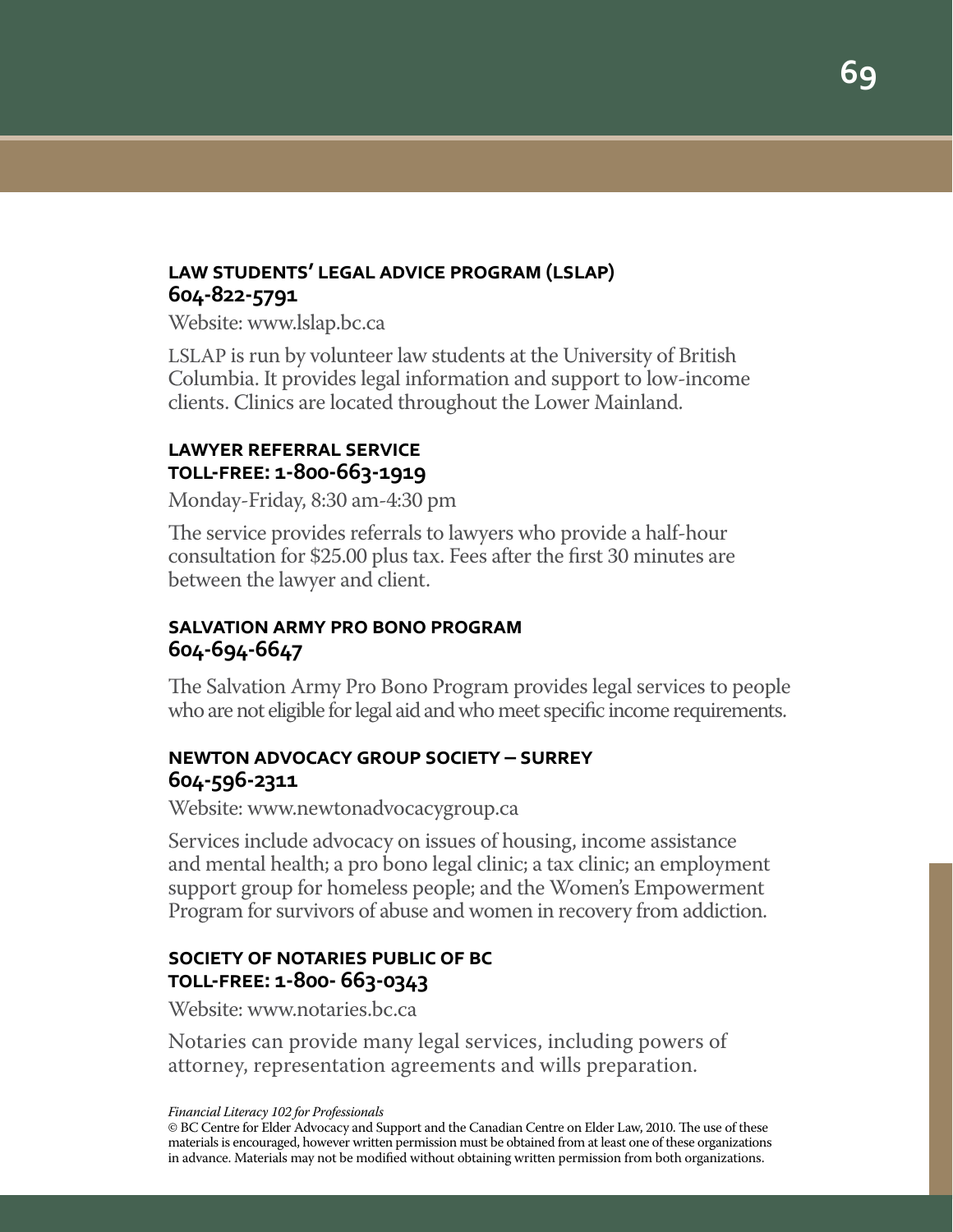# **non-crisis counseling services burnaby seniors outreach services society (bsoss) 604-291-2258**

Website: www.bsoss.org Email: bsoss@telus.net

Volunteer peer counselors are available to provide support to older adults in Burnaby who are experiencing life difficulties. BSOSS also offers a program to help older adults reconnect to the community.

## **qmunity, bc's queer resource centre toll-free: pride line 1-800-566-1170 (7pm-10pm)**

Generations Project (Older Adults): 604-684-8449 Office: 604-684-5307 Website: www.qmunity.ca

QMunity offers social, coming out and support groups for older adults; a gay/lesbian/bi/trans/queer lending library; free professional counseling; legal clinics; referrals; and workshops for LGBTQ older adults.

# **designated agencies**

**community living bc toll free at 1-877-660-2522**

#### **vancouver coastal health authority toll free 1-866-884-0888**

11th Floor - 601 West Broadway Vancouver, B.C. V5Z 4C2 Local: 604-736-2033 Website: http://vchreact.ca/report.htm

*Financial Literacy 102 for Professionals*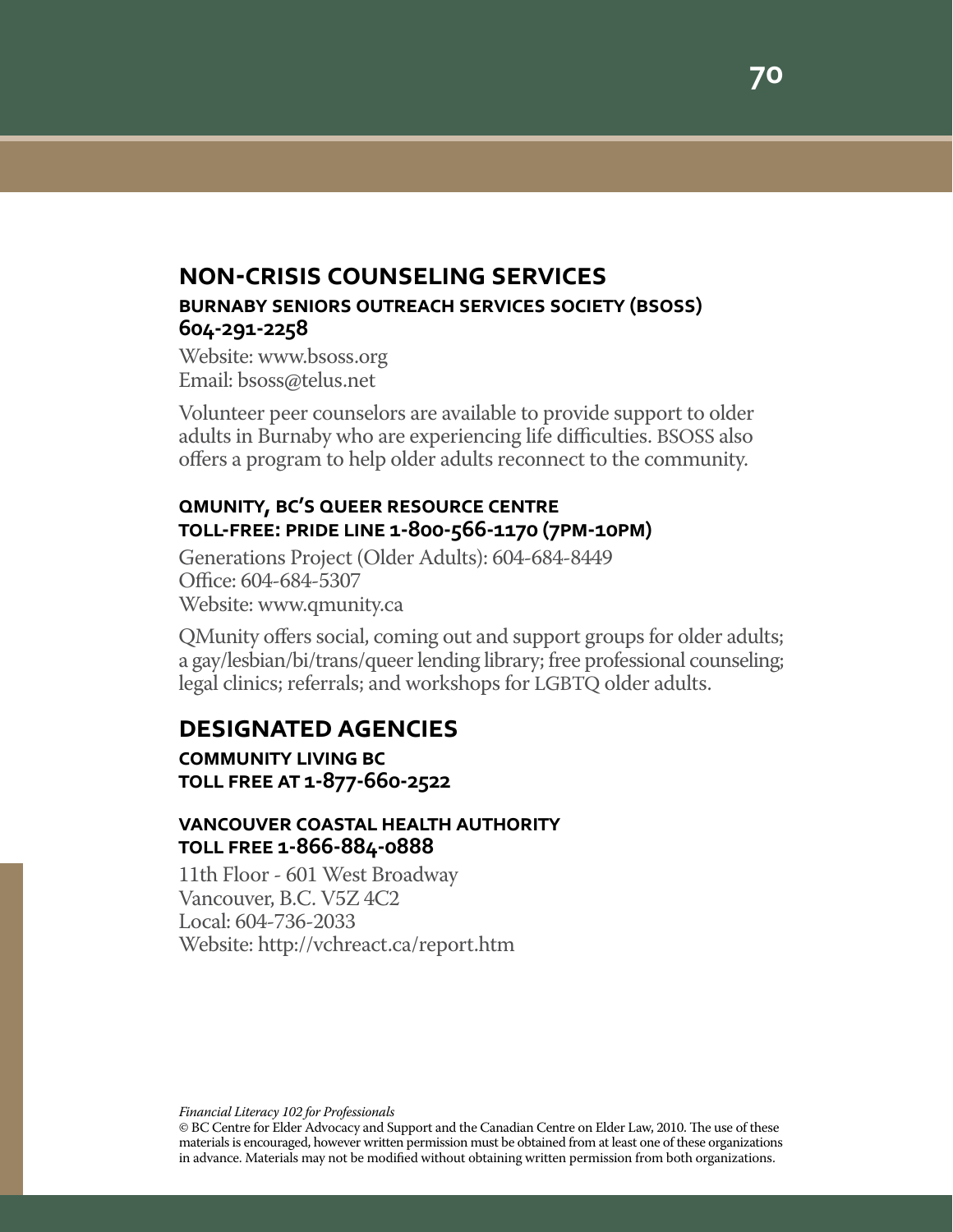#### **fraser health authority 604-587-4600**

300 - 10334 152A Street Surrey, B.C. V3R 7P8 Website: http://www.fraserhealth.ca/your\_care/adult\_abuse\_and\_neglect

# **vancouver island health authority 250-370-8699**

1952 Bay Street Victoria, B.C. V8R 1J8 Website: http://www.viha.ca/

## **interior health authority 250-862-4200**

220 - 1815 Kirschner Road Kelowna, B.C. V1Y 4N7 Website: http://www.interiorhealth.ca/

# **northern health authority 250-565-2649**

Suite 600 - 299 Victoria St Prince George, B.C. V2L 5B8 Website: http://www.northernhealth.ca/

# **police**

**Contact your local police force to report a crime. For emergency situations, call 9-1-1.**

# **royal canadian mounted police – british columbia general inquiries: 604-264-3111**

Website: www.bc.rcmp.ca For Victims of Fraud: http://www.rcmp-grc.gc.ca/scams-fraudes/victims-guide-victimeseng.htm

*Financial Literacy 102 for Professionals*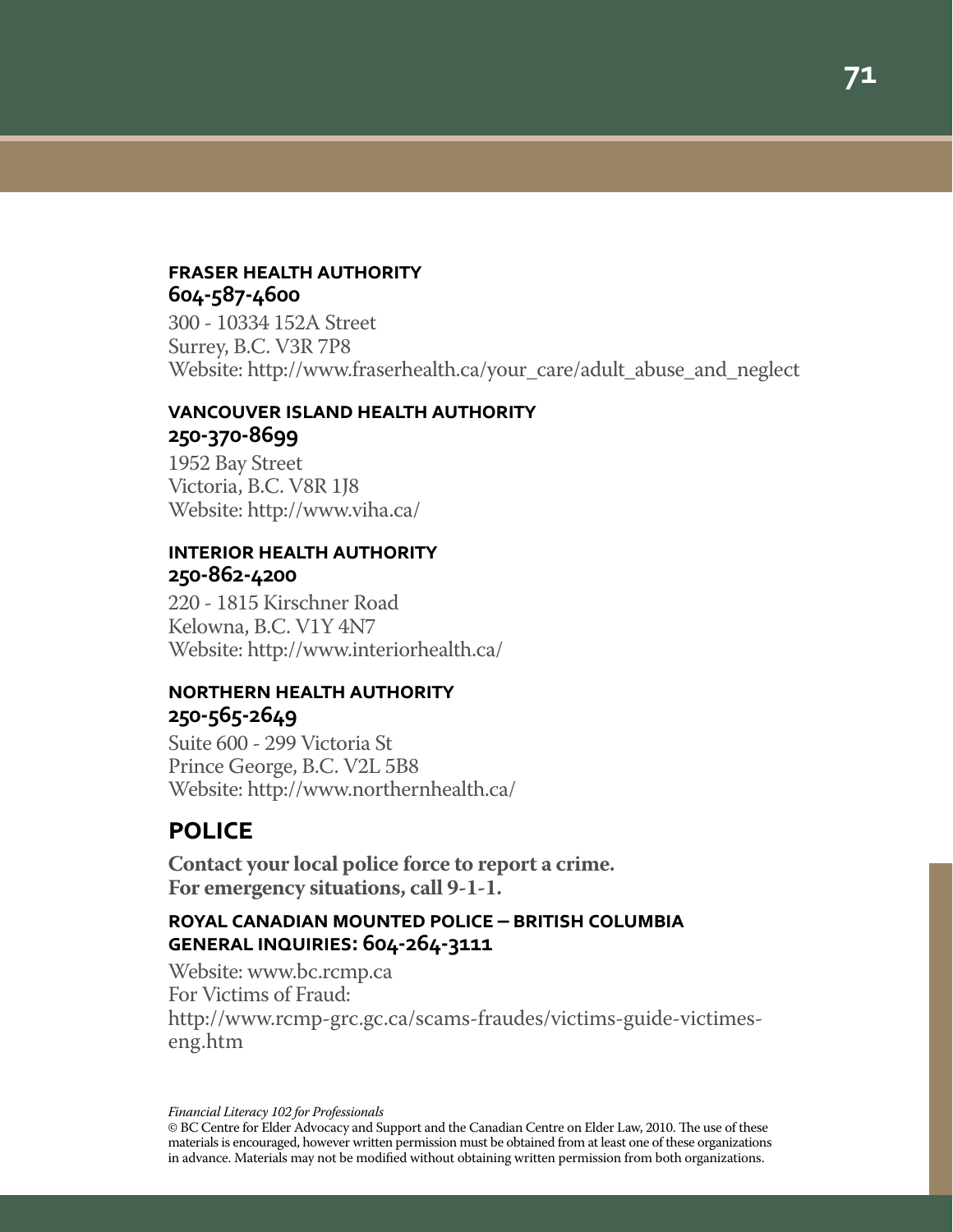#### **crimestoppers toll-free: 1-800-222-8477**

Website: www.bccrimestoppers.com

## **phone busters toll-free: 1-888-495-8501**

Website: www.phonebusters.com

Phone line operated by the RCMP and the Ontario Provincial Police to provide information about frauds and scams and take reports from people who believe they are victims of fraud.

#### **reporting economic crime online (recol)**

Website: www.recol.ca

RECOL allows privacy-protected online reporting of frauds through an electronic complaints form.

# **human rights bc human rights tribunal (bchrt) toll-free (in bc) : 1-888-440-8844**

1170 - 605 Robson Street Vancouver, B.C. V6B 5J3 Phone: 604-775-2000 TTY: 604-775-2021 Email: BCHumanRightsTribunal@gov.bc.ca Website: http://www.bchrt.gov.bc.ca/

#### **canadian human rights commission (CHRC) toll-free: 1-888-214-1090**

344 Slater Street, 8th Floor, Ottawa, ON, K1A 1E1 Telephone: (613) 995-1151 TTY: 1-888-643-3304 Website: http://www.chrc-ccdp.ca/

*Financial Literacy 102 for Professionals*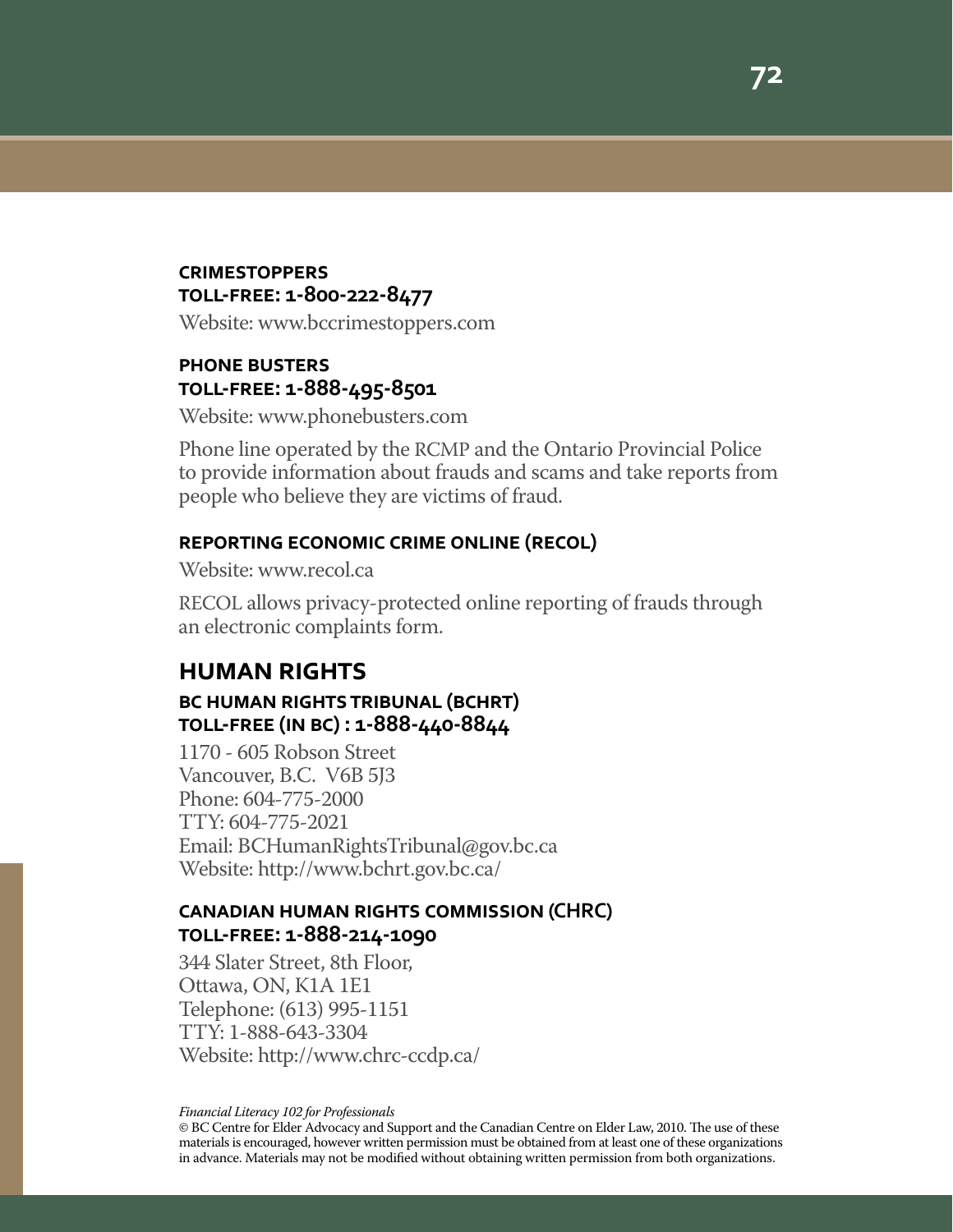# **other resources alzheimer society of british columbia toll-free: 1-800-616-8816**

Email: info@alzheimer.ca Website: http://www.alzheimer.ca

#### **better business bureau of mainland bc (bbb) 604-682-2711**

Website: www.mbc.bbb.org

The Better Business Bureau lists accredited businesses that meet particular standards for business practices. You can contact the Better Business Bureau to look up a business or charity or to file a complaint about a business or charity.

# **british columbia securities commission – investor education toll-free: 1-800-373-6393 (inquiries & complaints)**

Monday-Friday, 8:00 am-4:30 pm Website: www.investright.org

The BC Securities Commission is an independent provincial government agency that regulates securities trading. It educates market participants and investors, enforces regulations, and provides guidance and monitoring.

# **ombudsman for banking services and investments (obsi) toll-free: 1-888-451-4519**

Website: www.obsi.ca Email: ombudsman@obsi.ca

OBSI works to resolve disputes between participating banking services and investment firms and their customers if they can't solve them on their own. Services are free to customers.

*Financial Literacy 102 for Professionals*

© BC Centre for Elder Advocacy and Support and the Canadian Centre on Elder Law, 2010. The use of these materials is encouraged, however written permission must be obtained from at least one of these organizations in advance. Materials may not be modified without obtaining written permission from both organizations.